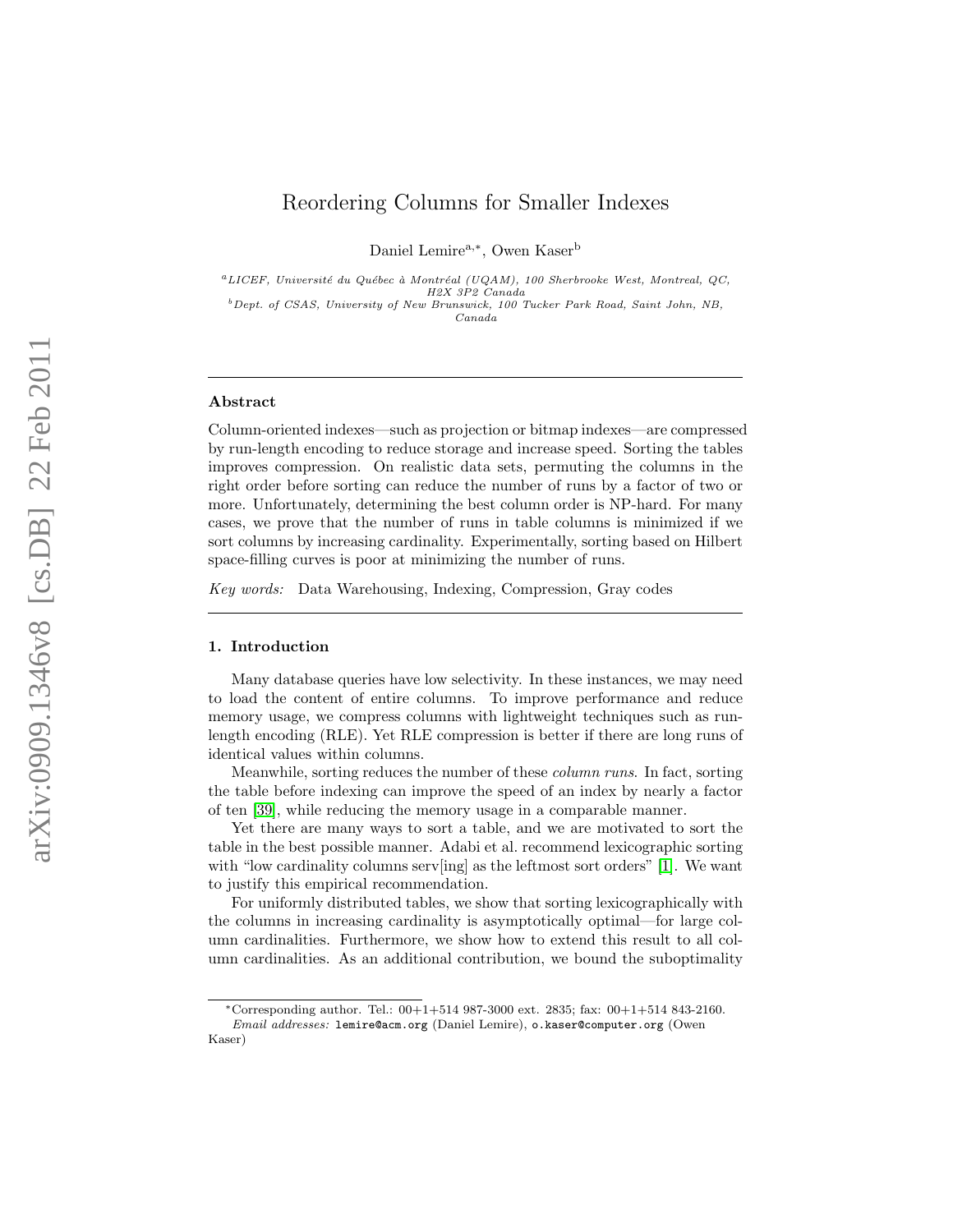of sorting lexicographically for the problem of minimizing the number of runs. With this analytical bound, we show that for several realistic tables, sorting is 3-optimal or better as long as the columns are ordered in increasing cardinality.

We present our results in four steps: modeling  $(\S 2)$  $(\S 2)$ , a priori bounds  $(\S 3)$  $(\S 3)$  $(\S 3)$ and  $\S$  [4\)](#page-4-0), analysis of synthetic cases ( $\S$  [5\)](#page-12-0) and experiments ( $\S$  [6\)](#page-20-0). Specifically, the paper is organized as follows:

- There are many possible RLE implementations. In  $\S$  [2,](#page-1-0) we propose to count column runs as a simplified cost model.
- In  $\S 3$ , we prove that minimizing the number of runs by row reordering is NP-hard.
- In § [4,](#page-4-0) we review several orders used to sort tables in databases : the lexicographical order, the reflected Gray-code order, and so on. We regroup many of these orders into a family: the recursive orders. In  $\S$  [4.1,](#page-6-0) we bound the suboptimality of sorting as a heuristic to minimize the number of runs. In  $\S$  [4.2,](#page-10-0) we prove that determining the best column order is NP-hard.
- In  $\S 5$ , we analytically determine the best column order for some synthetic cases. Specifically, in  $\S$  [5.1,](#page-12-1) we analyze tables where all possible tuples are present. In  $\S 5.2$ , we consider the more difficult problem of uniformly distributed tables. We first prove that for high cardinality columns, organizing the columns in increasing cardinality is best at minimizing the number of runs (see Theorem [2\)](#page-15-0). In  $\S$  [5.2.1](#page-16-0) and  $\S$  [5.2.2,](#page-18-0) we show how to extend this result to low cardinality columns for the lexicographical and reflected Gray-code orders.
- Finally, we experimentally verify the importance of column ordering in § [6,](#page-20-0) and assess other factors such as column dependencies. We show that an order based on Hilbert space-filling curves [\[26\]](#page-29-0) is not competitive to minimize the number of runs.

## <span id="page-1-0"></span>2. Modeling RLE compression by the number of column runs

RLE compresses long runs of identical values: it replaces any run by the number of repetitions followed by the value being repeated. For example, the sequence 11111000 becomes 5–1, 3–0. In column-oriented databases, RLE makes many queries faster: sum, average, median, percentile, and arithmetic operations over several columns [\[46\]](#page-31-0).

There are many variations on RLE:

• Counter values can be stored using fixed-length counters. In this case, any run whose length exceeds the capacity of the counter is stored as multiple runs. For example, Adabi et al. [\[1\]](#page-27-0) use a fixed number of bits for the tuple's value, start position, and run length. We can also use variable-length counters [\[4,](#page-28-0) [9,](#page-28-1) [41,](#page-30-1) [55,](#page-31-1) [60,](#page-32-0) [62](#page-32-1)[–64\]](#page-32-2) or quantized codes [\[31\]](#page-29-1).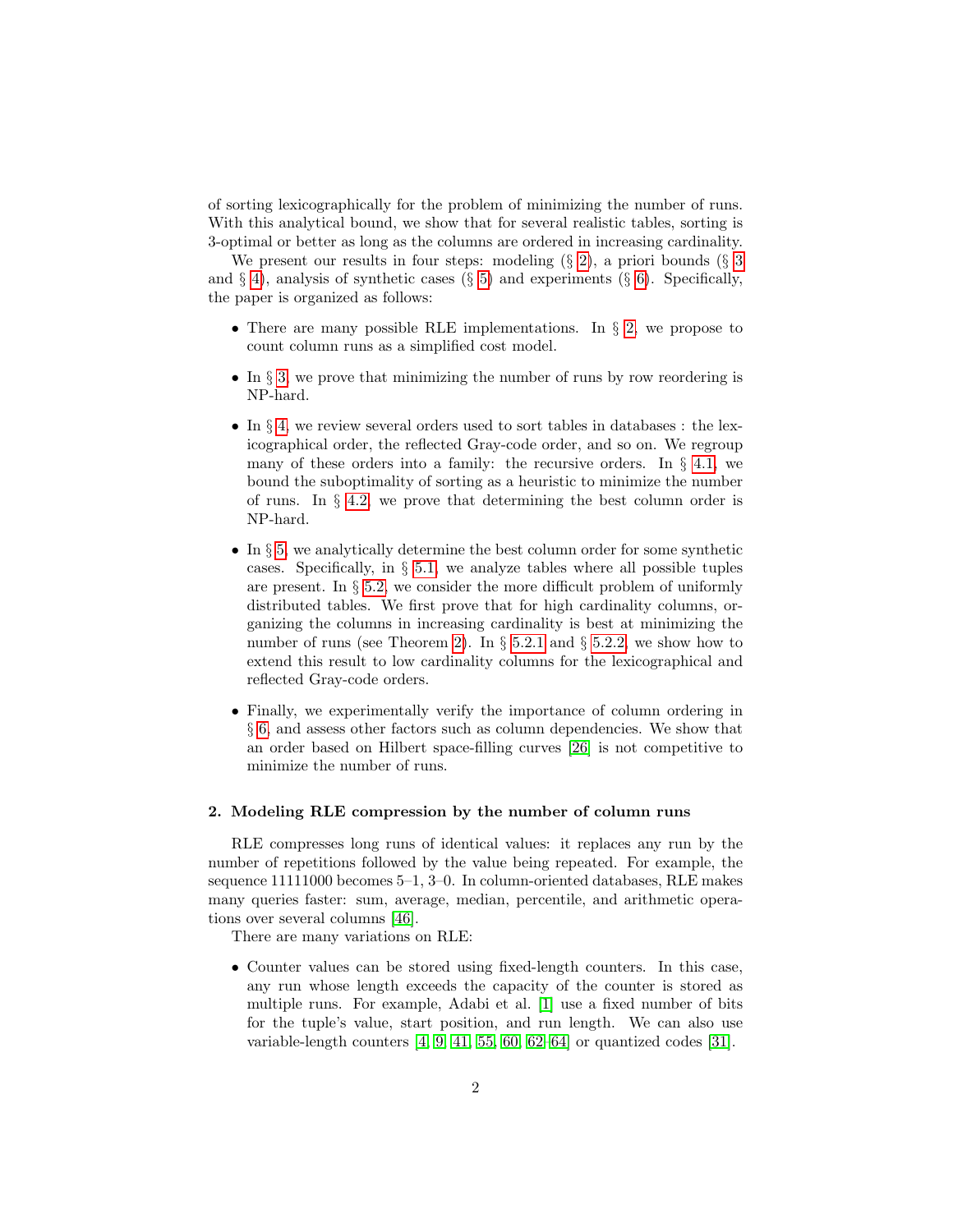- When values are represented using fewer bits than the counter values, we may add the following convention: a counter is only present after the same value is repeated twice.
- In the same spirit, we may use a single bit to indicate whether a counter follows the current value. This is convenient if we are transmitting 7-bit ASCII characters using 8-bit words [\[8,](#page-28-2) [32\]](#page-30-2).
- It might be inefficient to store short runs using value-counter pair. Hence, we may leave short runs uncompressed (BBC [\[5\]](#page-28-3), WAH [\[61\]](#page-32-3) or EWAH [\[39\]](#page-30-0)).
- Both the values and the counters have some statistical distributions. If we know these distributions, more efficient encodings are possible by combining statistical compression with RLE—such as Golomb coding [\[24\]](#page-29-2), Lempel-Ziv, Huffman, or arithmetic encoding. Moreover, if we expect the values to appear in some specific order, we can store a delta instead of the value [\[30\]](#page-29-3). For example, the list of values 00011122, can be coded as the (diffed-values, counter) pairs  $(1, 3)(1, 3), (1, 2)$ . This can be used to enhance compression further.
- To support binary search within an RLE array, we may store not only the value and the repetition count, but also the location of the run [\[8,](#page-28-2) [11,](#page-28-4) [42\]](#page-30-3), or we may use a B-tree [\[17\]](#page-29-4).
- Instead of compressing the values themselves, we may compress their bits. In bitmap indexes, for any given column, several bitmaps can be individually compressed by RLE.

It would be futile to attempt to analyze mathematically all possible applications of RLE to database indexes. Instead, we count runs of identical values. That is, if  $r_i$  is the number of runs in column i and there are c columns, we compute  $\sum_{i=1}^{c} r_i^1$  $\sum_{i=1}^{c} r_i^1$  $\sum_{i=1}^{c} r_i^1$  (henceforth RUNCOUNT).

## <span id="page-2-0"></span>3. Minimizing the number of runs by row reordering is NP-hard

We want to minimize RUNCOUNT by row reordering. Consider a related problem over Boolean matrices [\[34\]](#page-30-4): minimizing the number of runs of ones in rows by column reordering. This "Consecutive Block Minimization" problem (CBMP) is NP-hard  $[23, SR17], [25]^2$  $[23, SR17], [25]^2$  $[23, SR17], [25]^2$  $[23, SR17], [25]^2$  $[23, SR17], [25]^2$ . Yet, even if we transpose the matrix, CBMP is not equivalent to the RUNCOUNT minimization problem. Indeed, both sequences 001100 and 000011 have a single run of ones. Yet the sequence 001100 has three runs whereas the second sequence (000011) has only two runs. Moreover, the RunCount minimization problem is not limited to binary data. To our knowledge, there is no published proof that minimizing RunCount by row reordering is NP-hard. Hence, we provide the following result.

<span id="page-2-3"></span><span id="page-2-1"></span><sup>&</sup>lt;sup>1</sup>A table of notation can be found in Appendix [A.](#page-33-0)

<span id="page-2-2"></span><sup>2</sup>Another NP-hardness proof was later given by Pinar and Heath [\[48\]](#page-31-2).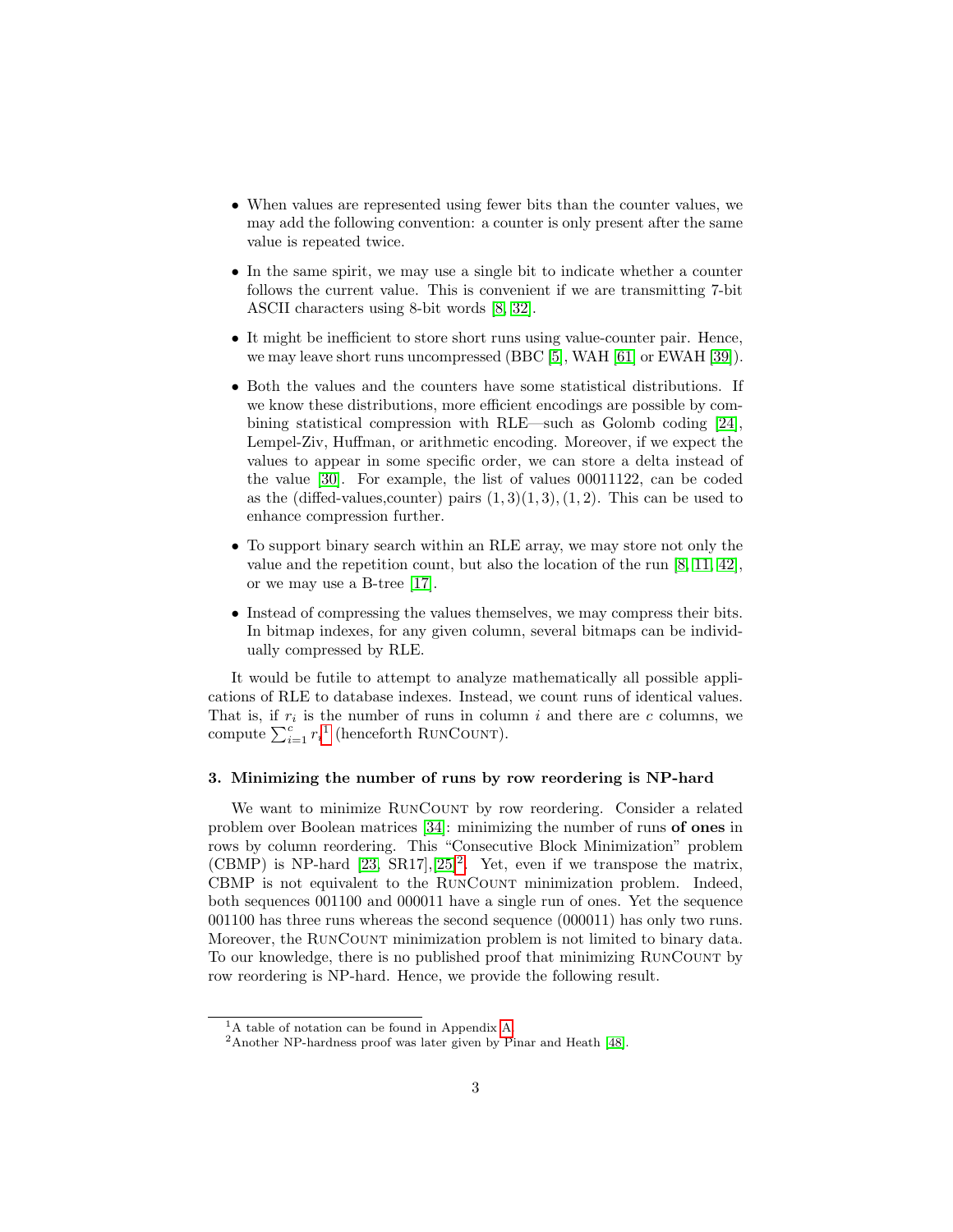<span id="page-3-0"></span>

|   | $m$ columns             | $5m$ columns   | $5m$ columns   |          |
|---|-------------------------|----------------|----------------|----------|
| S |                         | 1111           | 0000           |          |
|   | .                       | $00 \ldots 00$ | $00 \ldots 00$ |          |
|   |                         |                |                | $n$ rows |
|   | incidence matrix $0000$ |                | $00 \dots 00$  |          |
|   | .                       |                |                |          |
|   |                         | $00 \ldots 00$ | 0000           |          |
|   |                         | $00 \dots 00$  | 1111           |          |

Figure 1: Matrix described in the proof of Lemma [1](#page-2-3)

#### Lemma 1. Minimizing RUNCOUNT by row reordering is NP-hard.

**Proof.** We prove the result by reduction from the Hamiltonian path problem, which remains NP-hard even if a starting and ending vertex are speci-fied [GT39][\[23\]](#page-29-5). Consider any connected graph G having n vertices and m edges, and let  $s$  and  $t$  be respectively the beginning and end of the required Hamiltonian path.

Consider the incidence matrix of such a graph. There is a row for each vertex, and a column for each edge. The value of the matrix is one if the edge connects with the vertex, and zero otherwise. Each column has only two ones; thus it has either

- 1. two runs (if the ones are consecutive, and either at the top or bottom of the column)
- 2. three runs (if the ones are consecutive but not at the top or bottom of the column, or if there are ones at the top and bottom)
- 3. four runs (if the ones are not consecutive, but a one is at the top or at the bottom), or
- 4. five runs (in all other cases).

Thus, the number of column runs in this incidence matrix is less than 5m.

We modify the incidence matrix by adding  $10m$  new columns. These columns contain only zeros, except that  $5m$  columns have the value one on the row corresponding to vertex s, and 5m other columns have the value one on the row corresponding to vertex  $t$  (see Fig. [1\)](#page-3-0). These new columns have either 2 runs or 3 runs depending on whether the rows corresponding to s and t are first, last or neither.

Suppose that the row corresponding to s is not first or last. Then the number of runs in the newly added 10m columns is at least  $3 \times 5m + 2 \times 5m = 25m$  (or  $30m$  if both s and t are neither first nor last). Meanwhile, the number of runs in the original incidence matrix is less than  $5m$ . Thus, any row order minimizing the number of runs will have the rows corresponding to  $s$  and  $t$  first and last. Without loss of generality, we assume s is first.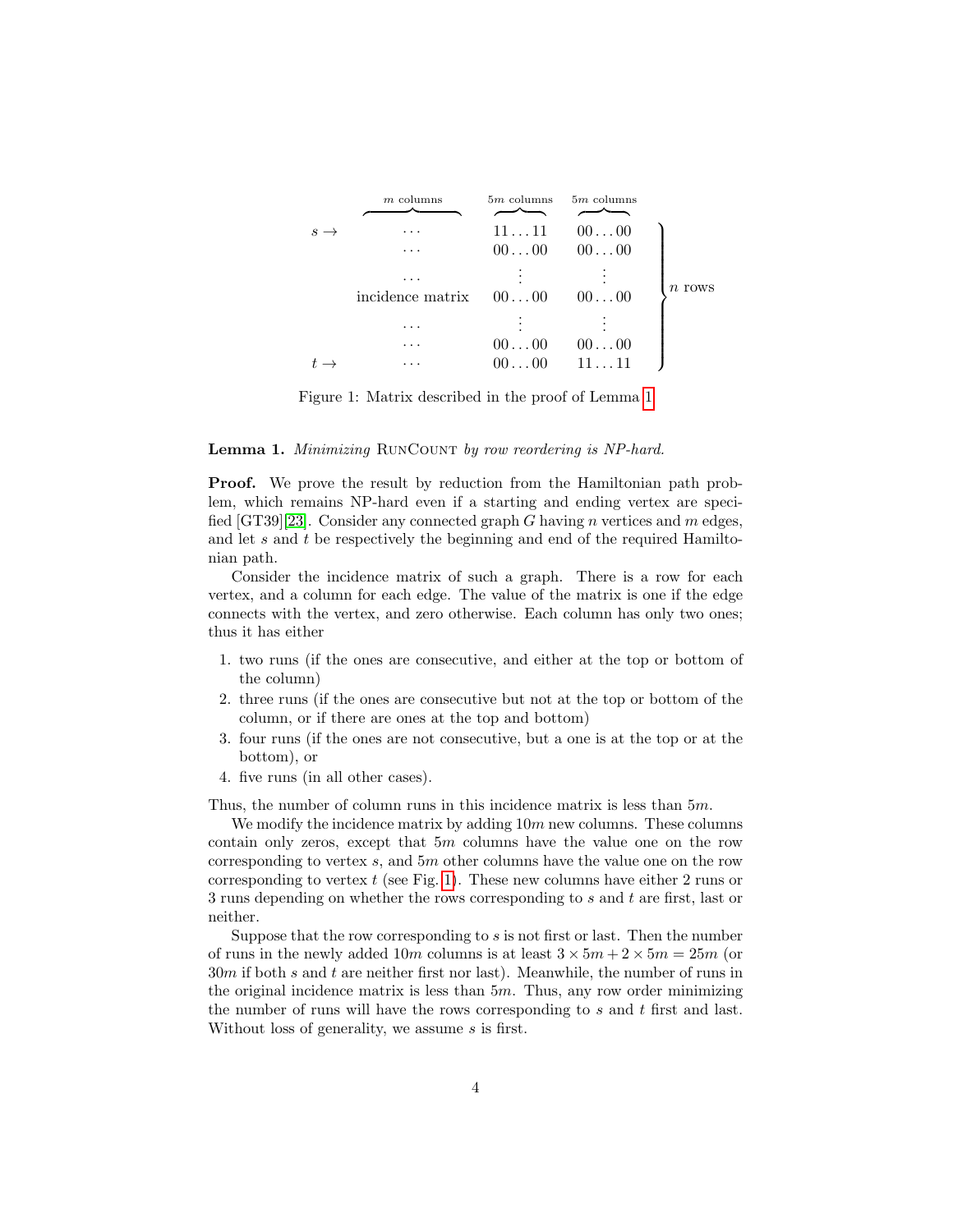A minimum-run solution is obtained from a Hamiltonian path from s to t by putting rows into the order they appear along the path. Such a solution has two columns with two runs,  $n-3$  columns with three runs (or  $n-2$  columns with three runs, if  $(s, t)$  were an edge of G), and the columns for the other edges in G each have five runs. Finally, the  $10m$  added columns have two runs each. Yet having so few runs implies that an  $s-t$  Hamiltonian path exists. Hence, we have reduced the  $s-t$  Hamiltonian path problem to minimizing the RUNCOUNT by row reordering.  $\square$ 

#### <span id="page-4-0"></span>4. Lexicographic and Gray-code sorting

While the row reordering problem is NP-hard, sorting is an effective heuristic to enhance column-oriented indexes [\[39,](#page-30-0) [56\]](#page-31-3). Yet there are many ways to sort rows.

A total order over a set is such that it is transitive  $(a \leq b \text{ and } b \leq c \text{ implies}$  $a \leq c$ , antisymmetric  $(a \leq b \text{ and } b \leq a \text{ implies } a = b)$  and total  $(a \leq b \text{ or } b \leq a)$ . A list of tuples is discriminating [\[12\]](#page-28-5) if all duplicates are listed consecutively. Orders are discriminating.

We consider sorting functions over tuples. We say that an order over c-tuples generates an order over c−1-tuples if and only if the projection of all sorted lists of c-tuples on the first  $c - 1$  components is discriminating. When this property applies recursively, we say that we have a recursive order:

**Definition 1.** A recursive order over c-tuples is such that it generates a recursive order over  $c - 1$ -tuples. All orders over 1-tuples are recursive.

An example of an order that is *not* recursive is  $(1,0,0)$ ,  $(0,1,1)$ ,  $(1,0,1)$ , since its projection on the first two components is not discriminating:  $(1,0)$ ,  $(0,1)$ , (1,0). We consider several recursive orders, including lexicographic order and two Gray-code orders.

<span id="page-4-1"></span>Lexicographic order. The lexicographic order is also commonly known as the dictionary order. When comparing two tuples  $a$  and  $b$ , we use the first component where they differ  $(a_j \neq b_j)$  but  $a_i = b_i$  for  $i < j$  to decide which tuple is smaller (see Fig. [3a\)](#page-7-0).

Let  $N_i$  be the cardinality of column i and n be the number of rows. Given all possible  $N_{1,c} \equiv \prod_{i=1}^{c} N_i$  tuples, we have  $N_{1,c}$  runs in the last column,  $N_{1,c-1}$  runs in the second last column and so on. Hence, we have a total of  $\sum_{j=1}^{c} N_{1,j}$  runs. If the  $N_i$ 's have the same value  $N_i = N$  for all i's, then we have  $N^c + N^{c-1} + \cdots + N = \frac{N^{c+1}-1}{N-1} - 1$  runs.

Gray-code orders. We are also interested in the more efficient Gray-code orders. A Gray code is a list of tuples such that the Hamming distance—alternatively the Lee metric [\[3\]](#page-28-6)—between successive tuples is one [\[14,](#page-28-7) [20\]](#page-29-7). Knuth [\[37,](#page-30-5) pp. 18– 20] describes two types of decimal Gray codes.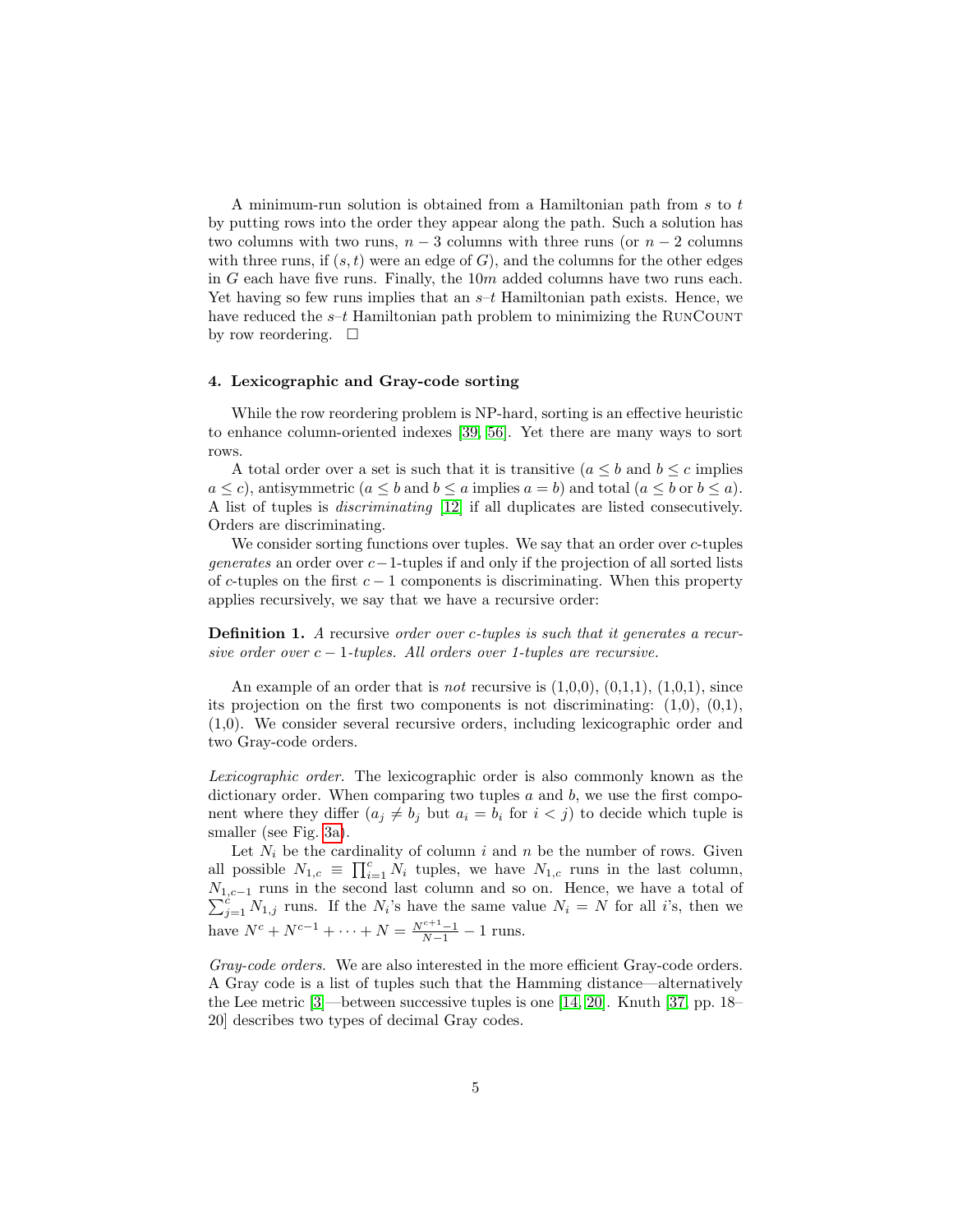<span id="page-5-0"></span>

| 0              | 0 | 0              |
|----------------|---|----------------|
| 0              | 0 | 1              |
| 0              | 1 | 1              |
| $\overline{0}$ | 1 | 0              |
| 1              | 1 | $\overline{0}$ |
| 1              | 1 | 1              |
| 1              | 0 | 1              |
| 1              | 0 | 0              |
| 2              | 0 | 0              |
| $\overline{2}$ | 0 | 1              |
| $\overline{2}$ | 1 | 1              |
| $\overline{2}$ | 1 |                |

Figure 2: A table sorted in a (reflected) Gray-code order. Except for the first row, there is exactly one new run initiated in each of the  $N_{1,c}$  rows (in bold). Thus, the table has  $c - 1 + N_{1,c} = 3 - 1 + 3 \times 2 \times 2 = 14$  column runs.

- Reflected Gray decimal ordering is such that each digit goes from 0 to 9, up and down alternatively: 000, 001, . . . , 009, 019, 018, . . . , 017, 018, 028,  $029, \ldots, 099, 090, \ldots$
- Modular Gray decimal is such that digits always increase from 1 modulo  $10: 000, 001, \ldots, 009, 019, 010, \ldots, 017, 018, 028, 029, 020, \ldots$

The extension to the mixed-radix case [\[3,](#page-28-6) [52\]](#page-31-4) from the decimal codes is straightforward [\[51\]](#page-31-5) (see Figs. [3b](#page-7-1) and [3c\)](#page-7-2).

Because the Hamming distance between successive codes is one, if all possible  $N_{1,c}$  tuples are represented, there are exactly  $c - 1 + N_{1,c}$  runs. If  $N_i = N$  for all i, then we have  $c - 1 + N^c$  runs (see Fig. [2\)](#page-5-0). All recursive Gray-code orders have  $N_1$  runs in the first column,  $N_1N_2 - N_1 + 1$  runs in the second column, and the number of runs in column  $j$  is given by

$$
r_j = 1 + (N_j - 1)N_{1,j-1}.\tag{1}
$$

(Being a recursive order, the values from the first  $j-1$  columns form  $N_{1,j-1}$ blocks, where rows in each block agree on their first  $j - 1$  components. Being a Gray-code order, at any transition from one block to the next, values in column j must match.) If we assume  $N_i > 1$  for all  $i \in \{1, ..., c\}$ , then later columns always have more runs.

From a software-implementation point of view, the lexicographic order is more convenient than the reflected and modular Gray codes. A common approach to sorting large files in external memory is divide the file into smaller files, sort them, and then merge the result. Yet, with these Gray codes, it is not possible to sort the smaller files independently: a complete pass through the entire data set may be required before sorting. Indeed, consider the these two lists sorted in reflected Gray-code order: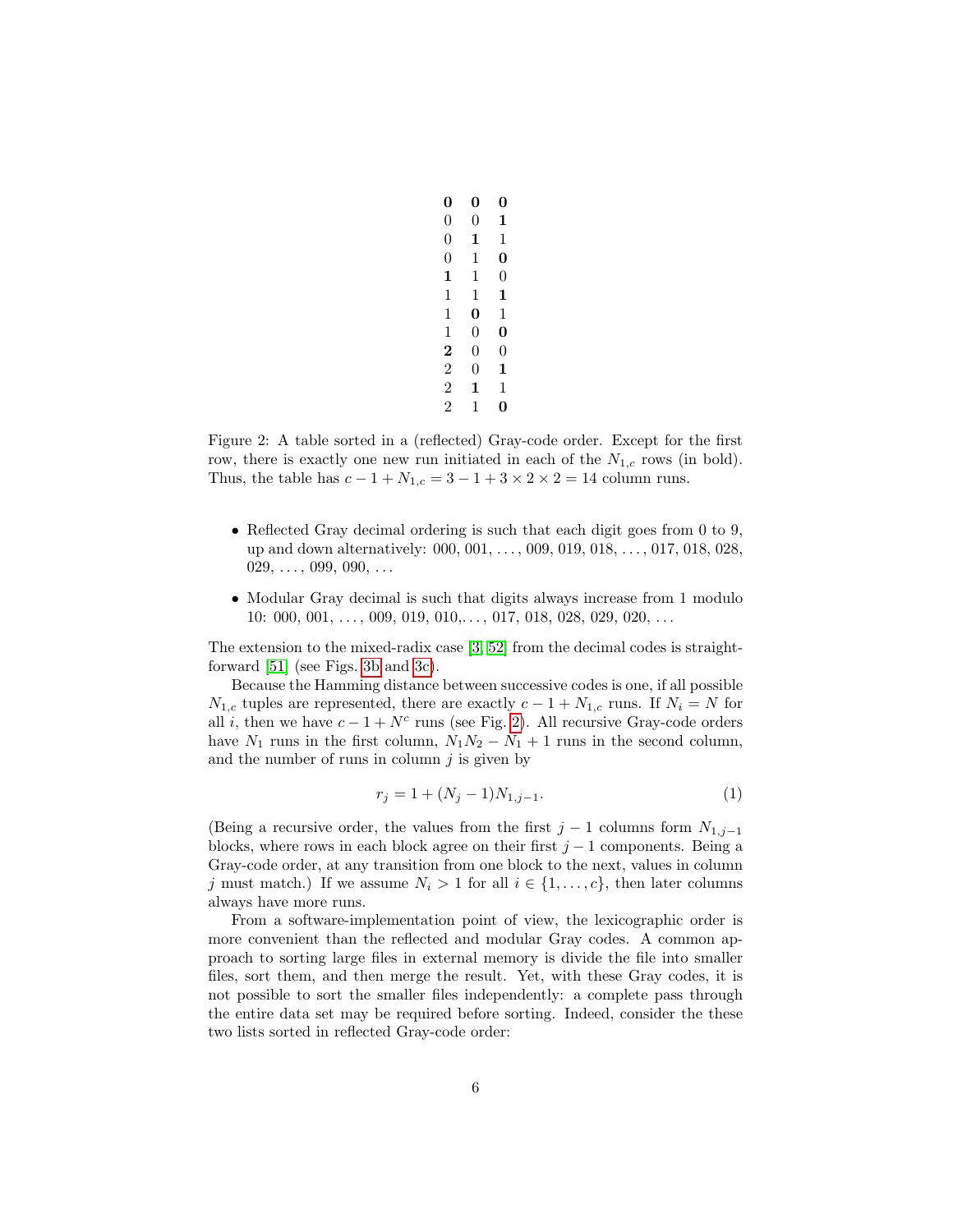- Anna Awkland, Anna Bibeau, Greg Bibeau, Greg Awkland;
- Bob Awkland, Bob Bibeau.

Because we sorted the first list without knowing about the first name "Bob" a simple merging algorithm fails. For this reason, it may be faster to sort data by the lexicographic order.

Similarly, while a binary search through a lexicographically sorted list only requires comparing individual values (such as Bob and Anna), binary searches through a reflected or modular Gray-code ordered list may require the complete list of values in each column.

Non-recursive orders. There are balanced and nearly balanced Gray codes [\[21,](#page-29-8) [22,](#page-29-9) [37\]](#page-30-5). Unlike the other types of Gray codes, the number of runs in all columns is nearly the same when sorting all possible tuples for  $N_1 = N_2 = \ldots = N_c$ . However, they cannot be recursive.

Some authors have used Hilbert space-filling curves to order data points [\[26,](#page-29-0) [28,](#page-29-10) [35\]](#page-30-6) (see Fig. [3d\)](#page-7-3). This order is not recursive. Indeed, the following 2-tuples are sorted in Hilbert order:  $(1,1), (2,1), (2,2), (1,2)$ . Yet their projection on the first component is not discriminating: 1, 2, 2, 1. It is a balanced Gray code when all column cardinalities are the same power of two [\[26\]](#page-29-0). Beyond two dimensions, there are many possible orders based on Hilbert curves [\[2\]](#page-27-1). There are also many other alternatives such as Sierpiński-Knopp order, Peano order [\[47\]](#page-31-6), the Graycoded curve [\[19\]](#page-29-11), Z-order [\[38\]](#page-30-7) and H-index [\[45\]](#page-30-8). They are often selected for their locality properties [\[27\]](#page-29-12).

If not balanced, non-recursive orders can be column-oblivious if the number of runs per column is independent of the order of the columns. As a trivial example, if you reorder the columns before sorting the table lexicographically, then the initial order of the columns is irrelevant.

#### <span id="page-6-0"></span>4.1. Significance of column order

Recursive orders depend on the column order. For lexicographic or reflected Gray-code orders, permuting the columns generates a new row ordering. The next proposition shows that the effect of the column ordering grows linearly with the number of columns.

Proposition 1. For tables with c columns, the number of column runs after the application of any recursive-order function can vary by a factor arbitrarily close to c under the permutation of the columns.

Proof. The proof is by construction. Given a recursive-order function, we find a c-column table that has many runs when processed by that function. However, swapping any column with the first yields a table that—recursively sorted in any way—has few runs.

Consider a column made of n distinct values, given in sorted order: A, B, C, D, ... This column is the first column of a *c*-column table. For every odd row,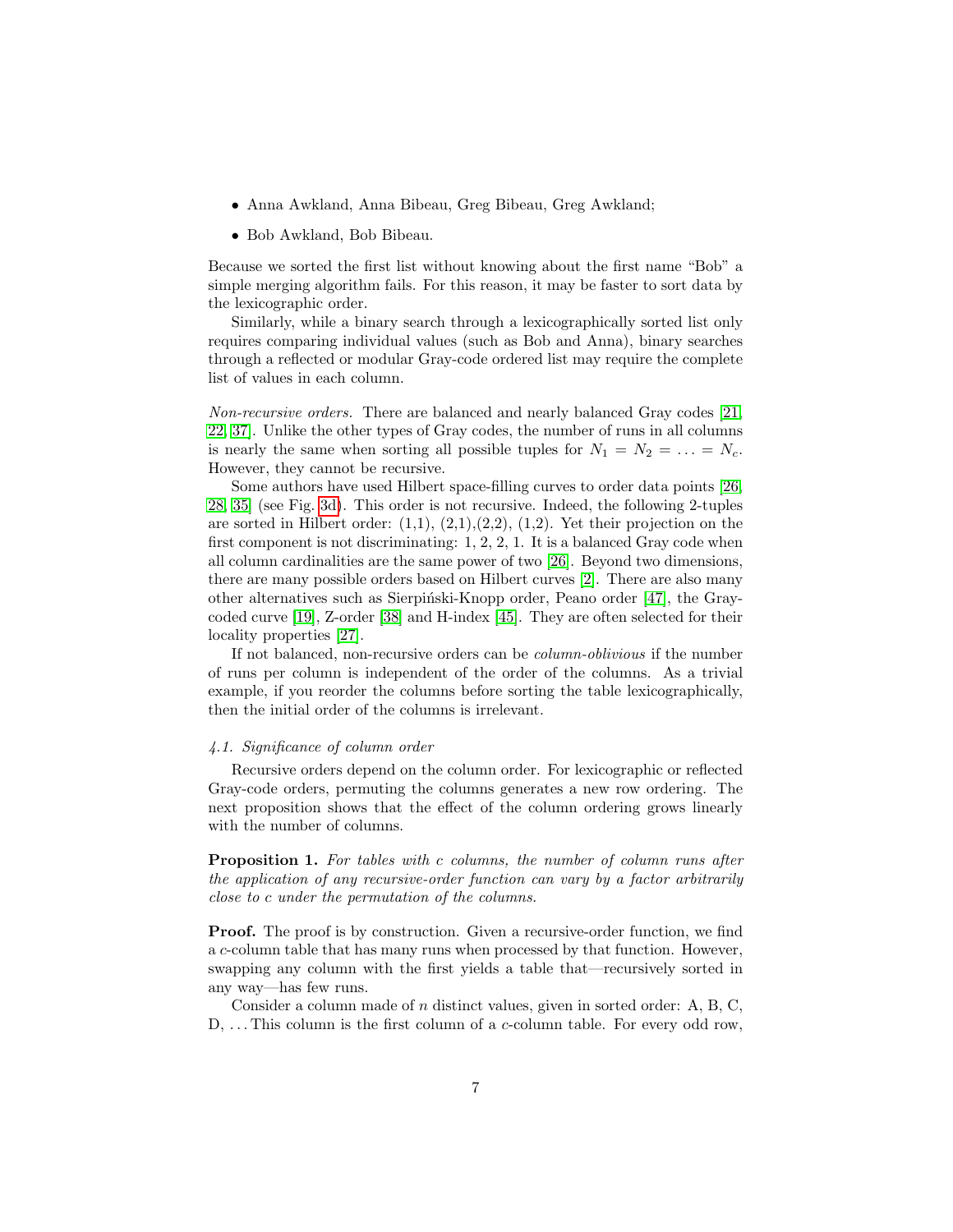<span id="page-7-3"></span><span id="page-7-2"></span><span id="page-7-1"></span><span id="page-7-0"></span>

Figure 3: Various orderings of the points in a two-dimensional array

fill all remaining columns with the value 0, and every even row with the value 1:

| A        | 0 | $\sim$ 10 $\sim$ 10 $\sim$ | 0        |
|----------|---|----------------------------|----------|
| Β        | 1 | .                          | 1        |
| C        | 0 | .                          | 0        |
| D        | 1 | .                          | 1        |
| $\vdots$ |   |                            | $\vdots$ |
|          |   |                            |          |

This table has nc runs and is already sorted. But putting any other column first, any recursive order reduces the number of runs to  $n+2(c-1)$ . For n large,  $\frac{cn}{n+2(c-1)} \to c$  which proves the result.  $\square$ 

The construction in the proof uses a high cardinality column. However, we could replace this single high cardinality column by  $\lceil \log_N n \rceil$  columns having a cardinality of at most N, and the result would still hold.

Hence, recursive orders can generate almost  $c$  times more runs than an optimal order. Yet no row-reordering heuristic can generate more than  $c$  times the number of column runs than the optimal ordering solution: there are at least  $n$  column runs given  $n$  distinct rows, and no more than  $cn$  column runs in total. Hence—as row-reordering heuristics—recursive orders have no useful worst-case guarantee over arbitrary tables. We shall show that the situation differs when column reordering is permitted.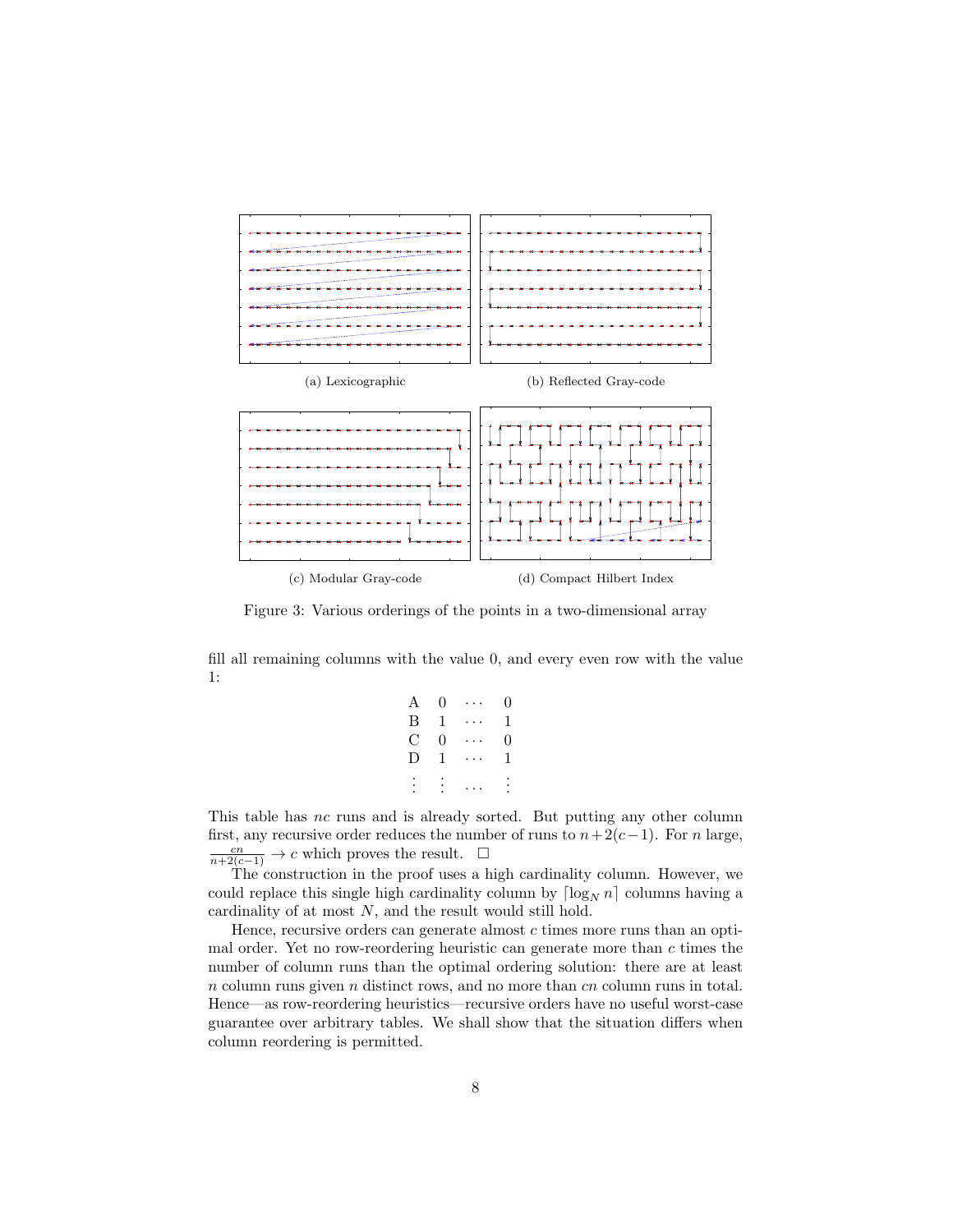<span id="page-8-0"></span>

| Κ | Y  |
|---|----|
| A | Y  |
| А | D  |
| Ζ | D  |
| Ζ | В  |
| A | В  |
| Α | С  |
| W | С  |
| W | E  |
| F | E  |
| F | C  |
| H | С  |
| H | .T |

Figure 4: A table such that no recursive ordering is optimal.

Suppose we consider a sorting algorithm that first applies a known reordering to columns, then applies some recursive-order function. The proposition's bound still applies, because we can make an obvious modification to the construction, placing the non-binary column in a possibly different position. The next refinement might be to consider a sorting algorithm that—for a given table—tries out several different column orders. For the construction we have used in the proof, it always finds an optimal ordering.

Unfortunately, even allowing the enumeration of all possible column reorderings is insufficient to make recursive ordering optimal. Indeed, consider the table in Fig. [4.](#page-8-0) The Hamming distance between any two consecutive tuples is one. Thus each new row initiates exactly one new run, except for the first row. Yet, because all tuples are distinct, this is a minimum: a Hamming distance of zero is impossible. Thus, this row ordering has a minimal number of column runs. We prove that no recursive ordering can be similarly optimal.

We begin by analyzing the neighbors of a tuple, where two tuples are neighbors if they have a Hamming distance of one:

- The tuple  $(K,Y)$  has only one neighbor:  $(A,Y)$ .
- The tuple  $(H,J)$  has only one neighbor:  $(H,C)$ .
- The tuples of the form  $(Z, \cdot)$  only have neighbors of the form  $(A, \cdot)$ .
- The tuples of the form  $(\cdot, E)$  only have neighbors of the form  $(\cdot, C)$ .

In effect, we must consider all Hamiltonian paths in the graph of neighbors. The ordered list must begin and end with  $(K,Y)$  and  $(H,J)$ , if it is optimal. A recursive order must be discriminating on the first column. Without loss of generality, suppose that the list begins by  $(K, Y)$ . Thus, all tuples of the form  $(A, \cdot)$  must follow by recursivity. Then tuples of the form  $(Z, \cdot)$  must follow. At this point, we cannot continue the list by jumping from neighbor to neighbor.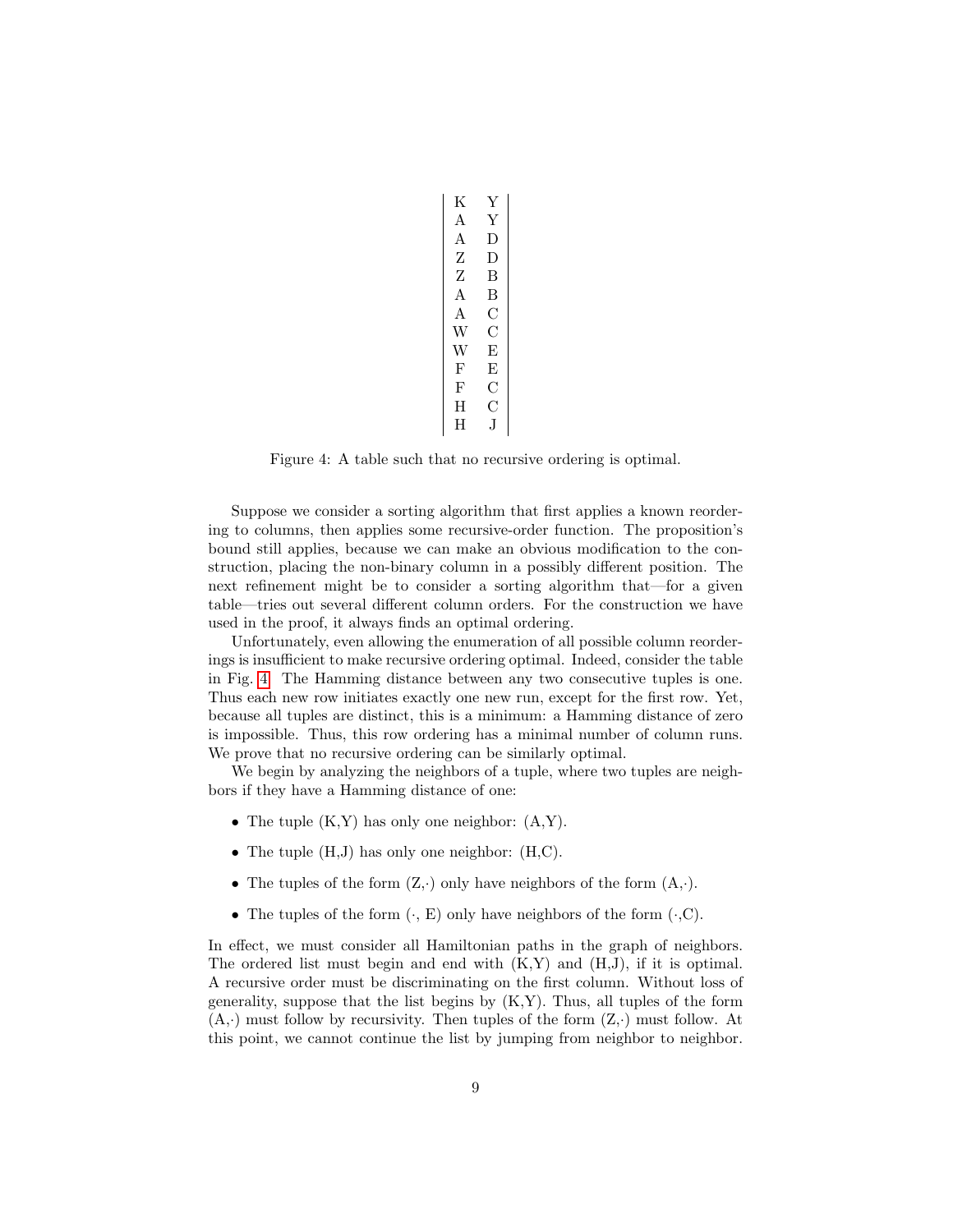Hence, no recursive ordering is optimal. A similar argument shows that flipping the two columns leads to the same result: no recursive ordering can be optimal.

Lemma 2. There are tables where no recursive order minimizes the number of runs—even after reordering the columns.

Determining a tight bound on the suboptimality of recursive ordering remains open. Recursive orders applied to the example of Fig. [4](#page-8-0) generate at least 15 runs whereas 14 runs is possible, for a suboptimality ratio of  $\frac{15}{14}$ . If we allow arbitrarily long two-dimensional tables, we can generalize our construction to obtain ratios arbitrarily close to  $\frac{13}{12}$ . Thus, the suboptimality ratio of recursive orders ranges between  $\frac{13}{12}$  and c. However, a computer search through 100,000 uniformly distributed tridimensional tables with 10 rows and six distinct column values failed to produce a single case where recursive ordering is suboptimal. That is, among the row orderings minimizing the number of runs, at least one is recursive after some reordering of the columns. Hence, it is possible that recursive ordering is rarely suboptimal.

The next proposition gives a simple suboptimality bound on any recursive order. This result implies that recursive ordering is 3-optimal or better for several realistic tables (see Table [1\)](#page-21-0).

<span id="page-9-0"></span>Proposition 2. Consider a table with n distinct rows and column cardinalities  $N_i$  for  $i = 1, \ldots, c$ . Recursive ordering is  $\mu$ -optimal for the problem of minimizing the runs where

$$
\mu = \frac{\sum_{j=1}^{c} \min(n, N_{1,j})}{n + c - 1}.
$$

The bound  $\mu$  can be made stronger if the recursive order is a Gray code:

$$
\mu_{GC} = \frac{\sum_{j=1}^{c} \min(n, 1 + (N_j - 1)N_{1,j-1})}{n + c - 1}.
$$

but  $\mu$ <sub>GC</sub> >  $\frac{\min_i(N_i-1)}{\min_i(N_i)}$  $\frac{\min_i(N_i-1)}{\min_i(N_i)}\mu$ 

Proof. Given a table in any recursive order, the number of runs in the  $i<sup>th</sup>$  column is bounded by  $N_{1,i}$  and by n. Thus the number of runs in the table is no more than  $\min(N_1, n) + \min(N_{1,2}, n) + \cdots + \min(N_{1,c}, n)$ . Yet there are at least  $n + c - 1$  runs in the optimally-ordered table. Hence, the result follows. The tighter bound for Gray-code orders follows similarly, and the relationship between  $\mu$ <sub>GC</sub> and  $\mu$  follows by straightforward algebra ( $\mu$ <sub>GC</sub> >  $\sum_{j=1}^{c} \min(\beta n, \beta N_{1,j})$  where  $\beta = \frac{\min_i(N_i)-1}{\min_i(N_i)}$  $\frac{\min_i(N_i)-1}{\min_i(N_i)}$ .  $\Box$ 

As an example, consider the list of all dates (month, day, year) for a century  $(N_1 = 12, N_2 = 31, N_3 = 100, n = 12 \times 31 \times 100)$ : then  $\mu \approx 1.01$  so that lexicographic sorting is within  $1\%$  of minimizing the number of runs. The optimality bound given by Proposition [2](#page-9-0) is tighter when the columns are ordered in non-decreasing cardinality  $(N_1 \leq N_2 \leq \cdots \leq N_c)$ . This fact alone can be an argument for ordering the columns in increasing cardinality.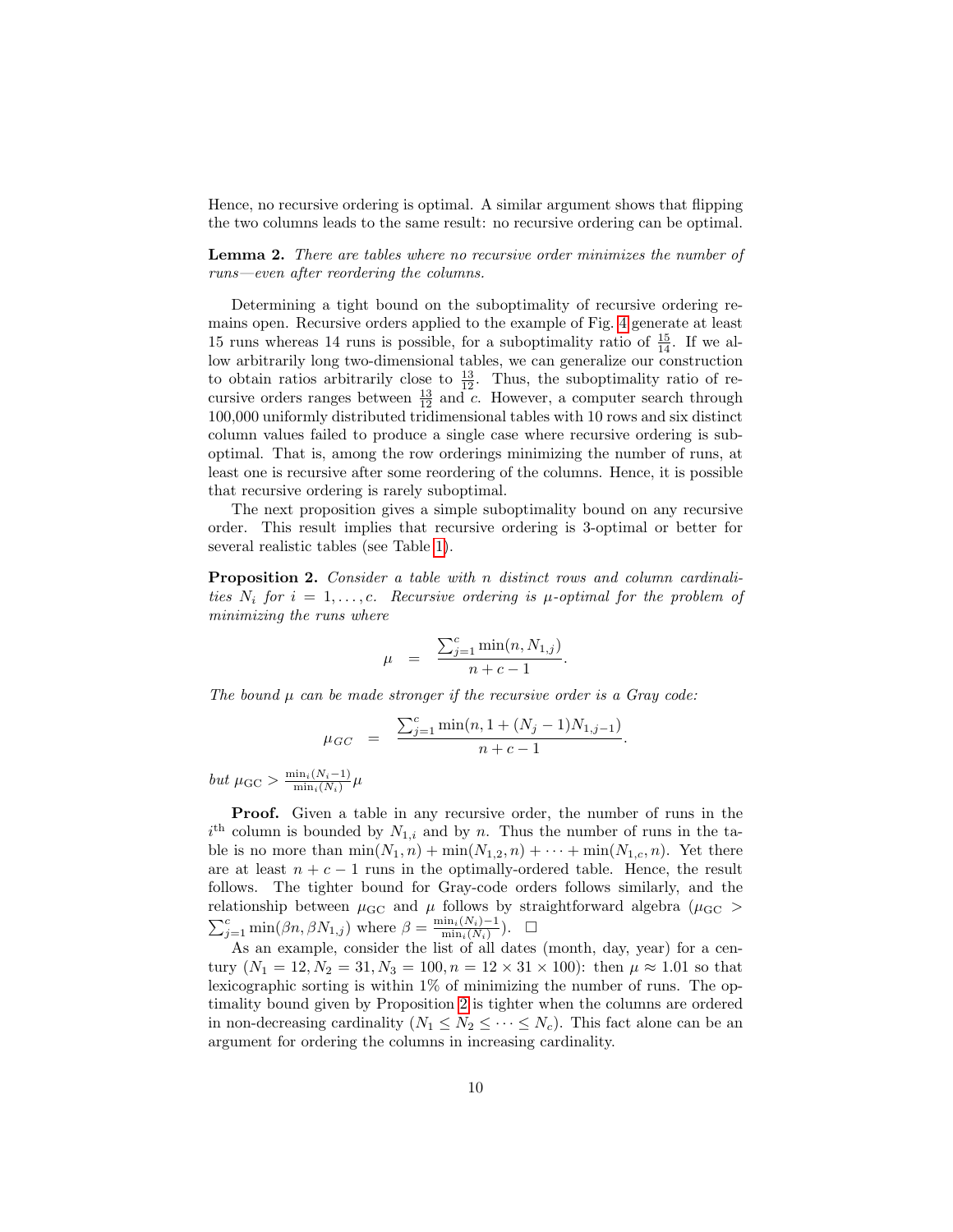<span id="page-10-1"></span>

Figure 5: Table built from graph on the left. There are  $h$  copies of the column that begins  $10 \ldots$  and the column that begins with  $11 \ldots$ 

#### <span id="page-10-0"></span>4.2. Determining the optimal column order is NP-hard

For lexicographic sorting, it is NP-hard to determine which column ordering will result in least cost under the RUNCOUNT model, even when the tables have only two values. We consider the following decision problem:

Column-Ordering-for-Lex-Runcount (COLR). Given table  $T$  with binary values and given integer  $K$ , is there a column ordering such that the lexicographically sorted T has at most K runs?

#### Theorem 1. COLR is NP-complete.

Proof. Clearly the problem is in NP. Its NP-hardness is shown by reduction from the variant of Hamiltonian Path where the starting vertex is given [\[23,](#page-29-5) GT39. Given an instance  $(V, E)$  of Hamiltonian Path, without loss of generality let  $v_1 \in V$  be the specified starting vertex. We construct a table T as follows: first, start with the incidence matrix. Let  $V = \{v_1, v_2, \ldots, v_{|V|}\}\$ and  $E =$  ${e_1, e_2, \ldots, e_m}$ . Recall that this matrix has a column for each edge and a row for each vertex;  $a_{i,j} = 1$  if edge  $e_j$  has vertex  $v_i$  as an endpoint and otherwise  $a_{i,j} = 0$ . Vertex  $v_1$  corresponds to the first row. We prepend and append a row of zeros to the incidence matrix. Next we prepend  $h$  columns with values  $10^{|V|+1}$  (i.e.,  $100...0$ ) and h columns with  $110^{|V|}$ ; see Fig. [5](#page-10-1) for an example. The value of  $h$  is "large"; we compute the exact value later.

We show the resulting instance, with table T and bound  $K = 4h + 3(|V| - 1)$  $1+5(m-|V|+1)$ , satisfies the requirements for COLR if and only if  $(V, E)$ contains a Hamiltonian path starting at  $v_1$ .

First, suppose that we have a suitable Hamiltonian path in  $(V, E)$ . Let  $\epsilon_i \in E$  be the i<sup>th</sup> edge along this path. Edge  $\epsilon_1$  is incident upon  $v_1$ .

Reorder the columns of  $T$ : leave the first  $2h$  columns in their current order. Next, place the columns corresponding to  $\epsilon_i$  in order  $\epsilon_1, \epsilon_2, \ldots, \epsilon_{|V|-1}$ . The remaining columns follow in an arbitrary order. See Fig. [6,](#page-11-0) where it is apparent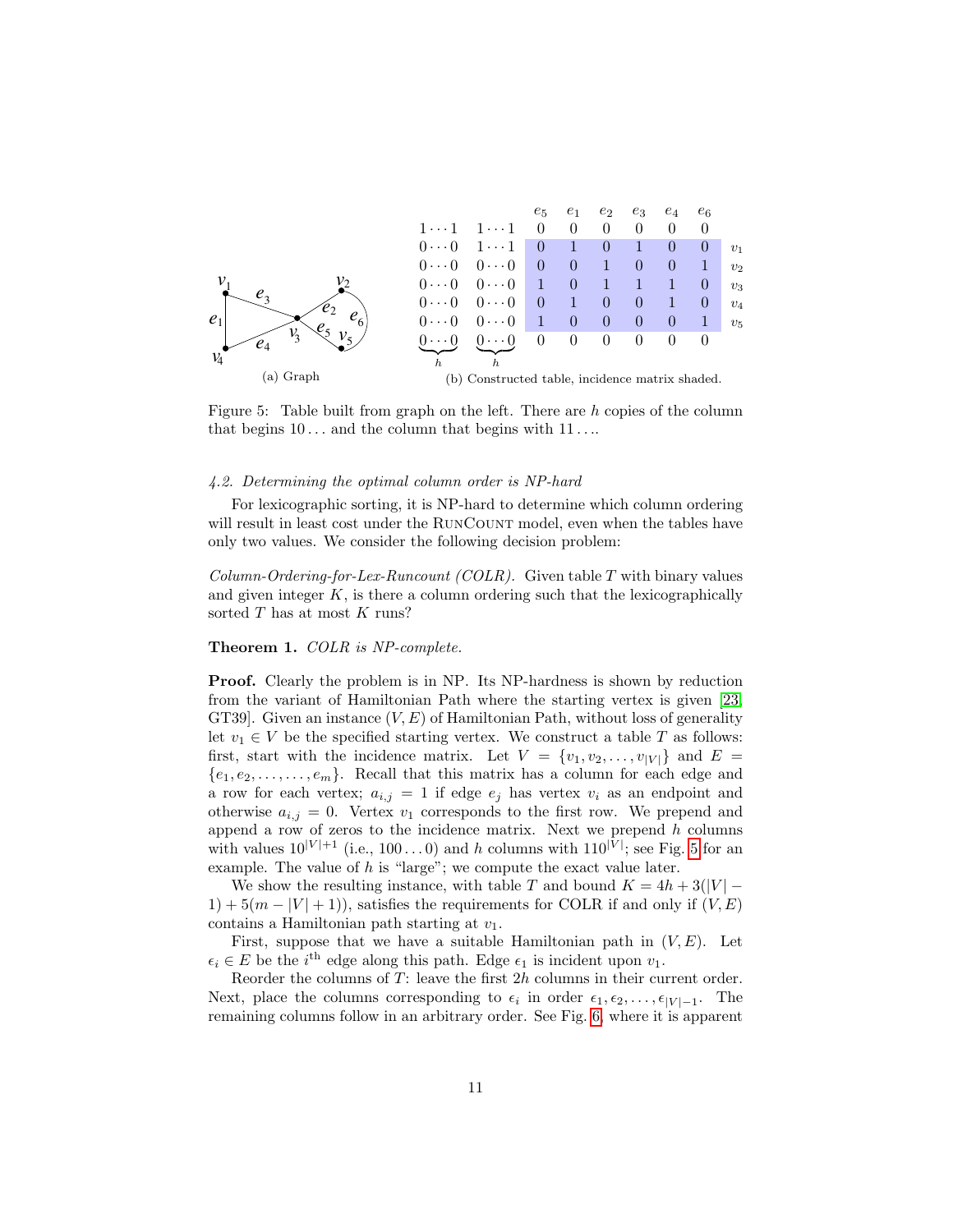<span id="page-11-0"></span>

|                                                               | $e_1$ $e_4$    | $e_2$          | $e_6$          | $e_3$        | $e_{5}$  |         |
|---------------------------------------------------------------|----------------|----------------|----------------|--------------|----------|---------|
| $1 \cdots 1 \quad 1 \cdots 1 \quad 0$                         | $\overline{0}$ | $\Omega$       | $\theta$       | 0            | 0        |         |
| $0 \cdots 0 \quad 1 \cdots 1 \quad 1$                         | $\overline{0}$ | $\overline{0}$ | $\overline{0}$ | $\mathbf{1}$ | $\theta$ | $v_1$   |
| $0 \cdots 0 \quad 0 \cdots 0 \quad 1 \quad 1 \quad 0$         |                |                | $\overline{0}$ | $\Omega$     | $\theta$ | $v_4$   |
| $0 \cdots 0 \quad 0 \cdots 0 \quad 0 \quad 1 \quad 1 \quad 0$ |                |                |                | $\mathbf{1}$ | - 1      | $v_3$   |
| $0 \cdots 0$ $0 \cdots 0$ 0 0 1 1                             |                |                |                | $\Omega$     | $\theta$ | $v_2$   |
| $0 \cdots 0 \quad 0 \cdots 0 \quad 0$                         | $\overline{0}$ | $\overline{0}$ | $\mathbf{1}$   | $\theta$     | -1       | $v_{5}$ |
| $0 \cdots 0 \quad 0 \cdots 0 \quad 0$                         | $\overline{0}$ | $\overline{0}$ | $\theta$       | $\theta$     | $\cup$   |         |

Figure 6: A lexicographically sorted table with the required RunCount bound is obtained from the Hamiltonian path consisting of edges  $e_1, e_4, e_2, e_6$ .

that the constructed table is already lexicographically sorted<sup>[3](#page-11-1)</sup> Also, the first  $2h$ columns have 2 runs each, and the  $|V| - 1$  columns for  $\epsilon_i$  have three runs each (each has the value  $0^i110^{|V|-i}$ ). The remaining  $m - |V| + 1$  columns have five runs each: all patterns with adjacent ones have been used (and there are no duplicates); hence, all remaining patterns are of the form  $0^+10^+10^+$ . Thus the bound is met.

Next, suppose  $T$  satisfies the requirements of COLR with the given bound  $K = 4h + 3(|V| - 1) + 5(m - |V| + 1)$ . We show this implies  $(V, E)$  has a Hamiltonian path starting with  $v_1$ .

If h is large enough, we can guarantee that the first two rows have not changed their initial order. This is enforced by the  $2h$  columns that were initially placed leftmost. Their column values must end with 0 (the row of zeros is always last after lexicographic sorting). If we analyze the RunCount cost of these columns, they cost  $4h$  when the first two rows remain in their initial order, otherwise they cost  $5h$  or  $6h$ . If h is large enough, this penalty will outweigh any possible gain from having a column order that, when sorted, moves the first two rows.

Knowing the first row, we deduce that every column begins with a one if it is one of the 2h columns, but it begins with a zero in every remaining column. We now focus on these remaining columns, which correspond to edges in E. Since each column value begins and ends with zero and has exactly two ones, its pattern is either  $0^+110^+$  (3 runs) or  $0^+10^+10^+$  (5 runs). The specified RUNCOUNT bound implies that we must have  $|V| - 1$  columns with 3 runs. The edges for these columns form the desired Hamiltonian path that starts at  $v_1$ .

To finish, we must choose  $h$  such that the penalty (for choosing a column ordering that disrupts the order of the first two rows after lexicographic sorting) exceeds any possible gain. The increased cost from  $4h$  is at least  $5h$ , a penalty of at least h. An upper bound on the gain from the other columns is  $3m$  because the RUNCOUNT is no more than  $5m$  and cannot be decreased below  $2m$ . Choose  $h = 3m + 1.$ 

<span id="page-11-1"></span><sup>3</sup>We sort with 1 ordered before 0.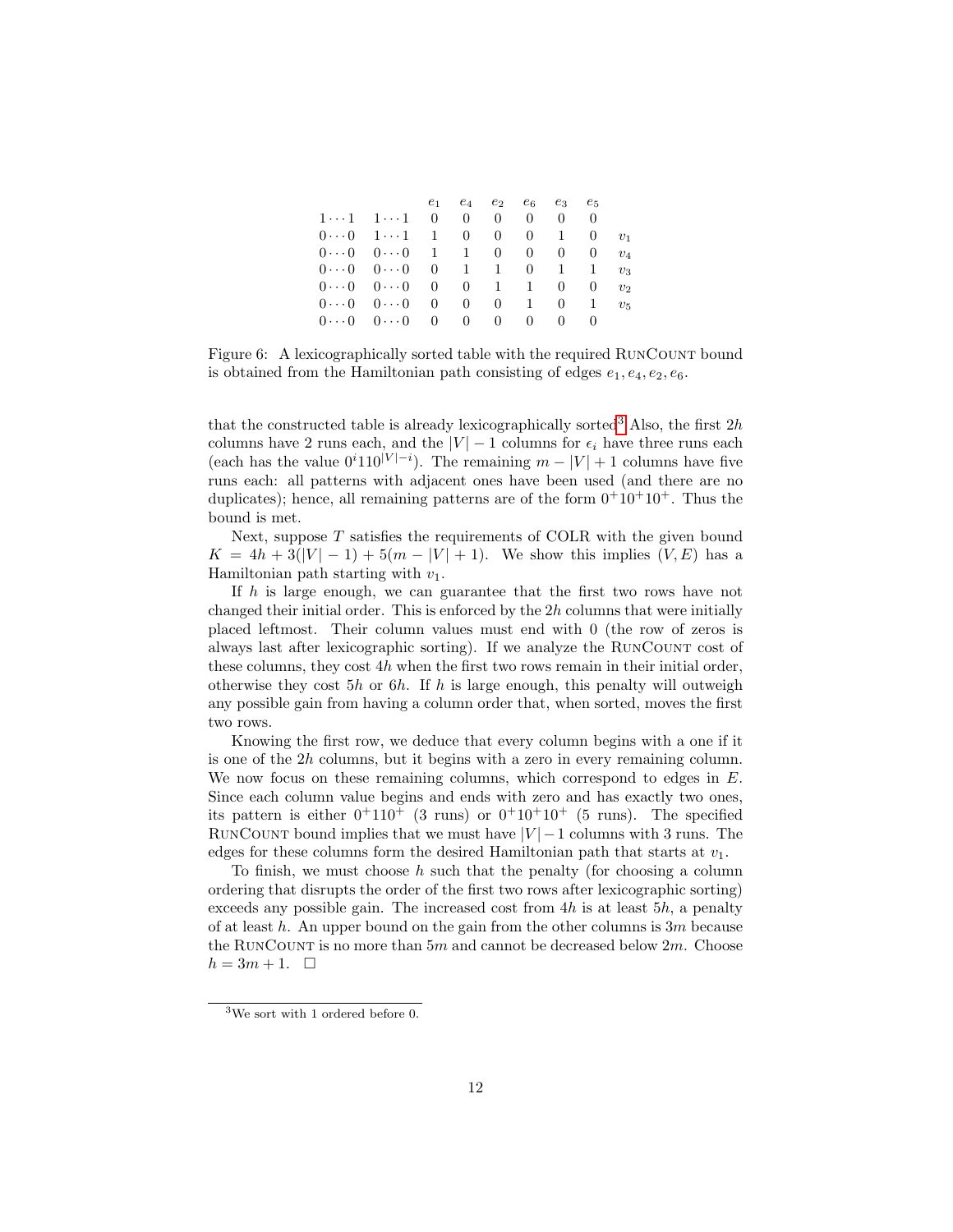This result can be extended to the reflected Gray-code order and, we conjecture, to all recursive orders. A related problem tries to minimize the maximum number of runs in any table column. This problem is also NP-hard (see Appendix [D\)](#page-35-0).

Moreover, given a very large number of rows, it might impractical to try more than one column order. Indeed, evaluating each new solution implies sorting the table, a potentially expensive step. Thus, heuristics which only consider a few easily computed statistics, such as cardinality, are preferable.

#### <span id="page-12-0"></span>5. Increasing-cardinality-order minimizes runs

Consider a sorted table. The table might be sorted in lexicographic order or in reflected Gray-code order. Can we prove that sorting the columns in increasing cardinality is a sensible heuristic to minimize the number of runs? We consider analytically two cases: (1) complete tables and (2) uniformly distributed tables.

#### <span id="page-12-1"></span>5.1. Complete tables

Consider a c-column table with column cardinalities  $N_1, N_2, \ldots, N_c$ . A complete table is one where all  $N_{1,c}$  possible tuples are present. In practice, even if a table is not complete, the projection on the first few columns might be complete.

Using a lexicographic order, a complete table has  $\sum_{j=1}^{c} N_{1,j}$  runs, hence the RUNCOUNT is minimized when the columns are ordered in non-decreasing cardinality:  $N_i \leq N_{i+1}$  for  $i = 1, ..., c-1$ . Using Gray-code ordering, a complete table has only  $c - 1 + N_{1,c}$  runs (the minimum possible) no matter how the columns are ordered. Hence, for Gray-code, the RUNCOUNT of complete tables is not sensitive to the column order.

Somewhat artificially, we can create a family of recursive orders for which the RunCount is not minimized over complete tables when the columns are ordered in increasing cardinality. Consider the following family: "when  $N_1$  is odd, use reflected Gray code order. Otherwise, use lexicographic order." For  $N_1 = 2$  and  $N_2 = 3$ , we have 8 runs using lexicographic order. With  $N_1 = 3$ and  $N_2 = 2$ , we have 7 runs using any recursive Gray-code order. Hence, we cannot extend our analysis to all families of recursive orders from Gray-code and lexicographic orders. Nevertheless, if we assume that all column cardinalities are large, then the number of runs tends to  $N_{1,c}$  and all column orders become equivalent.

The benefits of Gray-code orders—all Gray-code orders, not just recursive Gray-code orders—over lexicographic orders are small for complete tables having high cardinalities as the next proposition shows (see Fig. [7\)](#page-13-1).

Proposition 3. Consider the number of runs in complete tables with columns having cardinality N. The relative benefit of Gray-code orders over lexicographic orders grows monotonically with c and is at most 1/N.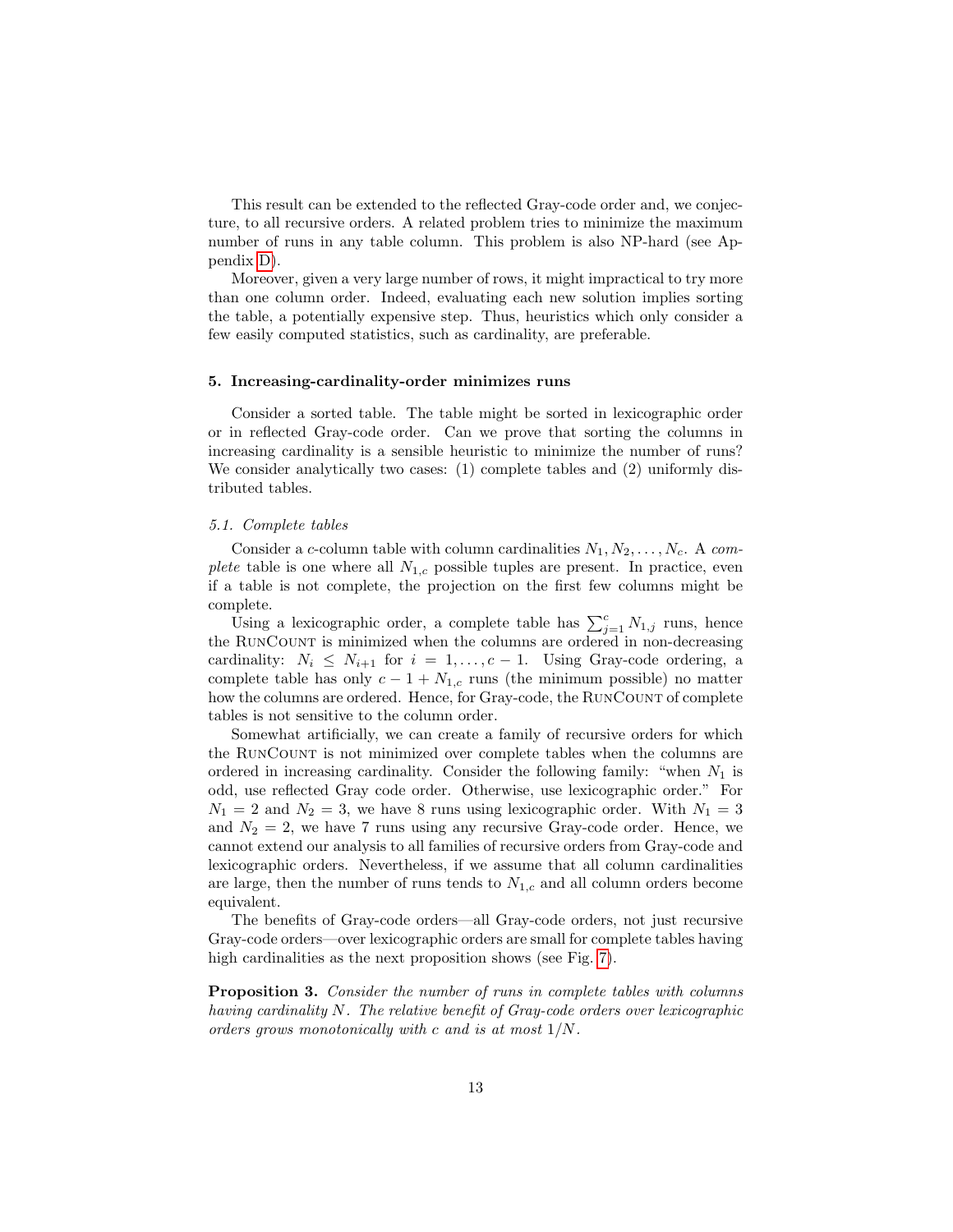<span id="page-13-1"></span>

Figure 7: Relative benefits of Gray-code sorting against lexicographic orders for complete c-column table where all column cardinalities are N

**Proof.** The relative benefits of Gray-code sorting for complete tables with all columns having cardinality N is  $\frac{\frac{N^{c+1}-1}{N-1}-1-(N^c+c-1)}{\frac{N^{c+1}-1}{N-1}-1}$ . As c grows, this quantity converges to  $1/N$  from below.

### <span id="page-13-0"></span>5.2. Uniformly distributed case

We consider tables with column cardinalities  $N_1, N_2, \ldots N_c$ . Each of the  $N_{1,c}$  possible tuples is present with probability p. When  $p = 1$ , we have complete tables.

For recursive orders over uniformly distributed tables, knowing how to compute the expected number of runs in the second column of a two-column table is almost sufficient to analyze the general case. Indeed, given a 3-column table, the second column behaves just like the second column in 2-column table with  $p \leftarrow 1 - (1 - p)^{N_3}$ . Similarly, the third column behaves just like the second column in a 2-column table with  $N_1 \leftarrow N_1 N_2$  and  $N_2 \leftarrow N_3$ .

This second column is divided into  $N_1$  blocks of  $N_2$  tuples, each tuple having a probability  $p$  of being present. The expected number of tuples present in the table is  $N_1N_2p$ . However,  $N_1N_2p$  is an overestimate of the number of runs in the second column. We need to subtract the expected number of seamless joins between blocks: two blocks have a seamless join if the first one terminates with the first value of the second block. The expected number of seamless joins is no larger than the expected number of non-empty blocks minus one:  $N_1 \rho_{N_2} - 1$ where  $\rho_{N_2} \equiv 1 - (1 - p)^{N_2}$ . While for complete tables, all recursive Gray-code orders agree on the number of runs and seamless joins per column, the same is not true for uniformly distributed tables. Different recursive Gray-code orders have different expected numbers of seamless joins.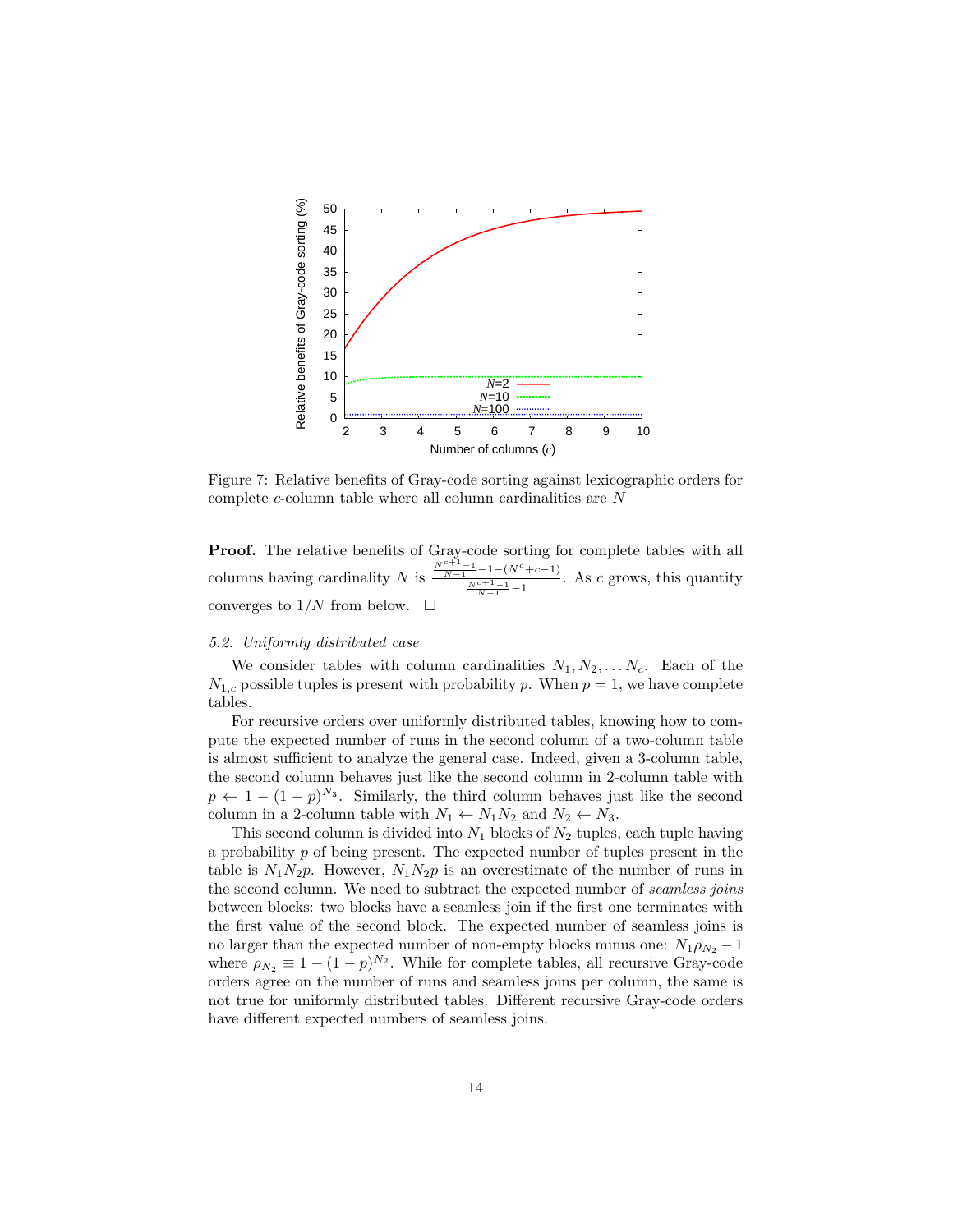Nevertheless, we wish to prove a generic result for tables having large column cardinalities  $(N_i \gg 1$  for all i's). Consider a two-column table having uniform column cardinality N. For any recursive order, the expected number of seamless joins is less than  $N \rho_N$ . However, the expected sum of the number of runs and seamless joins is  $N \rho_N$  in the first column and  $N^2 p$  in the second, for a total of  $N \rho_N + N^2 p$ . For a fixed table density, the ratio  $N \rho_N / (N \rho_N + N^2 p)$  goes to zero as  $1/N$  since  $\rho_N \to 1$  exponentially. Hence, for tables having large column cardinalities, the expected number of seamless joins is negligible compared to the expected number of runs. The following lemma makes this result precise.

<span id="page-14-0"></span>**Lemma 3.** Let  $S_i$  and  $R_i$  be the expected number of seamless joins and runs in column i. For all recursive orders, we have

$$
\frac{\sum_{i=1}^{c} S_i}{\sum_{i=1}^{c} S_i + \sum_{i=1}^{c} R_i} \le \frac{1}{\min_{k \in \{1, 2, ..., c\}} N_k}
$$

over uniformly distributed tables.

**Proof.** Column  $i + 1$  has an expected total of runs and seamless joins of  $S_{i+1} + R_{i+1} = N_{1,i+1} \rho_{N_{i+2}...N_c}$ . It has less than  $N_{1,i} \rho_{N_{i+1}...N_c}$  seamless joins. We can verify that  $\rho_{N_{i+1}...N_c} \leq \rho_{N_{i+2}...N_c}$  for all  $p \in [0,1]$ . Thus  $S_{i+1}/(S_{i+1} +$  $R_{i+1}$ )  $\leq 1/N_{i+1}$ .

Hence, we have  $N_i S_i \leq S_i + R_i$ . This implies that  $\min_{k \in \{1,2,\dots,c\}} N_k S_i \leq$  $S_i + R_i$ . Therefore, we have  $\min_{k \in \{1,2,\dots,c\}} N_k \sum_{i=1}^c S_i \leq \sum_{i=1}^{\infty} S_i + \sum_{i=1}^c R_i$ which proves the result.  $\square$ 

Therefore, for large column cardinalities, we can either consider the number of runs, or the sum of the runs and seamless joins. In this context, the next proposition shows that it is best to order columns in increasing cardinality.

<span id="page-14-1"></span>Proposition 4. The expected sum of runs and seamless joins is the same for all recursive orders. Moreover, it is minimized over uniformly distributed tables if the columns are sorted by increasing cardinality.

Proof. For all recursive orders, the expected number of runs and seamless joins for columns i and  $i + 1$  is  $N_{1,i} \rho_{N_{i+1}\cdots N_c} + N_{1,i+1} \rho_{N_{i+2}\cdots N_c}$ . The second term corresponding to column  $i + 1$ —is invariant under a permutation of columns i and  $i + 1$ . We focus our attention on the first term:  $N_{1,i}\rho_{N_{i+1}\cdots N_c}$ . After permuting i and  $i + 1$ , it becomes  $N_{1,i-1}N_{i+1}\rho_{N_iN_{i+2}\cdots N_c}$ .

To simplify the notation, rewrite  $\rho_{N_{i+1}\cdots N_c}$  and  $\rho_{N_i N_{i+2}\cdots N_c}$  as  $\rho_{N_{i+1}}$  and  $\rho_{N_i}$  by substituting  $\rho_{N_{i+2}\cdots N_c}$  for p and let  $i=1$ . Thus, we compare  $N_1\rho_{N_2}$  and  $N_2 \rho_{N_1}$ .

To prove the result, it is enough to show that  $N_1 \rho_{N_2} < N_2 \rho_{N_1}$  implies  $N_1 \leq N_2$  for  $p \in (0,1]$ . Suppose that it is not the case: it is possible to have  $N_1 \rho_{N_2} < N_2 \rho_{N_1}$  and  $N_1 > N_2$ . Pick such  $N_1, N_2$ . Let  $x = 1 - p$ , then  $N_1 \rho_{N_2} - N_2 \rho_{N_1}$  is  $N_1(1 - x^{N_2}) - N_2(1 - x^{N_1})$ . The polynomial is positive for  $x = 0$  since  $N_1 > N_2$ . Because  $N_1 \rho_{N_2} < N_2 \rho_{N_1}$  is possible (for some value of x), the polynomial must be negative at some point in  $(0, 1)$ , hence it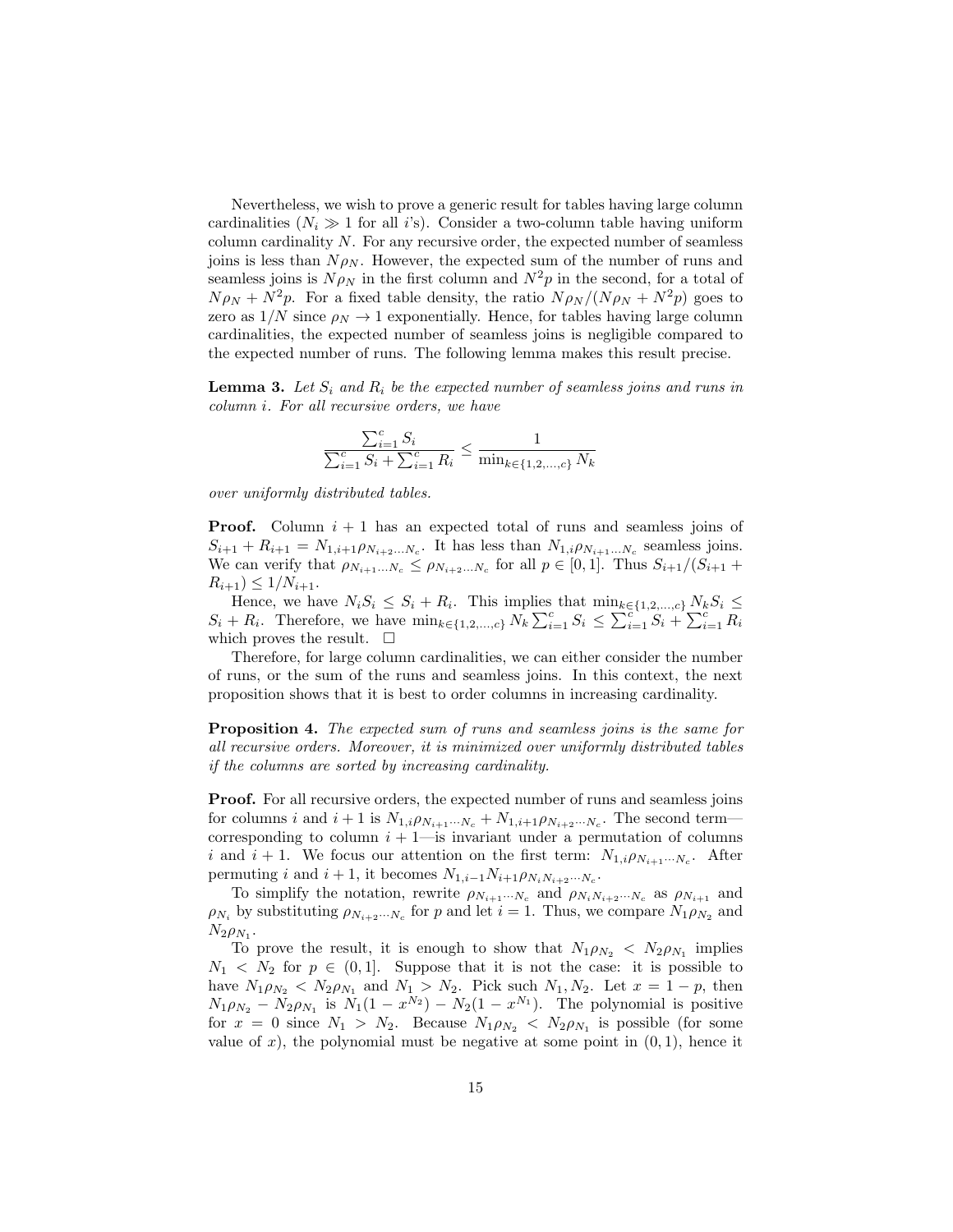must have a root in  $(0, 1)$ . However, the polynomial has only 3 terms so that it cannot have more than 2 positive roots (e.g., by Descartes' rule of signs). Yet it has a root of multiplicity two at  $x = 1$ : after dividing by  $x - 1$ , we get  $N_1(1 + x + \cdots + x^{N_2-1}) - N_2(1 + x + \cdots + x^{N_1-1})$  which is again zero at  $x = 1$ . Thus, it has no such root and, by contradiction,  $N_1 \rho_{N_2} \leq N_2 \rho_{N_1}$  implies  $N_1 \leq N_2$  for  $p \in (0, 1]$ . The proof is concluded.  $\Box$ 

## <span id="page-15-0"></span>Theorem 2. Given

- 1. the expected number of runs  $R^{\uparrow}$  in a table sorted using any recursive order with an ordering of the column in increasing cardinality and
- 2. R<sup>optimal</sup>, the smallest possible expected number of runs out of all possible recursive orders on the table (with the columns ordered in any way),

then

$$
\frac{R^{\uparrow} - R^{\text{optimal}}}{R^{\uparrow}} \le \frac{1}{\min_{k \in \{1, 2, ..., c\}} N_k}
$$

over uniformly distributed tables. That is, for large column cardinalities—  $\min_{k \in \{1,2,\ldots,c\}} N_k$  is large—sorting a table recursively with the columns ordered in increasing cardinality is asymptotically optimal.

**Proof.** Whenever  $a \geq b$ , then  $1-a \leq 1-b$ . Applying this idea to the statement of Lemma [3,](#page-14-0) we have

$$
1 - \frac{\sum_{i=1}^{c} S_i}{\sum_{i=1}^{c} S_i + \sum_{i=1}^{c} R_i} \ge 1 - \frac{1}{\min_{k \in \{1, 2, ..., c\}} N_k}
$$

or

$$
\sum_{i=1}^{c} R_i \ge \frac{\min_{k \in \{1, 2, \dots, c\}} N_k - 1}{\min_{k \in \{1, 2, \dots, c\}} N_k} \left( \sum_{i=1}^{c} S_i + \sum_{i=1}^{c} R_i \right).
$$

Let  $S^{\uparrow}$  and  $S^{\text{optimal}}$  be the expected number of seamless joins corresponding to  $R^\uparrow$  and  $R^{\rm optimal}.$  We have

$$
R^{\text{optimal}} \geq \frac{\min_{k \in \{1, 2, ..., c\}} N_k - 1}{\min_{k \in \{1, 2, ..., c\}} N_k} (R^{\text{optimal}} + S^{\text{optimal}})
$$
  

$$
\geq \frac{\min_{k \in \{1, 2, ..., c\}} N_k - 1}{\min_{k \in \{1, 2, ..., c\}} N_k} (R^{\uparrow} + S^{\uparrow}) \text{ by Prop. 4}
$$
  

$$
\geq \frac{\min_{k \in \{1, 2, ..., c\}} N_k - 1}{\min_{k \in \{1, 2, ..., c\}} N_k} R^{\uparrow}
$$

from which the result follows.  $\square$ 

From this theorem, we can conclude that—over uniformly distributed tables having large column cardinalities—sorting lexicographically with the column ordered in increasing cardinality is as good as any other recursive sorting.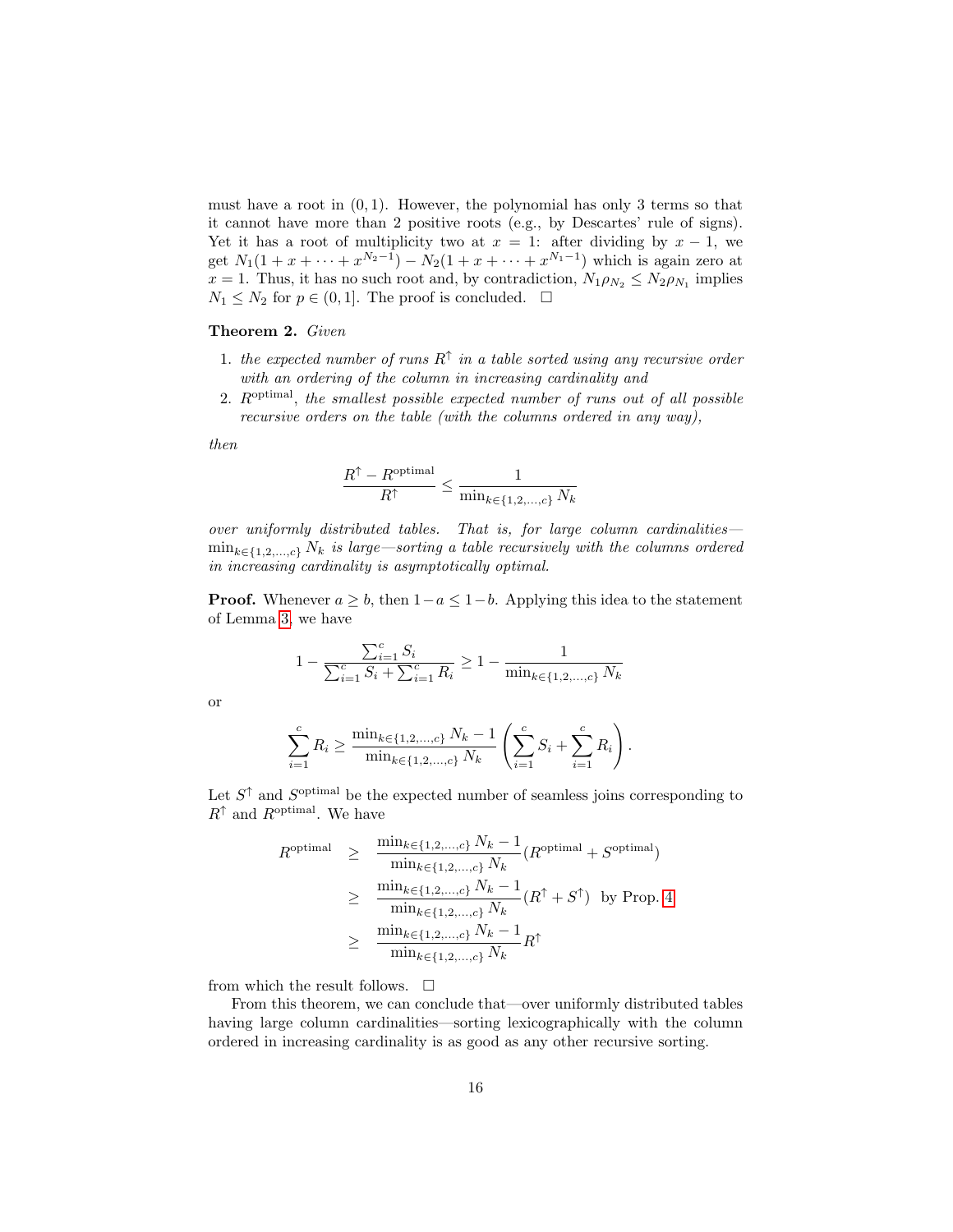<span id="page-16-2"></span><span id="page-16-1"></span>
$$
[1 \ 2 \cdots k \cdots N_2] \underbrace{[1 \ 2 \cdots k \cdots N_2]}_{N_2-k} \underbrace{k-1}
$$
\n(a) Lexicographic\n
$$
[1 \ 2 \cdots k \cdots N_2] \underbrace{[N_2 \ N_2 - 1 \cdots k \cdots 1]}_{N_2-k}
$$
\n(b) Reflected GC (successive blocks)\n
$$
[1 \ 2 \cdots k \cdots N_2] \underbrace{[N_2 \ 1 \ 2 \cdots k \cdots N_2 - 1]}_{N_2-k} \underbrace{[N_2 \ 1 \ 2 \cdots k \cdots N_2 - 1]}_{k \mod N_2}
$$
\n(c) Modular GC (successive blocks)\n
$$
[1 \ 2 \cdots k \cdots N_2] \underbrace{[g \ s+1 \cdots k \cdots s-1]}_{N_2-k} \underbrace{[g \ s+1 \cdots k \cdots s-1]}_{N_2-k} \underbrace{[g \ s+1 \cdots k \cdots s-1]}_{N_2-k}
$$
\n(d) Modular GC (separated by  $y-1$  blocks)

Figure 8: Two consecutive non-empty blocks and the number of missing tuples needed to form a seamless join. The last figure shows the pattern where  $y - 1$ empty blocks separate the two non-empty blocks, and the count sequence in the second block starts at  $s = 1 + (-y \mod N_2)$ .

The expected benefits of seamless joins are small, at least for uniformly distributed tables. Yet they cause runs from different columns to partially overlap. Such partial overlaps might prevent some computational optimizations. For this reason, Bruno [\[10\]](#page-28-8) avoids seamless joins in RLE-compressed columns: each seamless join becomes the start of a new run. In this model, Proposition [4](#page-14-1) already shows that ordering the columns in increasing cardinality minimizes the expected number of runs—for uniformly distributed tables.

## <span id="page-16-0"></span>5.2.1. Best column order for lexicographic sorting

While Theorem [2](#page-15-0) states that the best column ordering—for all recursive orders—is by increasing cardinality, the result is only valid asymptotically (for large column cardinalities). For the lexicographic order, we want to prove that the best column ordering is by increasing cardinality, irrespective of the column cardinalities.

The  $N_1$  blocks in the second column of a lexicographically ordered are ordered from 1 to  $N_2$ . Let  $P_{\downarrow\downarrow N_2}$  be the probability that any two non-empty such blocks have a seamless join. The probability that the first  $x$  tuples in a block are not present whereas the  $x+1$ <sup>th</sup> tuple is present is  $(1-p)^{x}p/(1-(1-p)^{N_2})$ . To obtain a seamless join, we need a run of precisely  $N_2 - 1$  missing tuples, and it can begin anywhere between the second possible tuple in the first block and the first possible tuple in the second block. (See Fig. [8a.](#page-16-1)) Hence, we have  $P_{\downarrow\downarrow N_2} = \frac{N_2 p^2 (1-p)^{N_2-1}}{(1-(1-p)^{N_2})^2}$  $\frac{N_2p^2(1-p)^{N_2-1}}{(1-(1-p)^{N_2})^2} = \frac{N_2p^2(1-\rho_{N_2})}{(1-p)\rho_{N_2}^2}$  $\frac{(2p)(1-p_{N_2})}{(1-p)\rho_{N_2}^2}$ . Let  $P_{\downarrow\downarrow N_2,p'}$  and  $\rho_{N_2,p'}$  be  $P_{\downarrow\downarrow N_2}$  and  $\rho_{N_2,p'}$ with  $p'$  substituted in place of  $p$ .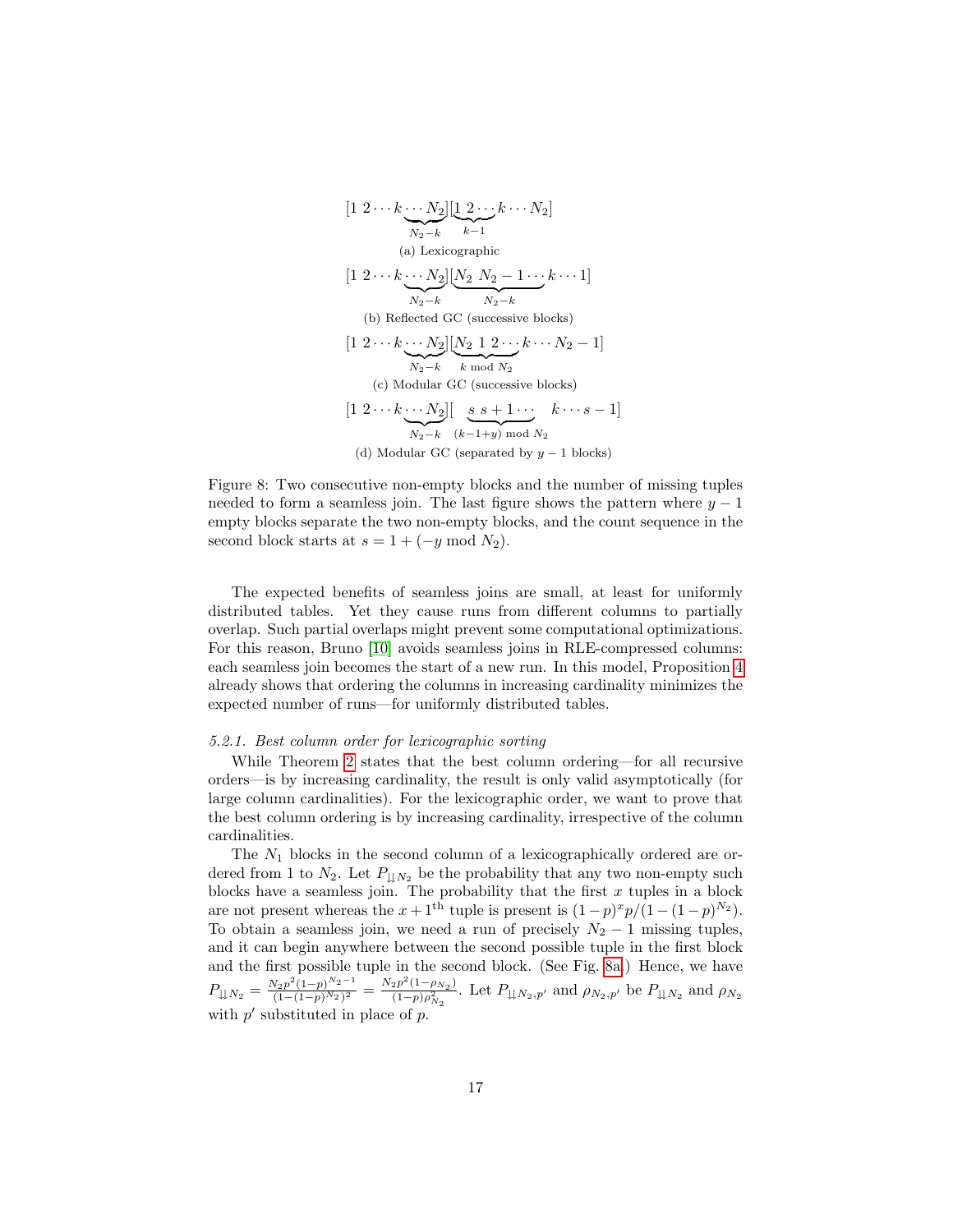To prove that ordering the columns by increasing cardinality minimizes the number of runs, it is enough to prove that permuting the columns two-by-two, so as to put the column with lesser cardinality first, never increases the number of runs. To prove this result, we need the following technical lemma.

<span id="page-17-1"></span>**Lemma 4.** For  $1 \leq N_2 < N_3 \leq 30$  and  $0 < p \leq 1$ , we have

$$
(1 - P_{\downarrow\downarrow N_3})\rho_{N_3}N_2 - P_{\downarrow\downarrow N_2, \rho_{N_3}}\rho_{N_2, \rho_{N_3}} < (1 - P_{\downarrow\downarrow N_2})\rho_{N_2}N_3 - P_{\downarrow\downarrow N_3, \rho_{N_2}}\rho_{N_3, \rho_{N_2}}.
$$

**Proof.** Observe that  $1-\rho_{N_3} = (1-p)^{N_3}$  and  $\rho_{N_2,\rho_{N_3}} = 1-(1-p)^{N_2N_3} = \rho_{N_2N_3}$ . To prove the result, we show that:

- For  $p$  sufficiently close to 1, the result holds.
- We can turn the inequality into a polynomial in  $p$  with no root in  $(0, 1)$ .

The first item is easy: taking the limit as  $p \to 1$  on both sides of the inequality, we get  $N_2 < N_3$ . To conclude the proof, we have to show that  $(1 - P_{\downarrow\downarrow N_3}) \rho_{N_3} N_2 - P_{\downarrow\downarrow N_2, \rho_{N_3}} \rho_{N_2, \rho_{N_3}} - (1 - P_{\downarrow\downarrow N_2}) \rho_{N_2} N_3 + P_{\downarrow\downarrow N_3, \rho_{N_2}} \rho_{N_3, \rho_{N_2}}$  is never zero for  $p \in (0,1)$ . We multiply this quantity by  $\rho_{N_2N_3}$ . We proceed to show that the result is a polynomial.

Since  $1-z^N = (1-z)(1+z+\cdots+z^{N-1})$ , we have that the polynomial  $\rho_{N_2 N_3}$  is divisible by both  $\rho_{N_2}$  and  $\rho_{N_3}$  by respectively setting  $z = (1-p)^{N_2}$ and  $z = (1-p)^{N_3}$ . Hence,  $(1 - P_{\downarrow \downarrow N_3}) \rho_{N_3} \rho_{N_2 N_3}$  and  $(1 - P_{\downarrow \downarrow N_2}) \rho_{N_2} \rho_{N_2 N_3}$  are polynomials.

We also have that  $P_{\downarrow\downarrow N_2, \rho_{N_3}} \rho_{N_2, \rho_{N_3}} = \frac{N_2 \rho_{N_3}^2 (1 - \rho_{N_3})^{N_2 - 1}}{\rho_{N_2 N_3}}$  $\frac{\sqrt{P_{N_3}}}{P_{N_2N_3}}$  and similarly for  $P_{\downarrow\downarrow N_3,\rho_{N_2}}\rho_{N_3,\rho_{N_2}}$  so that  $(P_{\downarrow\downarrow N_2,\rho_{N_3}}\rho_{N_2,\rho_{N_3}}-P_{\downarrow\downarrow N_3,\rho_{N_2}}\rho_{N_3,\rho_{N_2}})\rho_{N_2N_3}$  is a polynomial.

Hence, for any given  $N_2$  and  $N_3$ , we can check that the result holds by applying Sturm's method [\[7\]](#page-28-9) to the polynomial over the interval (0, 1]. Because there is no root at  $p = 1$ , we have to check that the total root count over  $(0, 1]$ is always zero. We proved this result using a computer algebra system (see Appendix [B\)](#page-33-1) for values of  $N_2$  and  $N_3$  up to 30. This concludes the proof.  $\Box$ 

<span id="page-17-2"></span>There are  $N_1 - 1$  pairs of blocks immediately adjacent,  $N_1 - 2$  pairs of blocks separated by a single block, and so on. Hence, the expected number of seamless joins in the second column is<sup>[4](#page-17-0)</sup>  $S_{N_1,N_2}^{\text{lexico}} = P_{\downarrow\downarrow N_2} \rho_{N_2}^2 \sum_{k=0}^{\tilde{N}_1-2} (N_1-1-k)(1-\rho_{N_2})^k$ or  $S_{N_1,N_2}^{\text{lexico}} = P_{\downarrow\downarrow N_2} (\rho_{N_2} N_1 + (1 - \rho_{N_2})^{N_1} - 1) = P_{\downarrow\downarrow N_2} \rho_{N_2} N_1 + \epsilon$  for  $|\epsilon| \leq 1$ .

Proposition 5. Consider a table with c independent and uniformly distributed columns having cardinalities  $N_1, N_2, \ldots, N_c$  (let  $2 \leq N_i \leq N_{i+1} \leq 30$  for  $i = 1, \ldots, c - 1$ . We can sort the table by lexicographic order according to various column orders. The column order  $N_1, N_2, \ldots, N_c$  minimizes the number of column runs—up to a term no larger than c in absolute value.

<span id="page-17-0"></span><sup>&</sup>lt;sup>4</sup>We use the identity  $\sum_{k=0}^{N-2} (N-1-k)x^k = \frac{(1-x)N+x^N-1}{(1-x)^2}$ .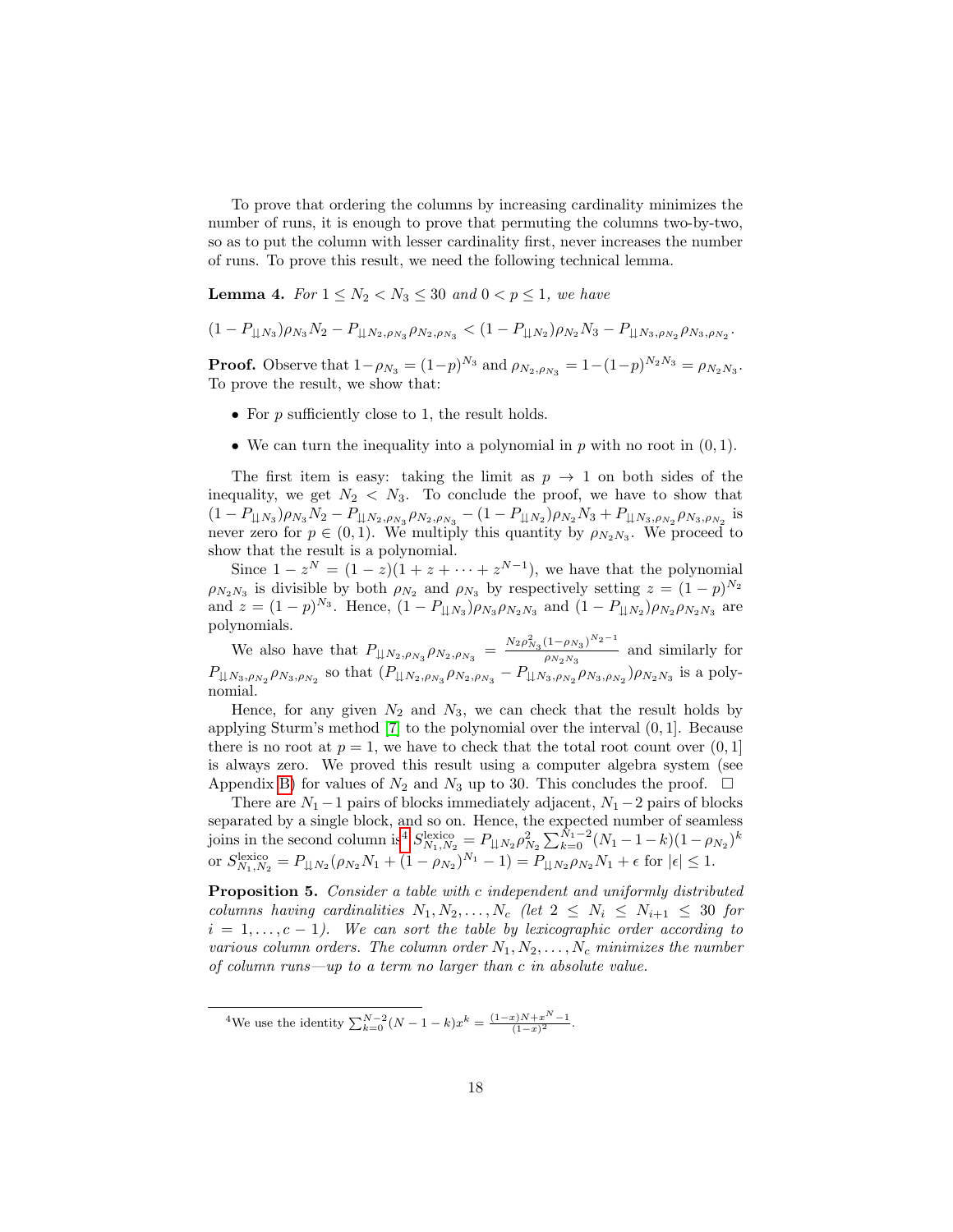**Proof.** Define  $T_{N_1,N_2,\rho_{N_3}}^{\text{lexico}} = N_1 N_2 \rho_{N_3} - P_{\downarrow \downarrow N_2,\rho_{N_3}} \rho_{N_2,\rho_{N_3}} N_1$  as the number of expected number of runs—up to a constant term no larger than one in absolute value—in the second column of a 3-column table with cardinalities  $N_1, N_2, N_3$ and uniform distribution. Define  $T_{N_1N_2,N_3,p}^{\text{lexico}}, T_{N_1,N_3,\rho_{N_2}}^{\text{lexico}}$  and  $T_{N_1N_3,N_2,p}^{\text{lexico}}$  similarly. It is sufficient to prove that  $T_{N_1,N_2,\rho_{N_3}}^{\text{lexico}} + T_{N_1,N_2,N_3,p}^{\text{lexico}} \leq T_{N_1,N_3,\rho_{N_2}}^{\text{lexico}} +$  $T_{N_1N_3,N_2,p}^{\text{lexico}}$  whenever  $N_2 \leq N_3$ , irrespective of the value of  $N_1$  (allowing  $N_1 >$  $N_3$ ). We have

$$
T_{N_1,N_2,\rho_{N_3}}^{\text{lexico}} + T_{N_1N_2,N_3,p}^{\text{lexico}} = N_1 N_2 \rho_{N_3} - P_{\downarrow \downarrow N_2, \rho_{N_3}} \rho_{N_2,\rho_{N_3}} N_1 + N_1 N_2 N_3 p - P_{\downarrow \downarrow N_3} \rho_{N_3} N_1 N_2 - P_{\downarrow \downarrow N_2, \rho_{N_3}} \rho_{N_3} N_1 N_2 - P_{\downarrow \downarrow N_2, \rho_{N_3}} \rho_{N_2,\rho_{N_3}} N_1 + N_1 N_2 N_3 p \leq (1 - P_{\downarrow \downarrow N_2}) \rho_{N_2} N_1 N_3 - P_{\downarrow \downarrow N_3, \rho_{N_2}} \rho_{N_3,\rho_{N_2}} N_1 + N_1 N_2 N_3 p \text{ (by Lemma 4)} = N_1 N_3 \rho_{N_2} - P_{\downarrow \downarrow N_3, \rho_{N_2}} \rho_{N_3, \rho_{N_2}} N_1 + N_1 N_2 N_3 p - P_{\downarrow \downarrow N_3, \rho_{N_2}} \rho_{N_3, \rho_{N_2}} N_1 + N_1 N_2 N_3 p - P_{\downarrow \downarrow N_2} \rho_{N_3, \rho_{N_2}} N_1
$$
  
= T\_{N\_1,N\_3,\rho\_{N\_2}} + T\_{N\_1 N\_3,N\_2,p}^{\text{lexico}}.

This proves the result.  $\square$ 

We conjecture that a similar result would hold for all values of  $N_i$  larger than 30. Given arbitrary values of  $N_1, N_2, \ldots, N_c$ , we can quickly check whether the result holds using a computer algebra system.

#### <span id="page-18-0"></span>5.2.2. Best column order for reflected Gray-code sorting

For the reflected Gray-code order, we want to prove that the best column ordering is by increasing cardinality, irrespective of the column cardinalities. Blocks in reflected Gray-code sort are either ordered from 1 to  $N_2$ , or from  $N_2$  to 1. When two non-empty blocks of the same type are separated by empty blocks, the probability of having a seamless join is  $P_{\downarrow\downarrow N_2}$ . Otherwise, the probability of seamless join is  $P_{\updownarrow N_2} = \frac{p^2 + (1-p)^2 p^2 + \dots + (1-p)^{2N_2-2} p^2}{(1-(1-p)^{N_2})^2}$  $\frac{p^2p^2+\cdots+(1-p)^{2N_2-2}p^2}{(1-(1-p)^{N_2})^2}=\frac{p^2(1-(1-p)^{2N_2})}{(1-(1-p)^{N_2})^2(1-(1-p)^{N_2})^2}$  $\frac{p^-(1-(1-p)^{-1/2})}{(1-(1-p)^{N_2})^2(1-(1-p)^2)}$  for  $p \in (0, 1)$ .

There are  $N_1 - 1$  pairs of blocks immediately adjacent and with opposite orientations (e.g., from 1 to  $N_2$  and then from  $N_2$  to 1; see Fig. [8b\)](#page-16-2),  $N_1-2$  pairs of blocks separated by a single block and having identical orientations, and so on. Hence, the expected number of seamless joins is  $P_{\downarrow N_2} \rho_{N_2}^2 \sum_{k=0}^{\lfloor (N_1-1)/2 \rfloor} (N_1 1 - 2k(1 - \rho_{N_2})^{2k} + P_{\downarrow \downarrow N_2} \rho_{N_2}^2 \sum_{k=0}^{\lfloor (N_1 - 3)/2 \rfloor} (N_1 - 2 - 2k)(1 - \rho_{N_2})^{2k+1}.$ 

We want a simpler formula for the number of runs, at the expense of introducing an error of plus or minus one run. So consider the scenario where we have an infinitely long column, instead of just  $N_1$  blocks. However, we count only the number of seamless joins between a block in the first  $N_1$  blocks and a block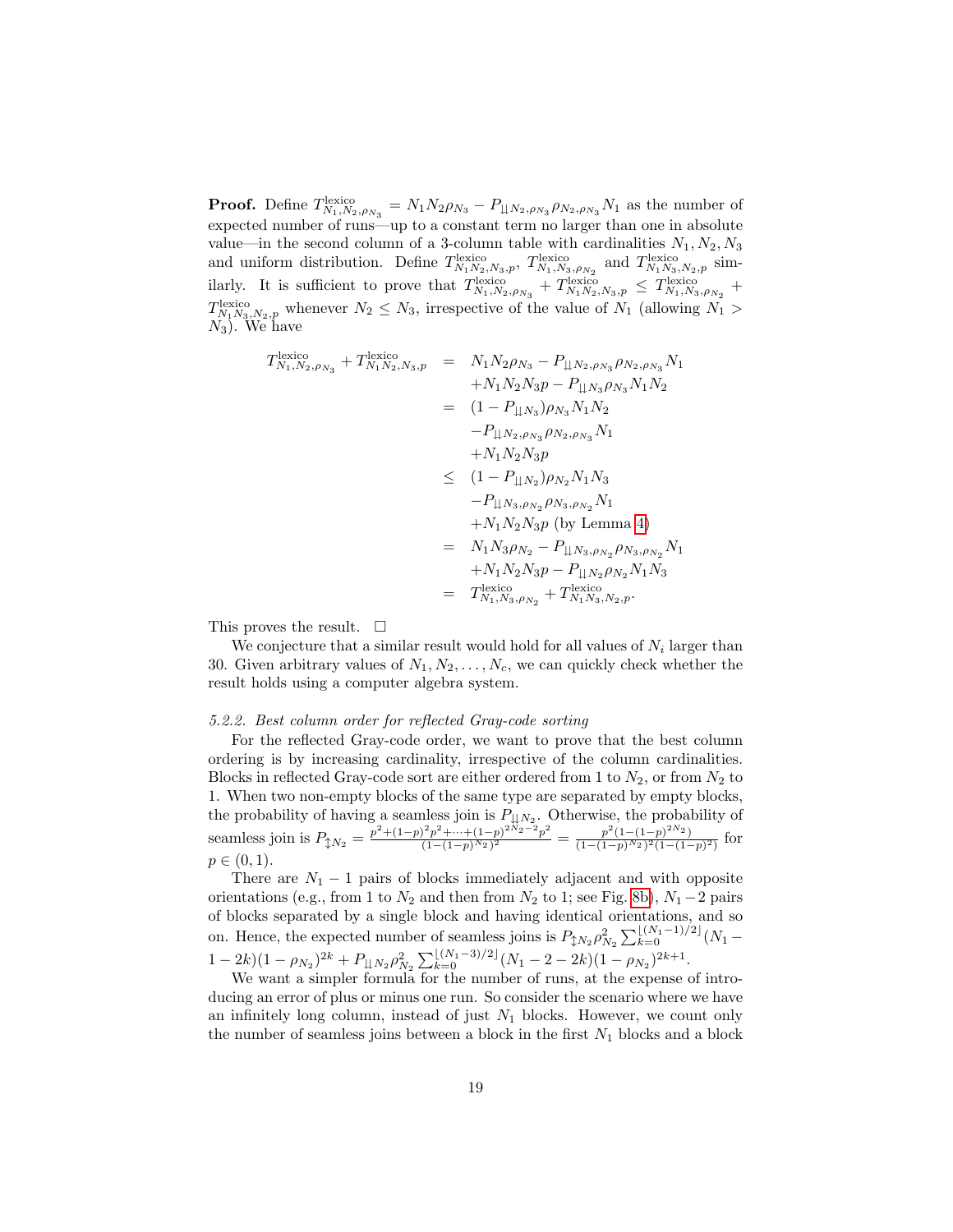following it. Clearly, there can be at most one extra seamless join, compared to the number of seamless joins within the  $N_1$  blocks.

We have the formula  $x\sum_{k=0}^{\infty}(1-x)^{2k} = \frac{x}{1-(1-x)^2} = \frac{1}{2-x}$ . Hence, this new number of seamless joins is  $S_{N_1,N_2}^{\text{reflected}} = P_{\updownarrow N_2} \rho_{N_2}^2 \sum_{k=0}^{\infty} N_1 (1 - \rho_{N_2})^{2k} +$  $P_{\downarrow\downarrow N_2} \rho_{N_2}^2 \sum_{k=0}^{\infty} N_1 (1 - \rho_{N_2})^{2k+1} = \frac{P_{\downarrow N_2} \rho_{N_2} N_1}{2 - \rho_{N_2}}$  $\frac{N_2 \rho N_2 N_1}{2 - \rho N_2} + \frac{P_{\downarrow \downarrow N_2 \rho N_2} (1 - \rho N_2) N_1}{2 - \rho N_2}$  $\frac{N_2(1-\rho_{N_2})/N_1}{2-\rho_{N_2}}$ . Let  $\lambda_{N_2}^{\text{reflected}} = \frac{P_{\downarrow N_2} + (1 - \rho_{N_2}) P_{\downarrow N_2}}{2 - \rho_{N_2}}$  $\frac{(1-\rho_{N_2})P_{\downarrow\downarrow N_2}}{2-\rho_{N_2}}$ , then  $S_{N_1,N_2}^{\text{reflected}} = \lambda_{N_2}^{\text{reflected}} \rho_{N_2} N_1$ .

<span id="page-19-0"></span>**Lemma 5.** We have that  $\frac{1-x^{N_2 N_3}}{1-x^{N_3}} = 1 + x^{N_3} + x^{2N_3} + \cdots + x^{N_3(N_2-1)}$ , for all positive integers  $N_2, N_3$ .

<span id="page-19-1"></span>Lemma 6. If  $2 \leq N_2 < N_3 \leq 30$ , then

$$
(1 - \lambda_{N_3}^{\text{reflected}})\rho_{N_3}N_2 - \lambda_{N_2,\rho_{N_3}}^{\text{reflected}}\rho_{N_2,\rho_{N_3}} < (1 - \lambda_{N_2}^{\text{reflected}})\rho_{N_2}N_3 - \lambda_{N_3,\rho_{N_2}}^{\text{reflected}}\rho_{N_3,\rho_{N_2}}.
$$

Proof. The proof is similar to the proof of Lemma [4.](#page-17-1) We want to show that:

- For some value of  $p$  in  $(0,1)$ , the result holds.
- We can turn the inequality into a polynomial in p with no root in  $(0, 1)$ .

The first item follows by evaluating the derivative of both sides of the inequality at  $p = 1$ . (Formally, our formula is defined for  $p \in (0, 1)$ , so we let the values and derivatives of our functions at 1 be implicitly defined as their limit as p tends to 1.) For all  $N \ge 2$  and at  $p = 1$ , we have that  $\frac{dP_{\perp N}}{dp} = 2$ ,  $\frac{dP_{\perp N}}{dp} = 0$ ,  $\frac{d\rho_N}{dp} = 0$ , and  $\frac{d\lambda_N^{\text{reflected}}}{dp} = 2$ ; moreover, we have  $\rho_N = 1$  and  $\lambda_N^{\text{reflected}} = 1$  at  $p = 1$ . The derivatives of  $P_{\downarrow N, \rho N'}$ ,  $P_{\downarrow \downarrow N, \rho N'}$  and  $\lambda_{N, \rho N'}^{\text{reflected}}$  are also zero for all  $N, N' \geq 2$  at  $p = 1$ . Hence, the derivative of the left-hand-side of the inequality at  $p = 1$  is  $-2N_2$  whereas the derivative of the right-hand-side is  $-2N_3$ . Because  $N_3 > N_2$  and equality holds at  $p = 1$ , we have that the left-hand-side must be smaller than the right-hand-side at  $p = 1 - \xi$  for some sufficiently small  $\xi > 0$ .

To conclude the proof, we have to show that the value  $(1 - \lambda_{N_3}^{\text{reflected}})\rho_{N_3}N_2 \lambda_{N_2,\rho_{N_3}}^{\text{reflected}}\rho_{N_2,\rho_{N_3}}-(1-\lambda_{N_2}^{\text{reflected}})\rho_{N_2}N_3+\lambda_{N_3,\rho_{N_2}}^{\text{reflected}}\rho_{N_3,\rho_{N_2}}$  is never zero for  $p\in$ (0, 1). We multiply this quantity by  $(2 - \rho_{N_2N_3})\rho_{N_2N_3}$  and call the result  $\Upsilon$ . We first show that  $\Upsilon$  is a polynomial.

Because  $P_{\downarrow N_3} \rho_{N_3}^2$  and  $P_{\downarrow \downarrow N_3} \rho_{N_3}^2$  are polynomials (respectively  $p^2 + (1-p)^2 p^2 +$  $\cdots+(1-p)^{2N_2-2}p^2$  and  $N_2p^2(1-p)^{N_2-1}$ , we have that  $\lambda_{N_3}^{\text{reflected}}$  can be written as a polynomial divided by  $(2 - \rho_{N_3})\rho_{N_3}^2$ . Hence,  $\lambda_{N_3}^{\text{reflected}}\rho_{N_3}(2 - \rho_{N_2N_3})\rho_{N_2N_3}$ is a polynomial times  $\frac{(2-\rho_{N_2N_3})\rho_{N_2N_3}}{(2-\rho_{N_1})\rho_{N_2}}$  $\frac{-\rho_{N_2N_3}\rho_{N_2N_3}}{(2-\rho_{N_3})\rho_{N_3}}$ . In turn, this fraction is  $\frac{1-(1-p)^{2N_2N_3}}{1-(1-p)^{2N_3}}$  $1-(1-p)^{2N_3}$ which is a polynomial by Lemma [5.](#page-19-0) Hence,  $\lambda_{N_3}^{\text{reflected}} \rho_{N_3} (2 - \rho_{N_2 N_3}) \rho_{N_2 N_3}$  is a polynomial. By symmetrical arguments,  $\lambda_{N_2}^{\text{reflected}} \rho_{N_2} (2 - \rho_{N_2 N_3}) \rho_{N_2 N_3}$  is also a polynomial.

Recall that  $\rho_{N_2,\rho_{N_3}} = \rho_{N_2N_3}$ . We have that  $\lambda_{N_2,\rho_{N_3}}^{\text{reflected}}$  is a polynomial divided by  $(2-\rho_{N_2N_3})\rho_{N_2N_3}^2$ . Hence, it is immediate that  $\lambda_{N_2,\rho_{N_3}}^{\text{reflected}}\rho_{N_2,\rho_{N_3}}$  multiplied by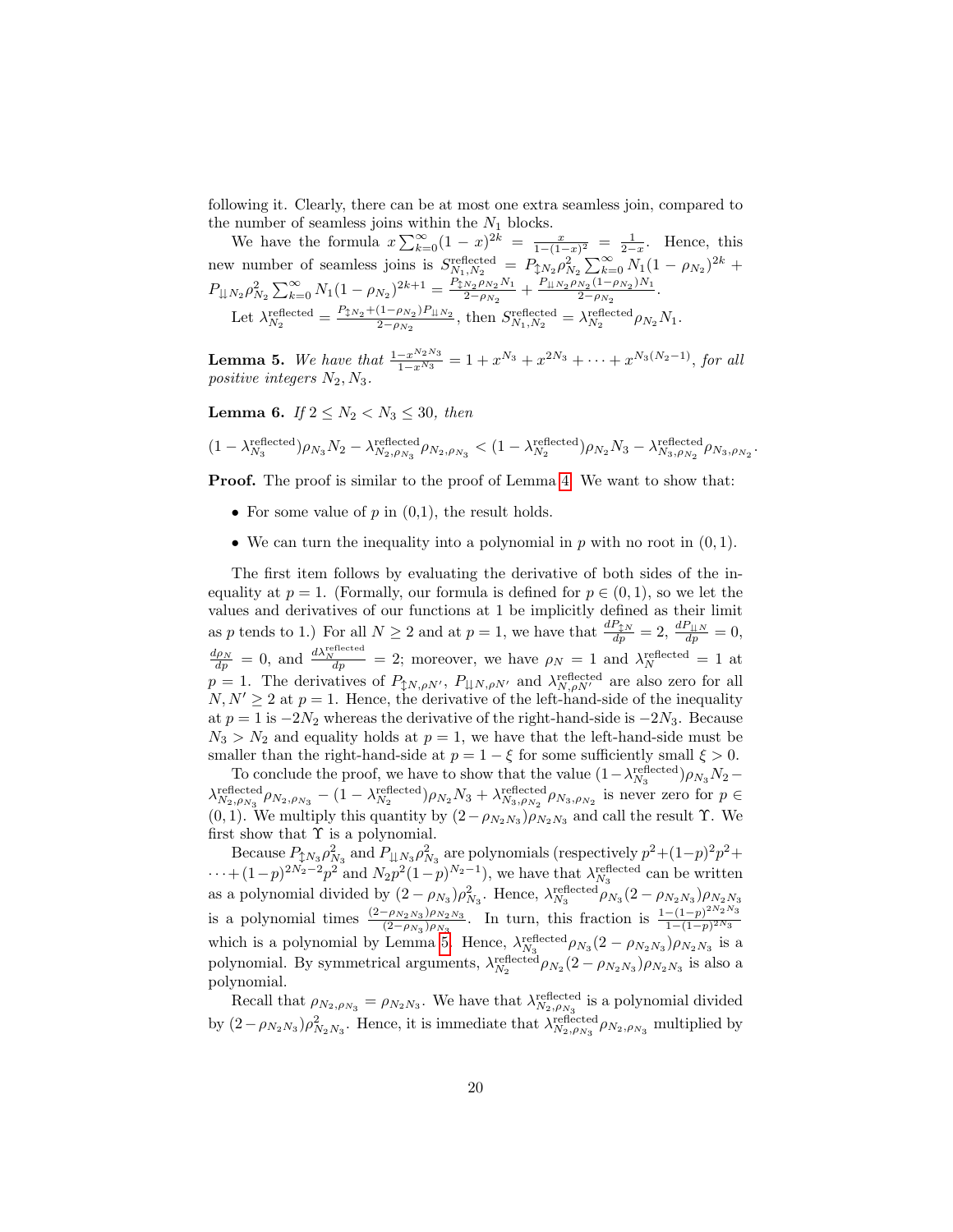$(2 - \rho_{N_2 N_3}) \rho_{N_2 N_3}$  is polynomial, merely by canceling the terms in the denominator. A symmetrical argument applies to  $\lambda_{N_3,\rho_{N_2}}^{\text{reflected}} \rho_{N_3,\rho_{N_2}}$ .

Hence,  $\Upsilon$  is a polynomial. As in Lemma [4,](#page-17-1) for any given  $N_2$  and  $N_3$ , we can check that there are no roots by applying Sturm's method to the polynomial over the interval  $(0, 1]$ . Because there is a root at  $p = 1$ , it is sufficient to check that the total root count over  $(0, 1]$  is always one. (Alternatively, we could first divide the polynomial by  $x-1$  and check that there is no root.) We proved this result using a computer algebra system (see Appendix [B\)](#page-33-1). This concludes the proof.  $\square$ 

<span id="page-20-1"></span>Proposition 6. Consider a table with c independent and uniformly distributed columns having cardinalities  $N_1, N_2, \ldots, N_c$  (let  $2 \leq N_i \leq N_{i+1} \leq 30$  for  $i =$  $1, \ldots, c-1$ ). We can sort the table by reflected Gray-code order according to various column orders. The column order  $N_1, N_2, \ldots, N_c$  minimizes the number of column runs—up to a term no larger than c in absolute value.

**Proof.** The proof is similar to Proposition [5,](#page-17-2) see Appendix [C.](#page-34-0)  $\Box$ 

## <span id="page-20-0"></span>6. EXPERIMENTS

To complete the mathematical analysis, we ran experiments on realistic data sets. We are motivated by the following questions:

- For columns with few columns, is recursive sorting nearly optimal? (§ [6.3\)](#page-21-1)
- How likely is it that alternative column order are preferable to the increasingcardinality order? (§ [6.4\)](#page-22-0)
- How significant can the effect of the column order be? Are reflected Graycode orders better than lexicographical orders? (§ [6.5\)](#page-23-0)
- How does an Hilbert order compare to lexicographical orders? (§ [6.6\)](#page-24-0)
- How large is the effect of skew and column dependency? (§ [6.8\)](#page-25-0)
- Do our results extend to other column-compression techniques?  $(\S 6.9)$  $(\S 6.9)$

## 6.1. Software

We implemented the various sorting techniques using Java and the Unix command sort. For all but lexicographic ordering, hexadecimal values were prepended to each line in a preliminary pass over the data, before the command sort was called. (This approach is recommended by Richards [\[51\]](#page-31-5).) Beside recursive orders, we also implemented sorting by Compact Hilbert Indexes (henceforth Hilbert) [\[26\]](#page-29-0)—also by prepending hexadecimal values. By default, we order values within columns alphabetically.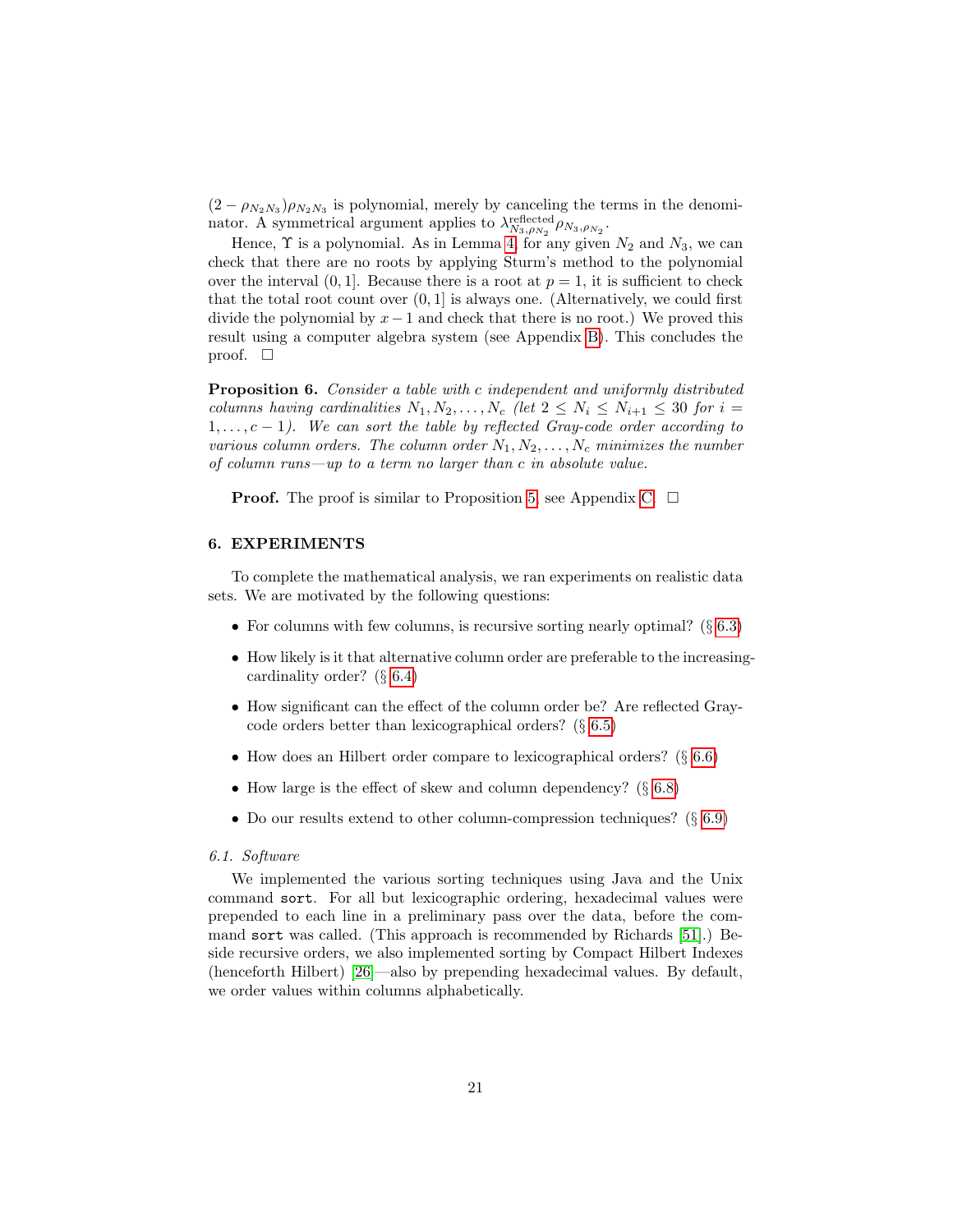Table 1: Characteristics of data sets used

<span id="page-21-0"></span>

|                | rows        | distinct rows | cols | $\sum_{i} n_i$ | size      | $\mu$    |
|----------------|-------------|---------------|------|----------------|-----------|----------|
| Census-Income  | 199523      | 178867        |      | 102609         | 2.96 MB   | 2.63     |
| Census1881     | 4277807     | 4 262 238     |      | 343422         | 305 MB    | 5.09     |
| <b>DBGEN</b>   | 13977980    | 11996774      |      | 402544         | 297 MB    | $1.02\,$ |
| <b>Netflix</b> | 100 480 507 | 100 480 507   |      | 500 146        | $2.61$ GB | 2.00     |
| $KJV-4grams$   | 877020839   | 363412308     |      | 33553          | $21.6$ GB | 2.19     |

#### 6.2. Realistic data sets

We used five data sets (see Table [1\)](#page-21-0) representative of tables found in applications: Census-Income [\[29\]](#page-29-13), Census1881 [\[50\]](#page-31-7), DBGEN [\[57\]](#page-31-8), Netflix [\[43\]](#page-30-9) and KJV-4grams [\[39\]](#page-30-0). The Census-Income table has 4 columns: age, wage per hour, divi-dends from stocks and a numerical value<sup>[5](#page-21-2)</sup> found in the  $25<sup>th</sup>$  position of the original data set. The respective cardinalities are 91, 1 240, 1 478 and 99 800. The Census1881 came from a publicly available SPSS file 1881 sept2008 SPSS.rar [\[50\]](#page-31-7) that we converted to a flat file. In the process, we replaced the special values "ditto" and "do." by the repeated value, and we deleted all commas within values. The column cardinalities are 183, 2 127, 2 795, 8 837, 24 278, 152 365, 152 882. For DBGEN, we selected dimensions of cardinality 7, 11, 2 526 and 400 000. The Netflix table has 4 dimensions: UserID, MovieID, Date and Rating, with cardinalities 480 189, 17 770, 2 182, and 5. Each of the four columns of KJV-4grams contains roughly 8 thousand distinct stemmed words: 8 246, 8 387, 8 416, and 8 504.

Table [1](#page-21-0) also gives the suboptimality factor  $\mu$  from Proposition [2.](#page-9-0) For DB-GEN, any recursive order minimizes the number of runs optimally—up to a factor of 1%. For Netflix and KJV-4-grams, recursive ordering is 2-optimal. Only for Census1881 is the bound on optimality significantly weaker: in this instance, recursive ordering is 5-optimal.

#### <span id="page-21-1"></span>6.3. Recursive sorting is "safe" for low dimensionality

Since our 7-dimensional data set yields a much looser bound than the 4 dimensional data sets, we investigate the relationship between  $\mu$  and the number of dimensions. Rather than use our arbitrarily chosen low-dimensional projections, we randomly generated many projections (typically 1000) of each original data set, computed  $\mu$  for each projection, then showed the  $\mu$  values for each dimensionality (i.e., all  $\mu$  values for 3-dimensional projections were averaged and reported; likewise all  $\mu$  values for 4-dimensional projects were averaged and reported). One difficulty arose: computing  $\mu$  for a projection required the number of distinct rows, and we projected from data sets that are at least a large fraction of our main-memory size. Gathering this data exactly appears too expensive. Instead, we computed the projection sizes in a few passes over

<span id="page-21-2"></span><sup>5</sup>The associated metadata says this column should be a 10-valued migration code.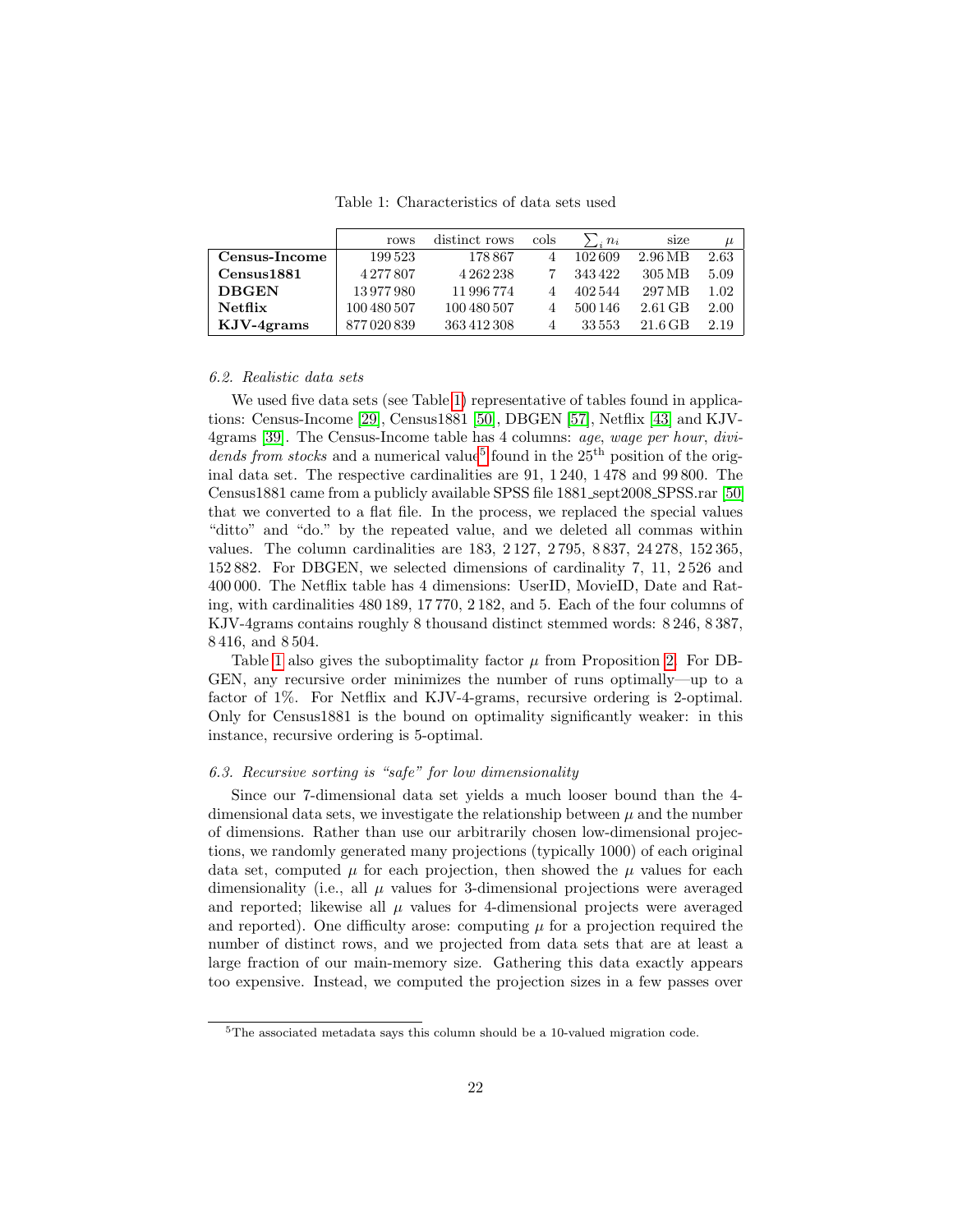<span id="page-22-1"></span>

<span id="page-22-2"></span>Figure 9: Approximate  $\mu$  versus columns, when sampling projections of realistic data sets and synthetic data sets (10-dimensional uniformly distributed table with  $N_1 = N_2 = \cdots = N_{10} = 10$ 

our full data sets, using a probabilistic counting technique due to Cai et al. [\[13\]](#page-28-10) that was shown by Aouiche and Lemire [\[6\]](#page-28-11) to have a good performance. As an extra step, we corrected the distinct-row estimates so that they never exceeded the product of column cardinalities. To validate our estimates, we computed exact  $\mu$  values for two smaller data sets (TWEED [\[18,](#page-29-14) [59\]](#page-32-4) with 52 dimensions and 11k rows, and another with 13 dimensions and 581k rows) and observed our average  $\mu$  estimates changed by less than 2%. KJV-4grams and Netflix only had 4 dimensions, and thus we used TWEED to get another high-dimensional data set.

Figure [9a](#page-22-1) shows that, after about 3 dimensions,  $\mu$  grew roughly linearly with the number of dimensions: the  $\mu$  formula's min $(n, N_{1,i})/(n+c-1)$  terms would typically approximate 1 for all but the first few dimensions. To illustrate this, we computed the expected value of  $\mu$  for projections of uniformly distributed tables with various densities  $p$  (see Fig. [9b\)](#page-22-2).

This does not mean that any particular recursive sorting algorithm will be this far from optimal. Our  $\mu$  is an upper bound on suboptimality, so it merely means that we have not given evidence that recursive sorting is necessarily good for higher-dimension data sets. For high-dimensional data sets, there could still be a significant advantage in going beyond lexicographic sorting or other recursive sorting approaches. However, for 2 or 3 dimensions, our  $\mu$  values show that lexicographic sorting cannot be improved much. Of course, such projections may be nearly complete tables (cf. § [5.1\)](#page-12-1).

#### <span id="page-22-0"></span>6.4. The column-reordering heuristic is reliable

We showed in  $\S 5$  $\S 5$  that reordering the columns in increasing cardinality minimized the expected number of runs. To assess the reliability of this heuristic, consider a two-dimensional table model where the first column's values are selected uniformly at random from 1 to  $N_1$ , and the second column's values are selected uniformly from 1 to  $N_1 + 1$ : we want the second column to have just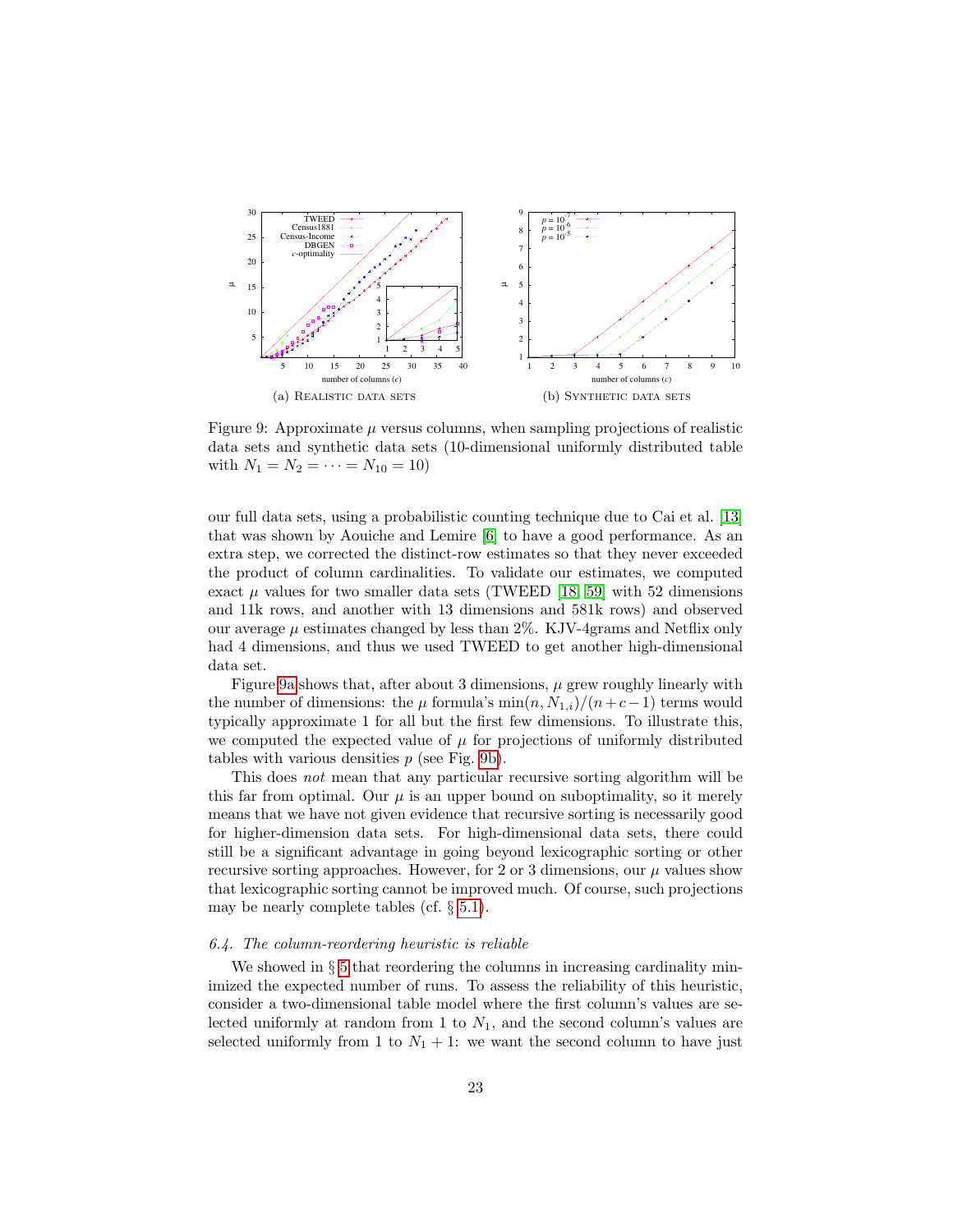<span id="page-23-1"></span>

Figure 10: Percentage of failure of the increasing-cardinality column-reordering heuristic

barely a higher cardinality than the first. Using this model, we generated 100 000 100-row tables for each column cardinality  $N_1$  from 5 to 30. Of course, we can expect a few missing values when selecting 100 items (with replacement) from  $N_1$ . Some tables had more missing values in the second column, so we kept only the randomly generated tables where the second column had the higher actual cardinality. We then determined the percentage of tables where the increasing-cardinality column-reordering heuristic failed to be at least as good as the alternative column order (see Fig. [10\)](#page-23-1). The expected relative difference between the cardinalities ranges from  $\approx 1/5$  to  $\approx 1/30$ . We see that the rate of failure increases as the relative difference between the column cardinalities goes to zero. Even so, the rate of failure is relatively low in this test (less than 3%) despite the small relative difference in cardinality.

Although our theoretical results assume uniformity, we have observed that ordering columns in ascending order also tends to improve results with skewed data. To assess reliability, we repeated the same test for Zipfian-distributed columns and found the rate of failure was larger. However, it still remained moderate (less than 9%). Moreover, even with Zipfian distributions, the rate of failure is close to zero when the relative difference between the column cardinalities is large (0.05).

## <span id="page-23-0"></span>6.5. Column order matters, Gray codes do not

Results for realistic data sets are given in Table [2.](#page-24-1) For these data sets, there is no noticeable benefit (within  $1\%$ ) to Gray codes as opposed to lexicographic orders. The only data set showing some benefit ( $\approx 1\%$ ) is KJV-4grams.

Relative to the shuffled case, ordering the columns in increasing cardinality reduced the number of runs by a factor of two (Census and Census1881), three (DBGEN and Netflix) or nine (KJV-4grams). Except for Netflix and KJV-4grams, these gains drop to  $\approx 50\%$  when using the wrong column order (by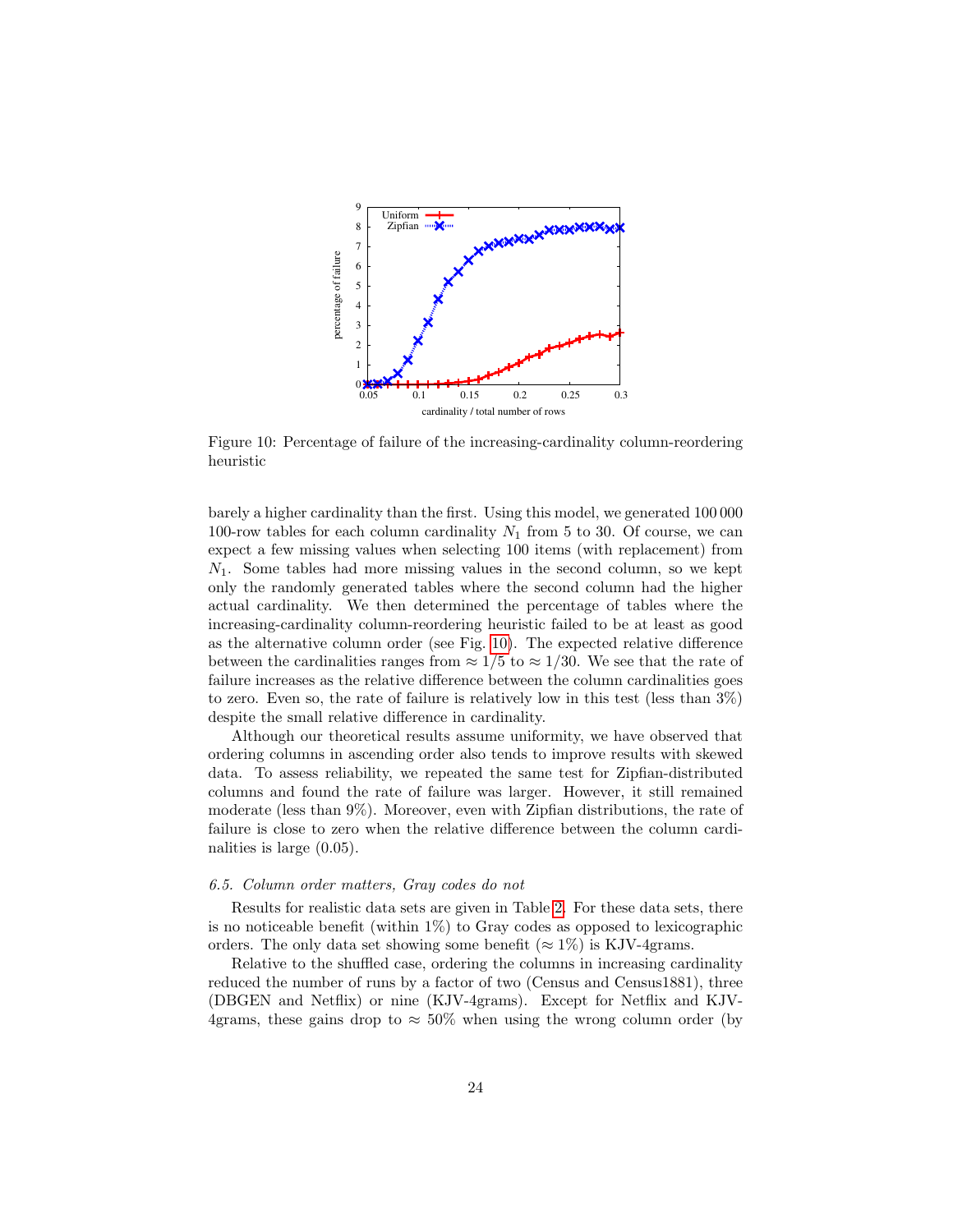<span id="page-24-1"></span>Table 2: RunCount after sorting various tables using different orderings. The up and down arrows indicate whether the columns where ordered in increasing or decreasing cardinality before sorting. Best results for each data set are in bold.

| table         | shuffled            | order | lexico.                                | Gray                                 | Hilbert                                    |
|---------------|---------------------|-------|----------------------------------------|--------------------------------------|--------------------------------------------|
| Census-Income | $4.6\times10^{5}$   |       | $3.2\times10^5$<br>$1.9\times10^5$     | $3.2\times10^5$<br>$1.9\times10^5$   | $3.4 \times 10^{5}$<br>$3.4\times10^{5}$   |
| Census1881    | $2.7\times10^{7}$   |       | $1.8\times10^{7}$<br>$1.3\times10^7$   | $1.8\times10^{7}$<br>$1.3\times10^7$ | $2.0\times10^{7}$<br>$2.0\times10^{7}$     |
| <b>DBGEN</b>  | $4.5 \times 10^{7}$ |       | $3.3\times10^7$<br>$1.2\times10^7$     | $3.3\times10^7$<br>$1.2\times10^7$   | $4.3 \times 10^{7}$<br>$4.3 \times 10^{7}$ |
| Netflix       | $3.8\times10^{8}$   |       | $2.5 \times 10^8$<br>$1.2\times10^8$   | $2.5\times10^{8}$<br>$1.2\times10^8$ | $3.3\times10^{8}$<br>$3.3\times10^{8}$     |
| KJV-4grams    | $3.4 \times 10^{9}$ |       | $3.9\times10^{8}$<br>$3.9\times10^{8}$ | $3.8 \times 10^8$<br>$3.8\times10^8$ | $8.2\times10^{8}$<br>$8.2 \times 10^{8}$   |

decreasing cardinality). On Netflix, the difference between the two column orders is a factor of two  $(2.5 \times 10^8 \text{ versus } 1.2 \times 10^8)$ .

The data set KJV-4grams appears oblivious to column reordering. We are not surprised given that columns have similar cardinalities and distributions.

## <span id="page-24-0"></span>6.6. Compact Hilbert Indexes are not competitive

Hilbert is effective at improving the compression of database tables [\[15,](#page-28-12) [16\]](#page-28-13) using tuple difference coding techniques [\[44\]](#page-30-10). Moreover, for complete tables where the cardinality of all columns is the same power of two, sorting by Hilbert minimizes the number of runs (being a Gray code  $\S 4$ ). However, we are unaware of any application of Hilbert to column-oriented indexes.

To test Hilbert, we generated a small random table (see Table [3\)](#page-25-1) with moderately low density  $(p = 0.01)$ . The RUNCOUNT result is far worse than recursive ordering, even when all column cardinalities are the same power of 2. In this test, Hilbert is column-order oblivious. We have similar results over realistic data sets (see Table [2\)](#page-24-1). In some instances, Hilbert is nearly as bad as a random shuffle of the table, and always inferior to a mere lexicographic sort. For KJV-4grams, Hilbert is relatively effective—reducing the number of runs by a factor of 4—but it is still half as effective as lexicographically sorting the data.

## 6.7. The order of values is irrelevant

For several recursive orders (lexicographic and Gray codes), we reordered the attribute values by their frequency—putting the most frequent values first [\[36\]](#page-30-11). While the number of runs in sorted uniformly distributed tables is oblivious to the order of attribute values, we may see some benefits with tables having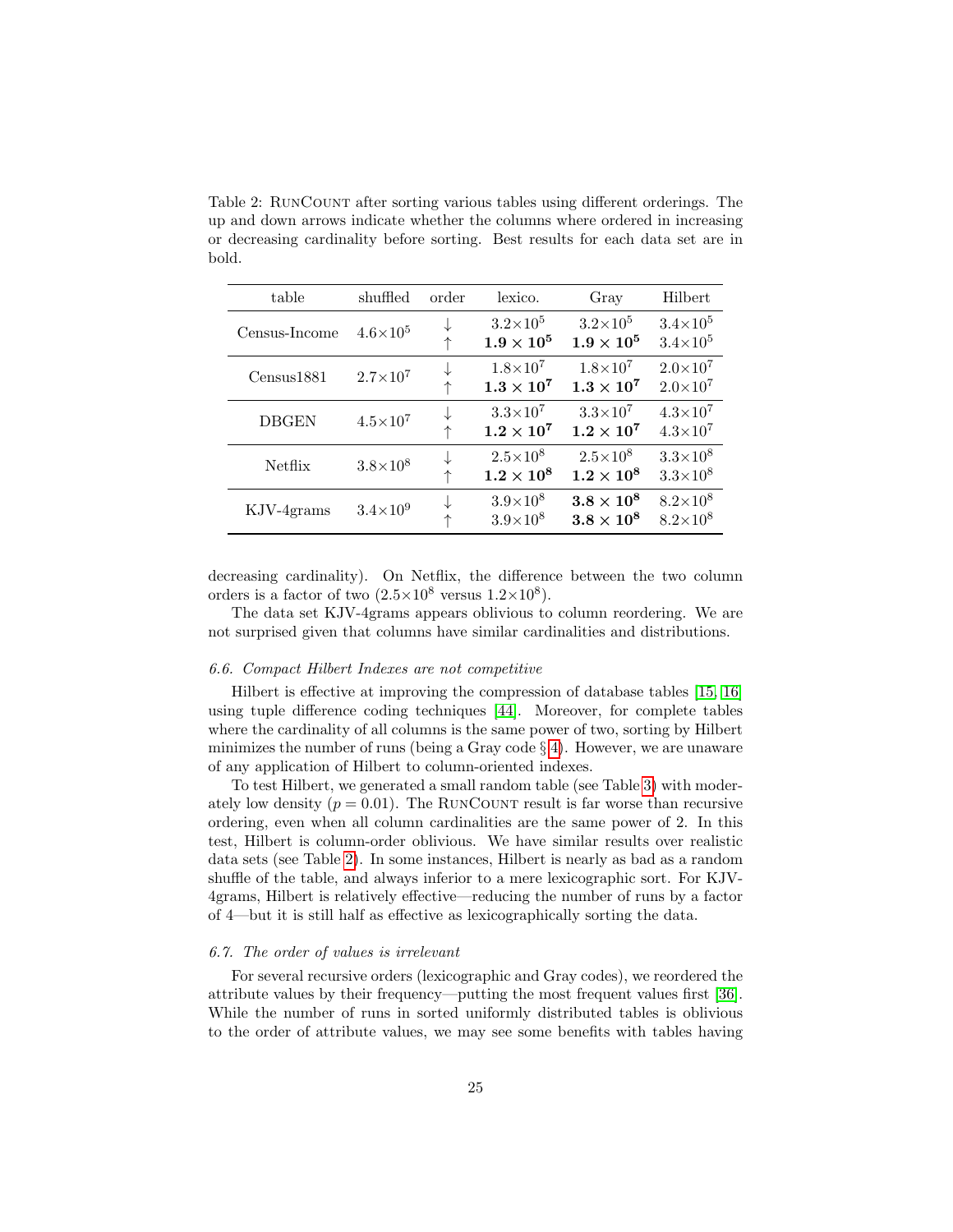<span id="page-25-1"></span>Table 3: Comparison of Compact Hilbert Indexes with other orderings for a uniformly distributed table ( $p = 0.01$ ,  $c = 5$ ) and various column cardinalities. The number of runs is given in thousands.

| cardinalities    | shuffled | lexico. | reflected Gray | modular Gray | Hilbert |
|------------------|----------|---------|----------------|--------------|---------|
| 4,8,16,32,64     | 47.8     | 18.9    | 18.7           | 18.7         | 35.3    |
| 64, 32, 16, 8, 4 | 47.8     | 28.5    | 28.1           | 28.2         | 35.3    |
| 16.16.16.16.16   | 49.7     | 23.7    | 23.3           | 23.4         | 35.3    |

<span id="page-25-2"></span>Figure 11: Number of runs for the Census-Income data set, including the expected number assuming that the table is uniformly distributed. The columns are indexed from 1 to 4 in increasing cardinality. Hence, the label 1234 means that the columns are in increasing cardinality.



skewed distributions. However, on the realistic data sets, the differences were small—less than 1% on all metrics for recursive ordering.

For Hilbert, reordering the attribute values had small and inconsistent effects. For Census, the number of runs went up from  $3.4 \times 10^5$  to  $3.6 \times 10^5$  (+6%), whereas for Netflix, it went down from  $3.3 \times 10^8$  to  $3.2 \times 10^8$  (-3%). The strongest effect was observed with KJV-4grams where the number of runs went down from  $8.2\times10^8$  to  $7.6\times10^8$  (-7%). These differences are never sufficient to make Hilbert competitive.

## <span id="page-25-0"></span>6.8. Skew and column dependencies reduce the number of runs

We can compute the expected number of runs for uniformly distributed tables sorted lexicographically by the proof of Proposition [5.](#page-17-2) For Census-Income, we compared this value with the number of runs for all possible column orders (see Fig. [11\)](#page-25-2). Distribution skew and dependencies between columns make a substantial difference: the number of runs would be twice as high were Census-Income uniformly distributed with independent columns.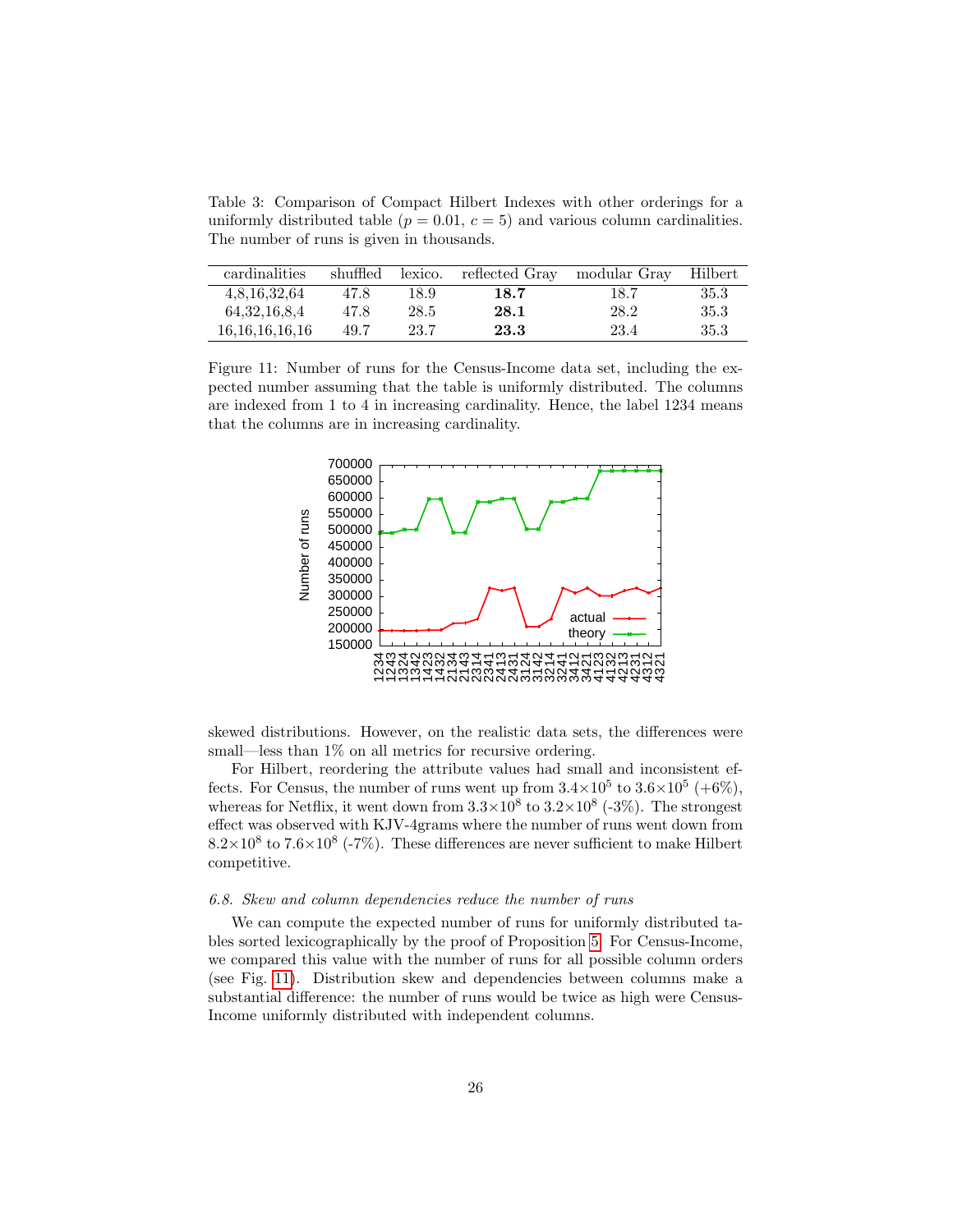## <span id="page-26-0"></span>6.9. Effect of column order on alternative column-compression techniques

For some implementations of RLE, the compressed size of the columns is proportional to the RUNCOUNT. Thus, the RUNCOUNT reduction translate directly into proportionally smaller tables and faster decompression. But what about other compression techniques? To answer this question, we implemented three column-compression schemes from the SAP NetWeaver platform [\[40\]](#page-30-12): Prefix, Sparse and Indirect Coding. We found that for a given compression scheme, the decompression time is roughly proportional to the compressed size. Thus, we only report the compressed sizes (see Table [4\)](#page-27-2). The benefits of ordering the columns in increasing cardinality can be large (up to a factor of two). However, there are also instances where ordering the columns in decreasing cardinality is slightly better (by up to 5%). Overall, our recommendation to order the columns in increasing cardinality remains valid.

## **CONCLUSION**

Unsurprisingly, an effective heuristic to minimize the number of runs and column-oriented index sizes is to sort lexicographically after reordering the columns in increasing cardinality. This heuristic is often recommended [\[1,](#page-27-0) [39\]](#page-30-0). However, our results stress the importance of reordering the columns. Picking the wrong column order can result in a moderate reduction of the number of runs (50%) whereas a large reduction is possible  $(2-3\times)$  when using the right column order.

The benefit of recursive Gray-code orders over lexicographic orders is small. Sorting the values within columns has also small effects ( $\leq 1\%$ ) for several recursive orders.

## FUTURE WORK

The first step toward the estimation of the size of column indexes under sorting is to assume that columns are statistically independent. However, it might possible to lift this assumption by modeling the dependency between columns [\[49,](#page-31-9) [58\]](#page-31-10).

From a practical point of view, we found that sorting tables lexicographically is effective, especially when the columns are ordered in increasing cardinality. Nevertheless, we might sometimes want to spend more time reordering rows, even for modest gains. Thus, we are currently investigating more expensive row reordering techniques [\[33,](#page-30-13) [53\]](#page-31-11).

## Acknowledgments

This work is supported by NSERC grants 155967 and 261437.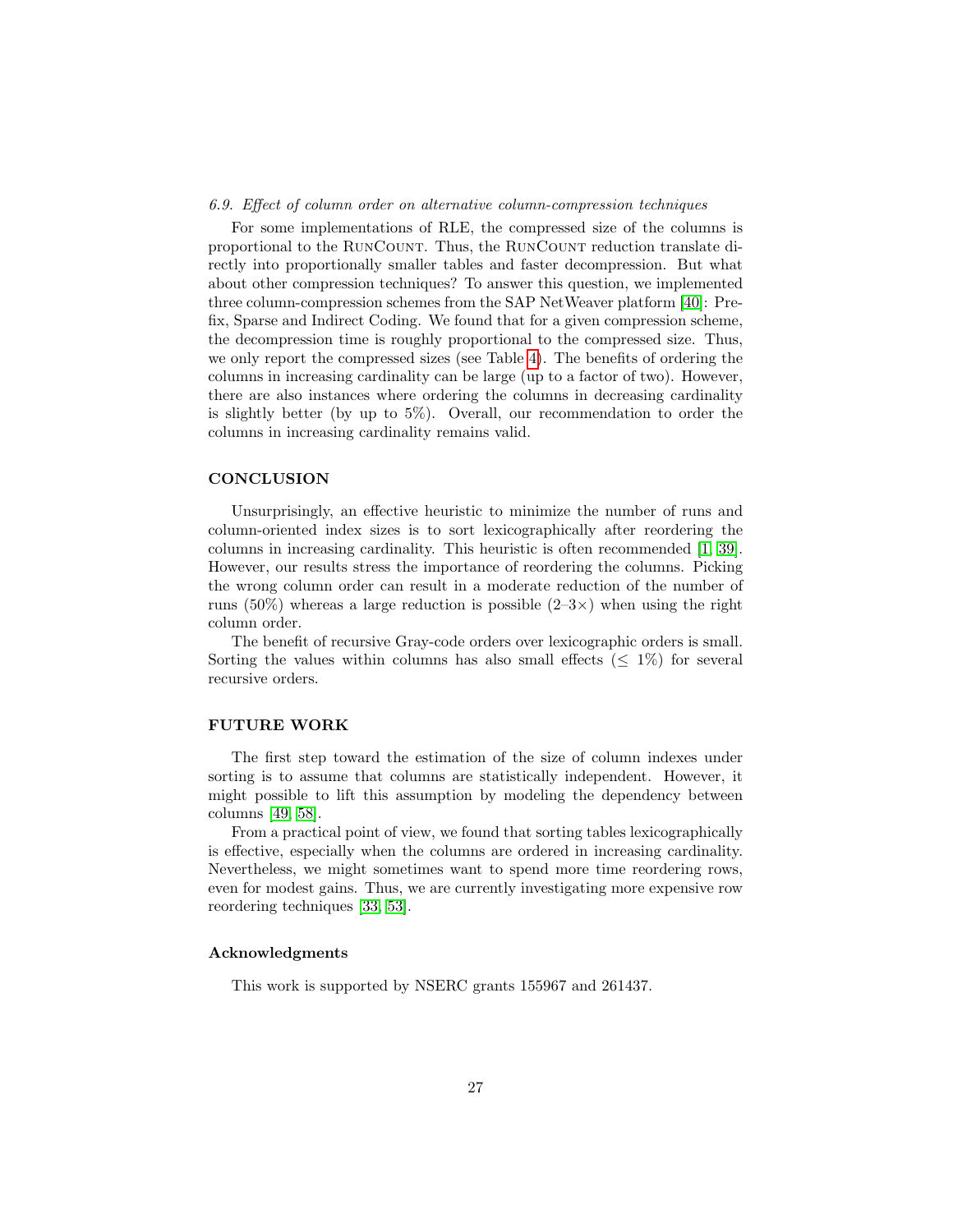| (a) Sparse Coding |                     |                 |              |  |  |  |  |  |
|-------------------|---------------------|-----------------|--------------|--|--|--|--|--|
| table             | shuffled            | order           | lexico.      |  |  |  |  |  |
| Census-Income     | 0.18                | ↓<br>↑          | 0.17<br>0.14 |  |  |  |  |  |
| Census1881        | 11.2                | ↓               | 8.3<br>8.8   |  |  |  |  |  |
| <b>DBGEN</b>      | 14.6                |                 | 12.9<br>10.3 |  |  |  |  |  |
|                   | (b) Indirect Coding |                 |              |  |  |  |  |  |
| table             | shuffled            | order           | lexico.      |  |  |  |  |  |
| Census-Income     | 0.26                | ↓<br>$\uparrow$ | 0.20<br>0.15 |  |  |  |  |  |
| Census1881        | J<br>12.6<br>↑      |                 | 8.3<br>7.9   |  |  |  |  |  |
| <b>DBGEN</b>      | 18.9                |                 | 10.9<br>10.3 |  |  |  |  |  |
|                   | (c) Prefix Coding   |                 |              |  |  |  |  |  |
| table             | shuffled            | order           | lexico.      |  |  |  |  |  |
| Census-Income     | 0.27                | T<br>↑          | 0.26<br>0.12 |  |  |  |  |  |
| Census1881        | 12.6                | ↓<br>↑          | 10.1<br>10.3 |  |  |  |  |  |
| <b>DBGEN</b>      | 13.9                |                 | 13.1<br>10.1 |  |  |  |  |  |

<span id="page-27-2"></span>Table 4: Compressed sizes under different compression schemes (in MB). The up and down arrows indicate whether the columns were ordered in increasing or decreasing cardinality before sorting.

## References

- <span id="page-27-0"></span>[1] D. Abadi, S. Madden, M. Ferreira, Integrating compression and execution in column-oriented database systems, in: Proceedings of the 2006 ACM SIGMOD international conference on Management of data, ACM, New York, NY, USA, 2006, pp. 671–682.
- <span id="page-27-1"></span>[2] J. Alber, R. Niedermeier, On multidimensional curves with Hilbert property, Theory of Computing Systems 33 (4) (2000) 295–312.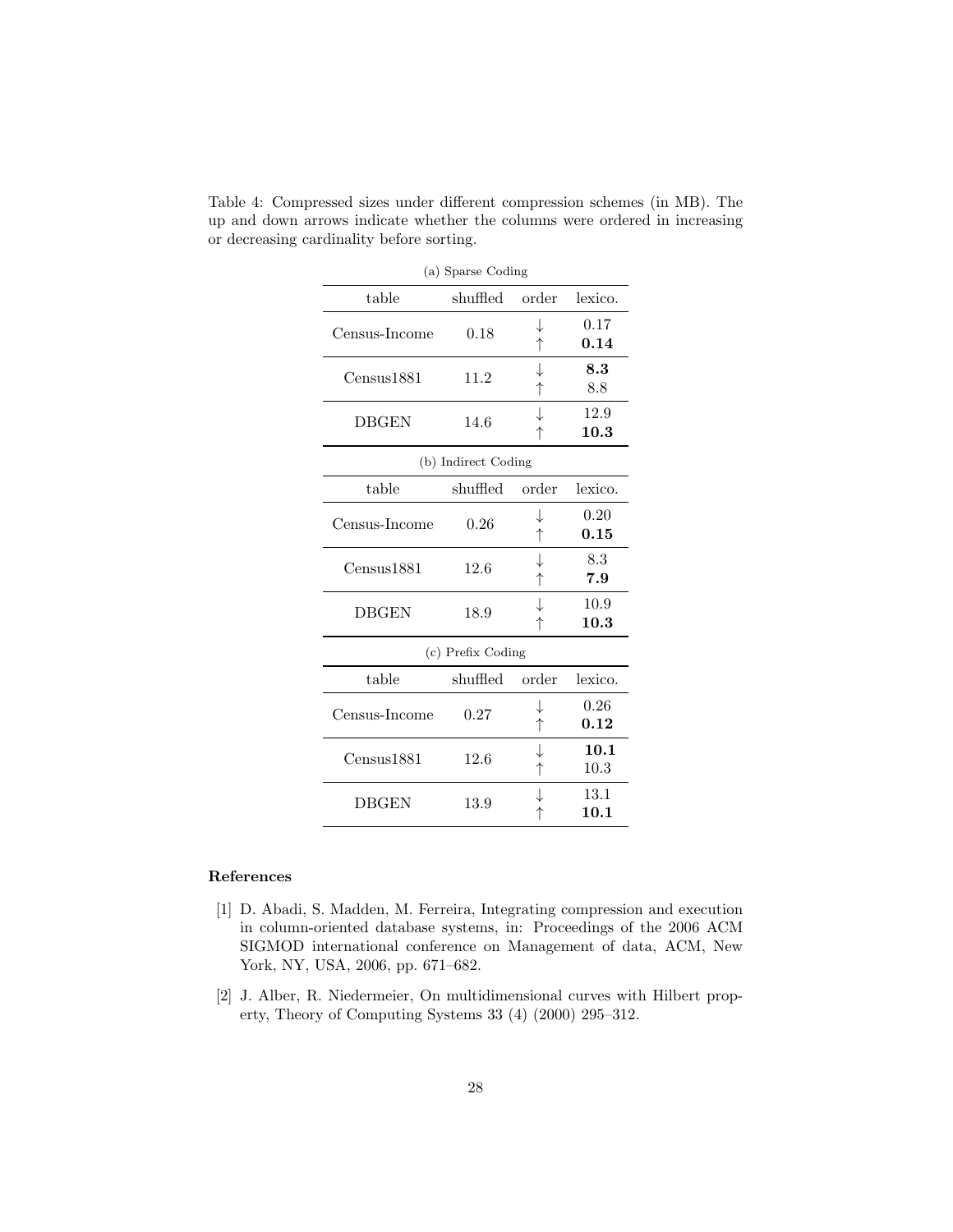- <span id="page-28-6"></span>[3] M. Anantha, B. Bose, B. AlBdaiwi, Mixed-radix Gray codes in Lee metric, IEEE Transactions on Computers 56 (10) (2007) 1297–1307.
- <span id="page-28-0"></span>[4] V. N. Anh, A. Moffat, Inverted index compression using word-aligned binary codes, Information Retrieval 8 (1) (2005) 151–166.
- <span id="page-28-3"></span>[5] G. Antoshenkov, Byte-aligned bitmap compression, in: Proceedings of the Conference on Data Compression, IEEE Computer Society, Washington, DC, USA, 1995, p. 476.
- <span id="page-28-11"></span>[6] K. Aouiche, D. Lemire, A comparison of five probabilistic view-size estimation techniques in OLAP, in: Proceedings of the ACM tenth international workshop on Data warehousing and OLAP, ACM, New York, NY, USA, 2007, pp. 17–24.
- <span id="page-28-9"></span>[7] S. Barnard, Higher algebra, Barnard Press, 2008.
- <span id="page-28-2"></span>[8] M. Bassiouni, Data compression in scientific and statistical databases, IEEE Transactions on Software Engineering 11 (10) (1985) 1047–1058.
- <span id="page-28-1"></span>[9] B. Bhattacharjee, L. Lim, T. Malkemus, G. Mihaila, K. Ross, S. Lau, C. McArthur, Z. Toth, R. Sherkat, Efficient index compression in DB2 LUW, Proceedings of the VLDB Endowment 2 (2009) 1462–1473.
- <span id="page-28-8"></span>[10] N. Bruno, Teaching an old elephant new tricks, in: Conference on Innovative Data Systems Research, 2009.
- <span id="page-28-4"></span>[11] S. Büttcher, C. L. A. Clarke, Index compression is good, especially for random access, in: Proceedings of the sixteenth ACM conference on Conference on information and knowledge management, 2007, pp. 761–770.
- <span id="page-28-5"></span>[12] J. Cai, R. Paige, Using multiset discrimination to solve language processing problems without hashing, Theoretical Computer Science 145 (1-2) (1995) 189–228.
- <span id="page-28-10"></span>[13] M. Cai, J. Pan, Y.-K. Kwok, K. Hwang, Fast and accurate traffic matrix measurement using adaptive cardinality counting, in: Proceedings of the 2005 ACM SIGCOMM workshop on Mining network data, 2005, pp. 205– 206.
- <span id="page-28-7"></span>[14] J.-C. Chen, C.-H. Tsai, Conditional edge-fault-tolerant hamiltonicity of dual-cubes, Information Sciences 181 (3) (2011) 620 – 627.
- <span id="page-28-12"></span>[15] F. Dehne, T. Eavis, B. Liang, Compressing data cube in parallel OLAP systems, Data Science Journal 6 (0) (2007) 184–197.
- <span id="page-28-13"></span>[16] T. Eavis, D. Cueva, A Hilbert space compression architecture for data warehouse environments, Lecture Notes in Computer Science 4654 (2007) 1–12.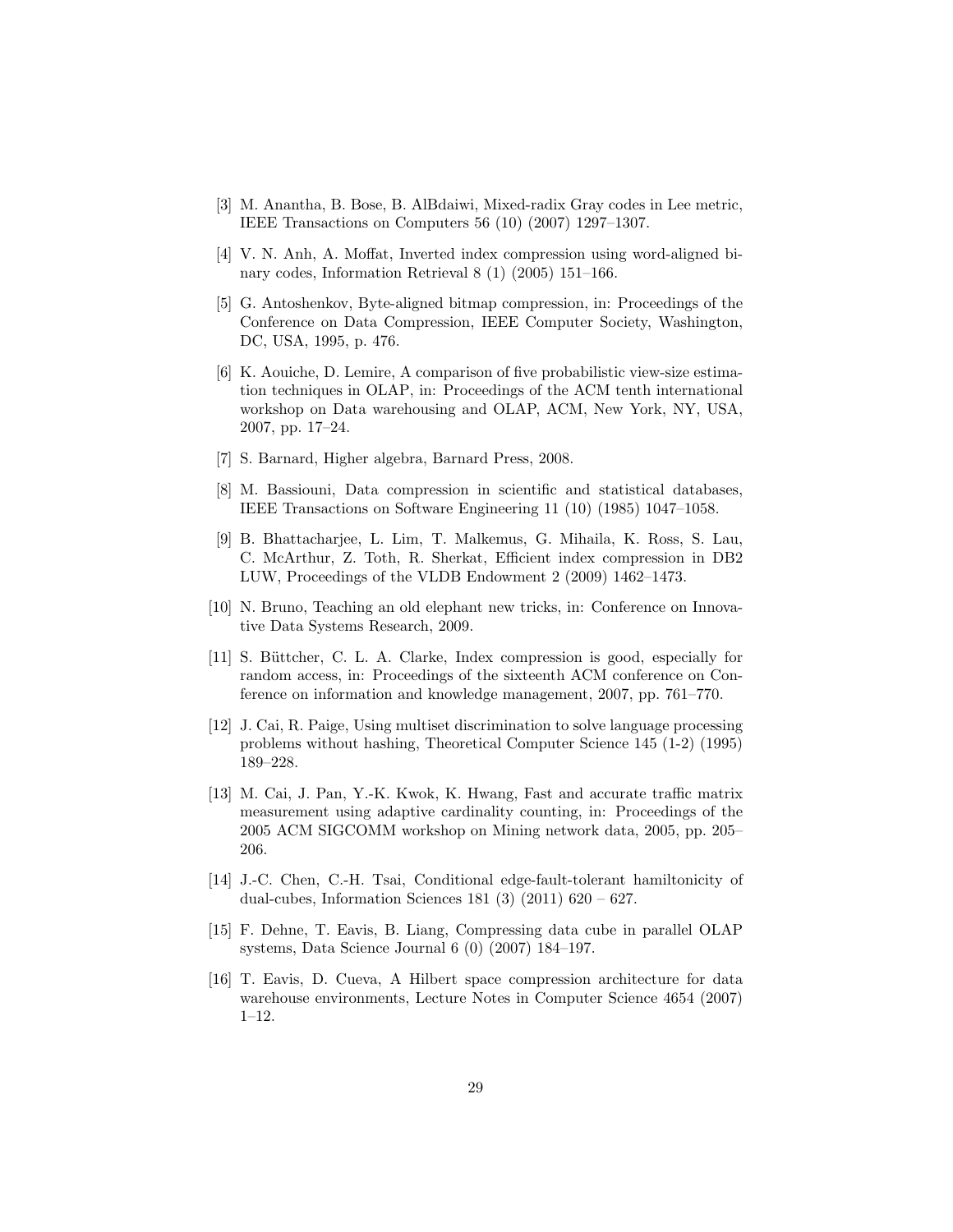- <span id="page-29-4"></span>[17] M. Y. Eltabakh, W.-K. Hon, R. Shah, W. G. Aref, J. S. Vitter, The SBCtree: an index for run-length compressed sequences, in: Proceedings of the 11th international conference on Extending database technology: Advances in database technology, 2008, pp. 523–534.
- <span id="page-29-14"></span>[18] J. O. Engene, Five decades of terrorism in Europe: The TWEED dataset, Journal of Peace Research 44 (1) (2007) 109–121.
- <span id="page-29-11"></span>[19] C. Faloutsos, Multiattribute hashing using Gray codes, SIGMOD Record 15 (2) (1986) 227–238.
- <span id="page-29-7"></span>[20] J.-F. Fang, The bipancycle-connectivity of the hypercube, Information Sciences 178 (24) (2008) 4679 – 4687.
- <span id="page-29-8"></span>[21] M. Flahive, Balancing cyclic R-ary Gray codes II, Electronic Journal of Combinatorics 15 (R128) (2008) 1.
- <span id="page-29-9"></span>[22] M. Flahive, B. Bose, Balancing cyclic R-ary Gray codes, Electronic Journal of Combinatorics 14 (R31) (2007) 1.
- <span id="page-29-5"></span>[23] M. R. Garey, D. S. Johnson, Computers and Intractability: A Guide to the Theory of NP-Completeness, W. H. Freeman, New York, 1979.
- <span id="page-29-2"></span>[24] S. W. Golomb, Run-length encodings, IEEE Transactions on Information Theory 12 (1966) 399–401.
- <span id="page-29-6"></span>[25] S. Haddadi, A note on the NP-hardness of the consecutive block minimization problem, International Transactions in Operational Research 9 (6) (2002) 775–777.
- <span id="page-29-0"></span>[26] C. H. Hamilton, A. Rau-Chaplin, Compact Hilbert indices: Space-filling curves for domains with unequal side lengths, Information Processing Letters 105 (5) (2007) 155–163.
- <span id="page-29-12"></span>[27] H. Haverkort, F. van Walderveen, Locality and bounding-box quality of two-dimensional space-filling curves, Computational Geometry: Theory and Applications 43 (2010) 131–147.
- <span id="page-29-10"></span>[28] H. J. Haverkort, F. van Walderveen, Four-dimensional Hilbert curves for Rtrees, in: Proceedings of the Eleventh Workshop on Algorithm Engineering and Experiments, 2009, pp. 63–73.
- <span id="page-29-13"></span>[29] S. Hettich, S. D. Bay, The UCI KDD archive, <http://kdd.ics.uci.edu> (Last checked 01-04-2011) (2000).
- <span id="page-29-3"></span>[30] A. L. Holloway, D. J. DeWitt, Read-optimized databases, in depth, Proceedings of the VLDB Endowment  $1(1)(2008)$  502–513.
- <span id="page-29-1"></span>[31] A. L. Holloway, V. Raman, G. Swart, D. J. DeWitt, How to barter bits for chronons: Compression and bandwidth trade offs for database scans, in: Proceedings of the 2007 ACM SIGMOD international conference on Management of data, ACM, New York, NY, USA, 2007, pp. 389–400.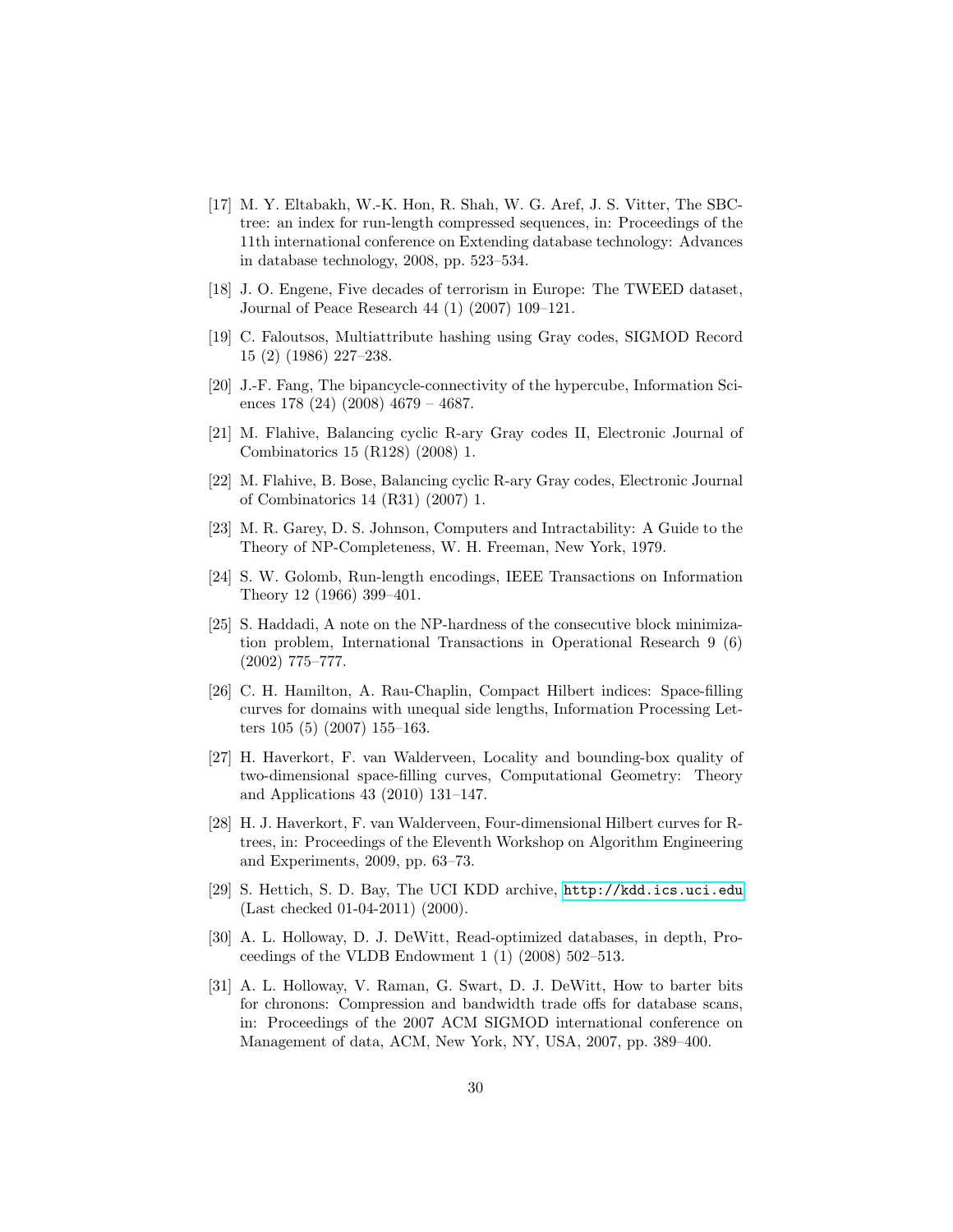- <span id="page-30-2"></span>[32] B. R. Iyer, D. Wilhite, Data compression support in databases, in: Proceedings of the 20th International Conference on Very Large Data Bases, 1994, pp. 695–704.
- <span id="page-30-13"></span>[33] D. Johnson, S. Krishnan, J. Chhugani, S. Kumar, S. Venkatasubramanian, Compressing large boolean matrices using reordering techniques, in: Proceedings of the Thirtieth international conference on Very large data bases, VLDB Endowment, 2004, pp. 13–23.
- <span id="page-30-4"></span>[34] D. S. Johnson, S. Krishnan, J. Chhugani, S. Kumar, S. Venkatasubramanian, Compressing large boolean matrices using reordering techniques, in: Proceedings of the Thirtieth international conference on Very large data bases, VLDB Endowment, San Jose, CA, USA, 2004, pp. 13–23.
- <span id="page-30-6"></span>[35] I. Kamel, C. Faloutsos, Hilbert R-tree: An improved R-tree using fractals, in: Proceedings of the 20th International Conference on Very Large Data Bases, Morgan Kaufmann Publishers Inc., San Francisco, CA, USA, 1994, pp. 500–509.
- <span id="page-30-11"></span>[36] O. Kaser, D. Lemire, Attribute value reordering for efficient hybrid OLAP, Information Sciences 176 (16) (2006) 2304–2336.
- <span id="page-30-5"></span>[37] D. E. Knuth, The Art of Computer Programming, vol. 4, chap. fascicle 2, Addison Wesley, Reading, MA, USA, 2005.
- <span id="page-30-7"></span>[38] H. Lebesgue, Lecons sur l'intégration et la recherche des fonctions primitives: professées au Collège de France, Gauthier-Villars, 1904.
- <span id="page-30-0"></span>[39] D. Lemire, O. Kaser, K. Aouiche, Sorting improves word-aligned bitmap indexes, Data & Knowledge Engineering 69 (1) (2010) 3–28.
- <span id="page-30-12"></span>[40] C. Lemke, K.-U. Sattler, F. Faerber, A. Zeier, Speeding up queries in column stores, in: Data Warehousing and Knowledge Discovery, vol. 6263 of Lecture Notes in Computer Science, Springer Berlin / Heidelberg, 2010, pp. 117–129.
- <span id="page-30-1"></span>[41] A. Moffat, L. Stuiver, Binary interpolative coding for effective index compression, Information Retrieval 3 (1) (2000) 25–47.
- <span id="page-30-3"></span>[42] A. Moffat, J. Zobel, Self-indexing inverted files for fast text retrieval, ACM Transactions on Information Systems 14 (4) (1996) 349–379.
- <span id="page-30-9"></span>[43] Netflix, Inc., Nexflix Prize, <http://www.netflixprize.com> (Last checked 01-04-2011) (2007).
- <span id="page-30-10"></span>[44] W. Ng, C. Ravishankar, Block-oriented compression techniques for large statistical databases, IEEE Transactions on Knowledge and Data Engineering 9 (2) (1997) 314–328.
- <span id="page-30-8"></span>[45] R. Niedermeier, K. Reinhardt, P. Sanders, Towards optimal locality in mesh-indexings, Discrete Applied Mathematics 117 (1-3) (2002) 211–237.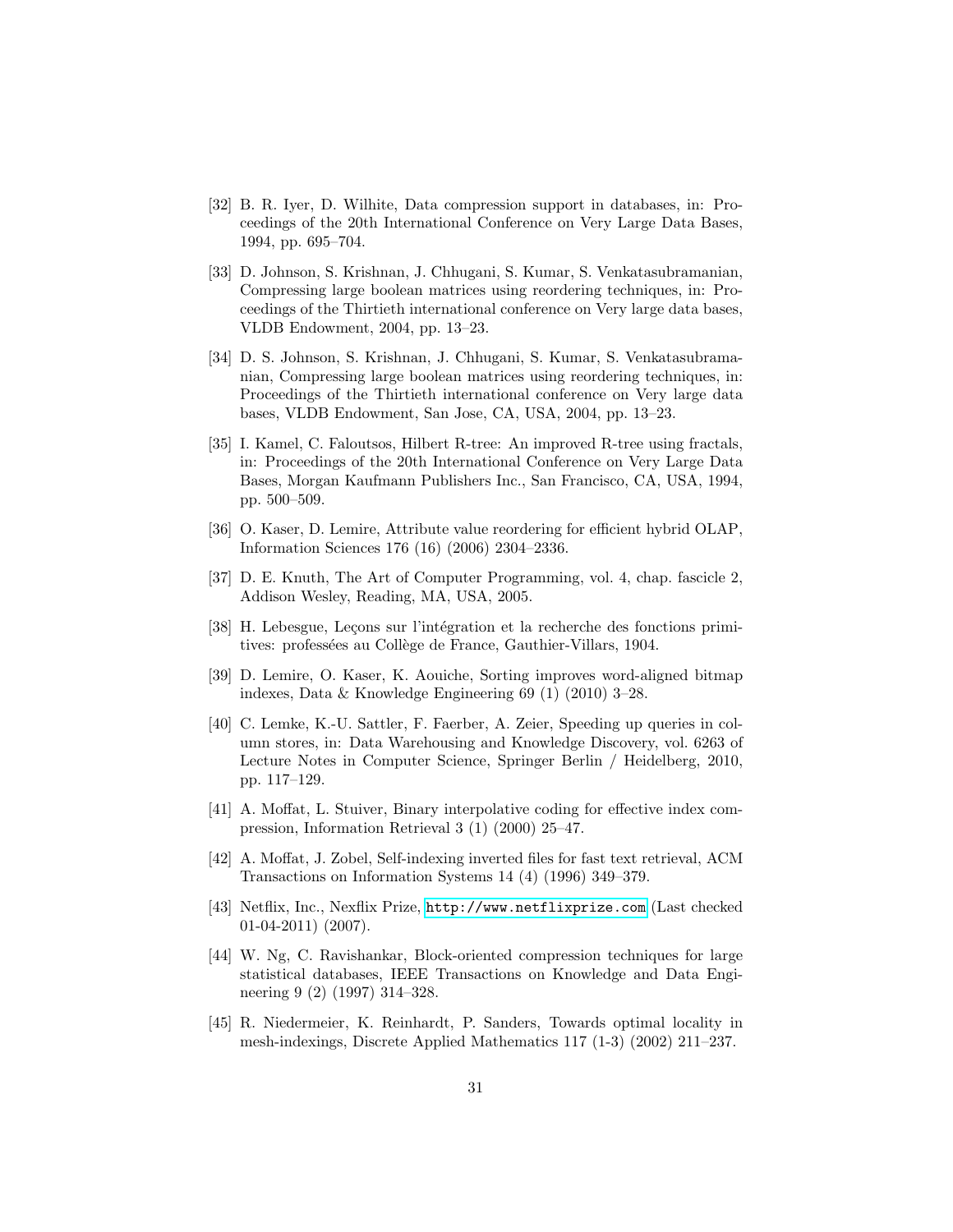- <span id="page-31-0"></span>[46] P. O'Neil, D. Quass, Improved query performance with variant indexes, in: Proceedings of the 1997 ACM SIGMOD international conference on Management of data, 1997, pp. 38–49.
- <span id="page-31-6"></span>[47] G. Peano, Sur une courbe, qui remplit toute une aire plane, Mathematische Annalen 36 (1) (1890) 157–160.
- <span id="page-31-2"></span>[48] A. Pinar, M. T. Heath, Improving performance of sparse matrix-vector multiplication, in: Proceedings of the 1999 ACM/IEEE conference on Supercomputing, ACM, New York, NY, USA, 1999, Article No. 30.
- <span id="page-31-9"></span>[49] V. Poosala, Y. E. Ioannidis, Selectivity estimation without the attribute value independence assumption, in: Proceedings of the 23rd International Conference on Very Large Data Bases, 1997, pp. 486–495.
- <span id="page-31-7"></span>[50] Programme de recherche en d´emographie historique, PRDH 1881, [http://](http://www.prdh.umontreal.ca/census/en/main.aspx) [www.prdh.umontreal.ca/census/en/main.aspx](http://www.prdh.umontreal.ca/census/en/main.aspx), last checked 01-04-2011 (2009).
- <span id="page-31-5"></span>[51] D. Richards, Data compression and Gray-code sorting, Information Processing Letters 22 (4) (1986) 201–205.
- <span id="page-31-4"></span>[52] C. Savage, A survey of combinatorial Gray codes, SIAM Review 39 (1997) 605–629.
- <span id="page-31-11"></span>[53] M. Schaller, Reclustering of high energy physics data, in: Proceedings of the 11th International Conference on Scientific and Statistical Database Management, IEEE Computer Society, Washington, DC, USA, 1999, pp. 194–203.
- <span id="page-31-12"></span>[54] W. Schelter, et al., Maxima, a computer algebra system, [http://maxima.](http://maxima.sourceforge.net/) [sourceforge.net/](http://maxima.sourceforge.net/) (Last checked 01-04-2011) (1998).
- <span id="page-31-1"></span>[55] F. Scholer, H. Williams, J. Yiannis, J. Zobel, Compression of inverted indexes for fast query evaluation, in: Proceedings of the 25th annual international ACM SIGIR conference on Research and development in information retrieval, ACM, New York, NY, USA, 2002, pp. 222–229.
- <span id="page-31-3"></span>[56] M. Stonebraker, D. J. Abadi, A. Batkin, X. Chen, M. Cherniack, M. Ferreira, E. Lau, A. Lin, S. Madden, E. O'Neil, P. O'Neil, A. Rasin, N. Tran, S. Zdonik, C-Store: a column-oriented DBMS, in: Proceedings of the 31st international conference on Very large data bases, VLDB Endowment, San Jose, CA, USA, 2005, pp. 553–564.
- <span id="page-31-8"></span>[57] Transaction Processing Performance Council, DBGEN 2.4.0, [http://www.](http://www.tpc.org/tpch/) [tpc.org/tpch/](http://www.tpc.org/tpch/) (Last checked 01-04-2011) (2006).
- <span id="page-31-10"></span>[58] B. D. Vo, K.-P. Vo, Compressing table data with column dependency, Theoretical Computer Science 387 (3) (2007) 273–283.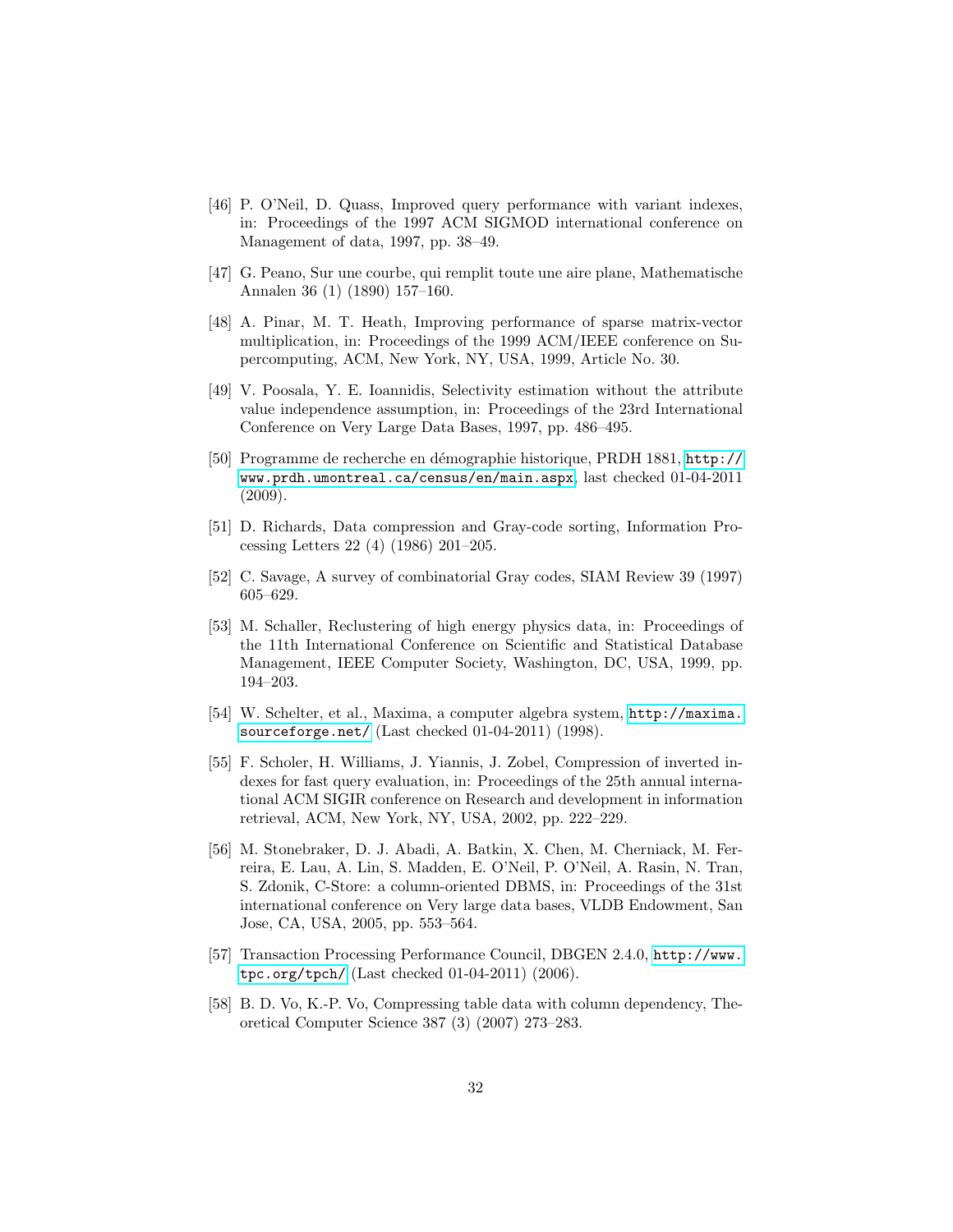- <span id="page-32-4"></span>[59] H. Webb, O. Kaser, D. Lemire, Pruning attribute values from data cubes with diamond dicing, in: Proceedings of the 2008 international symposium on Database engineering & applications, 2008, pp. 121–129.
- <span id="page-32-0"></span>[60] I. H. Witten, A. Moffat, T. C. Bell, Managing gigabytes (2nd ed.): compressing and indexing documents and images, Morgan Kaufmann Publishers Inc., San Francisco, CA, USA, 1999.
- <span id="page-32-3"></span>[61] K. Wu, E. J. Otoo, A. Shoshani, Optimizing bitmap indices with efficient compression, ACM Transactions on Database Systems 31 (1) (2006) 1–38.
- <span id="page-32-1"></span>[62] H. Yan, S. Ding, T. Suel, Inverted index compression and query processing with optimized document ordering, in: Proceedings of the 18th international conference on World wide web, 2009, pp. 401–410.
- [63] J. Zhang, X. Long, T. Suel, Performance of compressed inverted list caching in search engines, in: Proceeding of the 17th international conference on World Wide Web, 2008, pp. 387–396.
- <span id="page-32-2"></span>[64] J. Zobel, A. Moffat, Inverted files for text search engines, ACM Computing Surveys 38 (2) (2006) 6.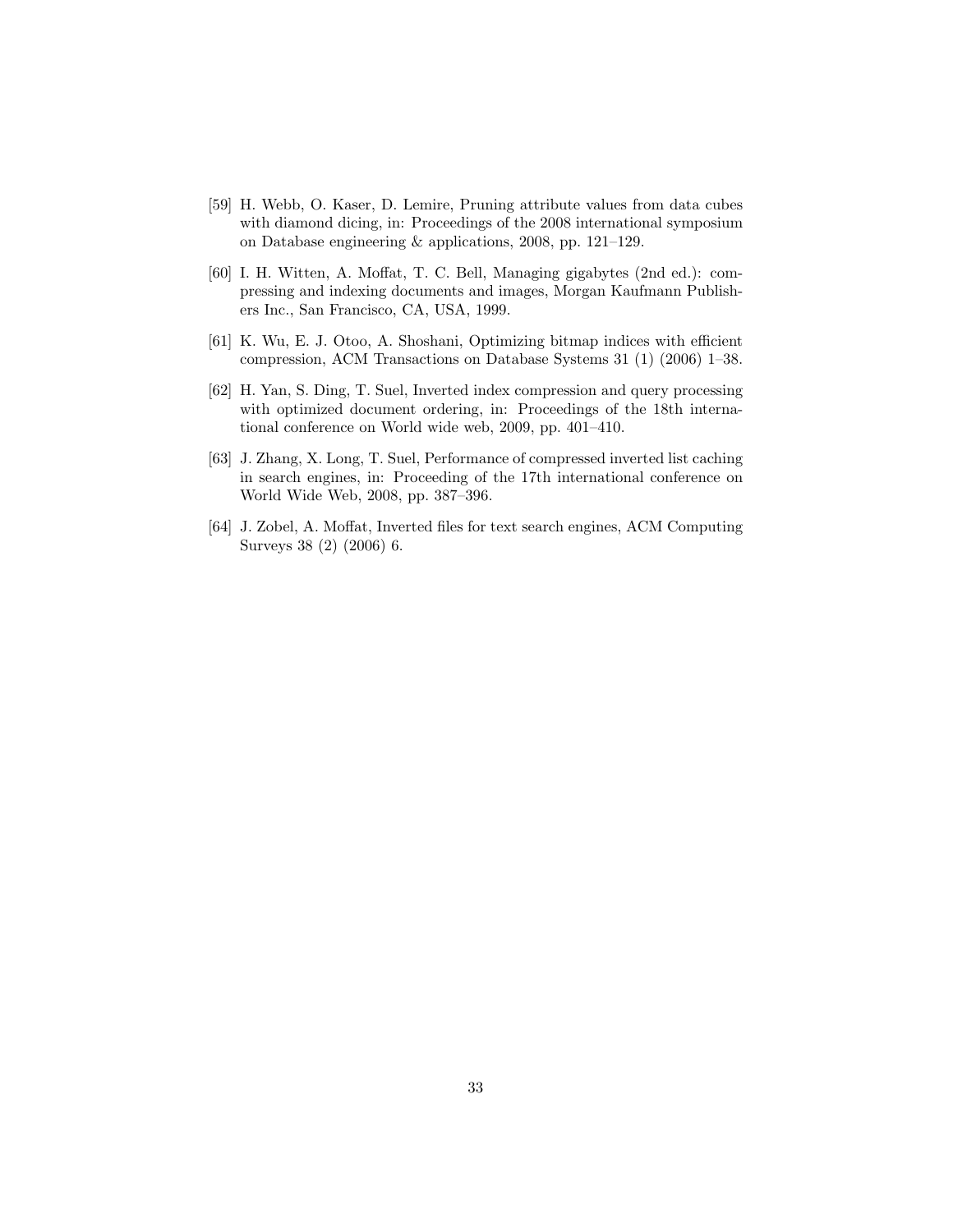<span id="page-33-0"></span>

| Notation                       | explanation                                                                                                 | defined | used in    |
|--------------------------------|-------------------------------------------------------------------------------------------------------------|---------|------------|
| $r_i$                          | runs in column $i$                                                                                          | p. 3    | $\S$ 1     |
| $\boldsymbol{c}$               | number of columns                                                                                           | p. 3    | throughout |
| $\boldsymbol{n}$               | number of rows                                                                                              | p. 5    | throughout |
| $N_i$                          | cardinality of column $i$                                                                                   | p. 5    | throughout |
| $N_{i,j}$                      | $\prod_{k=i}^{j} N_k$                                                                                       | p. 5    | throughout |
| $\mu$                          | recursive sorting is $\mu$ -optimal<br>for the run minimization prob-<br>lem                                | p. 10   | throughout |
| $\rho_{N_i}$                   | probability that a block of<br>$N_i$ tuples is nonempty                                                     | p. 14   | $\S~5.2$   |
| $\rho_{N_i,p'}$                | same except individual tuples<br>present with probability $p'$<br>rather than default $p$                   |         | $\S~5.2$   |
| $P_{\downarrow\downarrow N_2}$ | with<br>lexicographic<br>sorting,<br>probability that two nonempty<br>blocks in column 2 seamlessly<br>join | p. 17   | $\S~5.2$   |
| $P_{\perp N_2,p'}$             | same except individual tuples<br>present with probability $p'$                                              |         | $\S~5.2$   |
| $P_{\updownarrow N_2}$         | reflected Gray sorting,<br>with<br>probability that two nonempty<br>blocks in column 2 seamlessly<br>join   | p. 19   | $\S~5.2$   |
| $P_{\updownarrow N_2,p'}$      | same except individual tuples<br>present with probability $p'$                                              |         | $\S~5.2$   |

# <span id="page-33-1"></span>B. Maxima Computer Algebra System code

For completing some of the proofs, we used Maxima version 5.12.0 [\[54\]](#page-31-12). Scripts ran during about 49 hours on a Mac Pro with two double-core Intel Xeon processors (2.66 GHz) and 2 GiB of RAM.

The proof of Lemma [4](#page-17-1) uses the following code which ran for 185 minutes: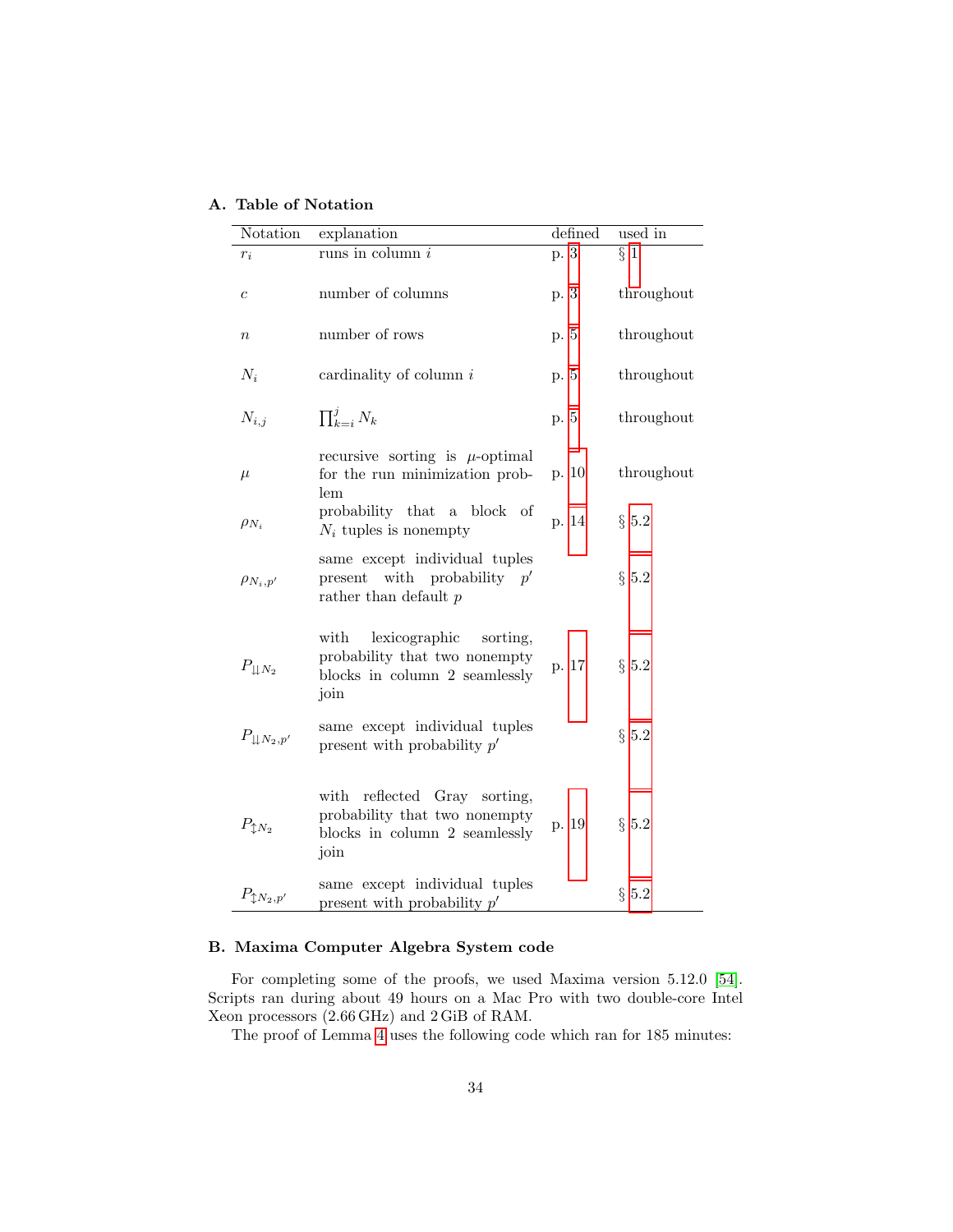```
r(N2,p):=1-(1-p)**N2;Pdd(N2,p):=N2*p**2*(1-r(N2,p))/((1-p)*r(N2,p)**2);
P:(1-Pdd(N3,p))*r(N3,p)*N2- (1-Pdd(N2,p))*r(N2,p)*N3
-Pdd(N2,r(N3,p))*r(N2*N3,p)+Pdd(N3,r(N2,p))*r(N2*N3,p);
P2:P*r(N2*N3,p);
```

```
for n2:2 unless n2>30 do
   (display(n2),
   for n3:n2+1 unless n3>100 do
    ( nr: nroots(factor(subst([N2=n2,N3=n3],P2)),0,1),
    if(not(nr=0)) then display("ERROR", n2, n3, nr));
```
The proof of Lemma [6](#page-19-1) uses this code which ran for 46 hours:

```
r(N2,p):=1-(1-p)**N2;Pdd(N2,p):=N2*p**2*(1-r(N2,p))/((1-p)*r(N2,p)**2);
Pud(N2,p):=p**2*(2-r(N2,p))/(r(N2,p)*(1-(1-p)**2));
Lambda(N2,p):=(Pud(N2,p)+(1-r(N2,p))*Pdd(N2,p))/(2-r(N2,p));
P:(1-Lambda(N3,p))*r(N3,p)*N2- (1-Lambda(N2,p))*r(N2,p)*N3
-Lambda(N2,r(N3,p))*r(N2*N3,p)+Lambda(N3,r(N2,p))*r(N2*N3,p);
P2:P*(2-r(N2*N3,p))*r(N2*N3,p);
```

```
for n2:2 unless n2>30 do
   (display(n2),
   for n3:n2+1 unless n3>100 do
    ( nr: nroots(factor(subst([N2=n2,N3=n3],P2)),0,1),
    if(not(nr=1)) then display("ERROR", n2, n3, nr));
```
## <span id="page-34-0"></span>C. Proof of Proposition [6](#page-20-1)

**Proof.** Define  $T_{N_1,N_2,\rho_{N_3}}^{\text{reflected}} = N_1 N_2 \rho_{N_3} - S_{N_1,N_2,\rho_{N_3}}^{\text{reflected}}$  where  $S_{N_1,N_2,\rho_{N_3}}^{\text{reflected}}$  is defined as  $S_{N_1,N_2}^{\text{reflected}}$  after substituting  $\rho_{N_3}$  for p. Define  $\lambda_{N_2,\rho_{N_3}}^{\text{reflected}}$ ,  $T_{N_1N_2,N_3,p}^{\text{reflected}}$ ,  $T_{N_1,N_3,\rho_{N_2}}^{\text{reflected}}$  and  $T_{N_1,N_3,N_2,p}^{\text{reflected}}$  similarly. As in the proof of Proposition [5,](#page-17-2) it is sufficient to prove that  $T_{N_1,N_2,\rho_{N_3}}^{\text{reflected}}+T_{N_1,N_2,N_3,p}^{\text{reflected}} \leq T_{N_1,N_3,\rho_{N_2}}^{\text{reflected}}+T_{N_1,N_3,N_2,p}^{\text{reflected}}$  whenever  $N_2 \leq N_3$ , irrespective of the value of  $N_1$  (allowing  $N_1 > N_3$ ).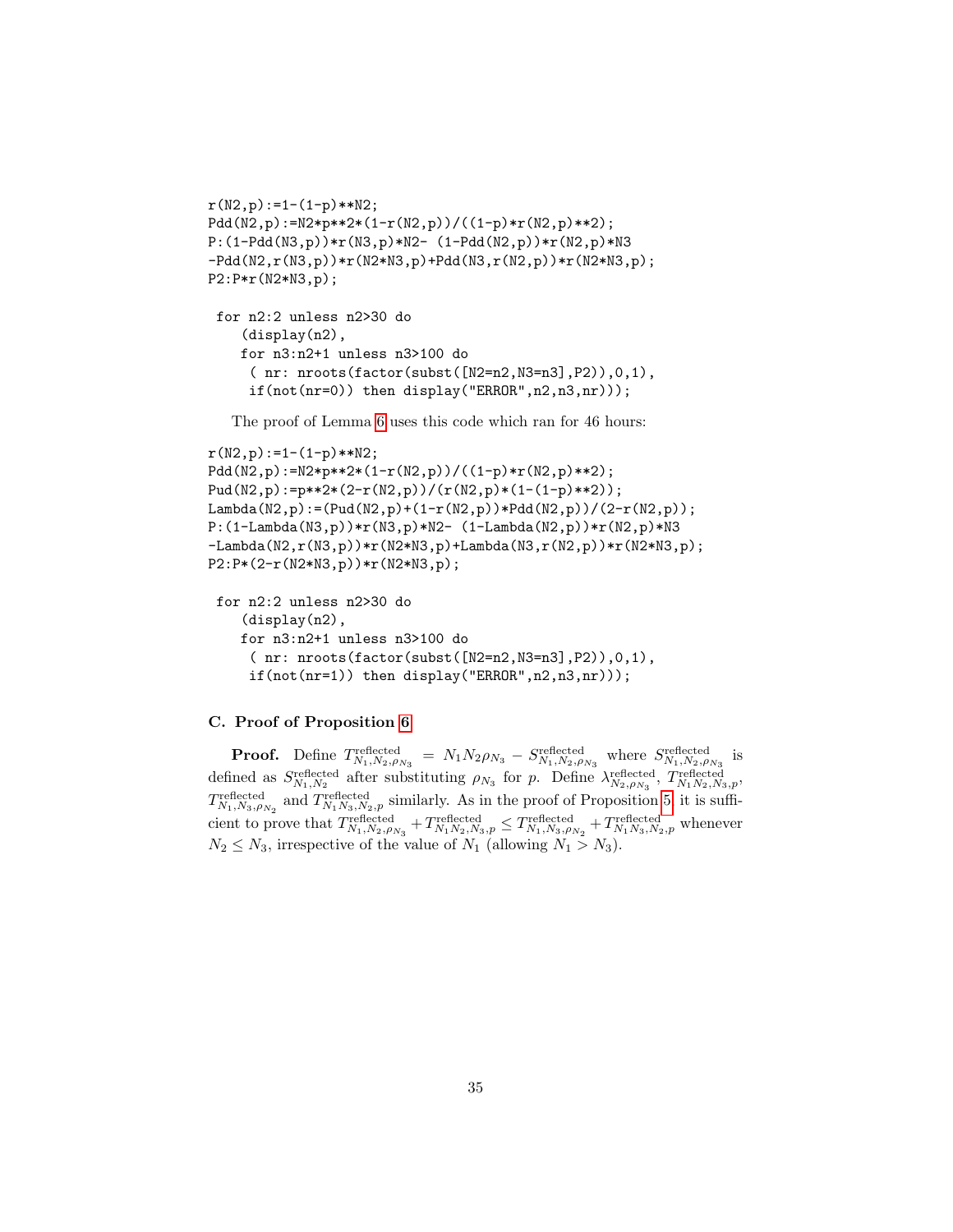We have

$$
T_{N_1,N_2,\rho_{N_3}}^{\text{reflected}} + T_{N_1 N_2,N_3,p}^{\text{reflected}} = N_1 N_2 \rho_{N_3} - \lambda_{N_2,\rho_{N_3}}^{\text{reflected}} \rho_{N_2,\rho_{N_3}} N_1
$$
  
\n
$$
+ N_1 N_2 N_3 p - \lambda_{N_3}^{\text{reflected}} \rho_{N_3} N_1 N_2
$$
  
\n
$$
= (1 - \lambda_{N_3}^{\text{reflected}}) \rho_{N_3} N_1 N_2
$$
  
\n
$$
- \lambda_{N_2,\rho_{N_3}}^{\text{reflected}} \rho_{N_2,\rho_{N_3}} N_1
$$
  
\n
$$
+ N_1 N_2 N_3 p
$$
  
\n
$$
\leq (1 - \lambda_{N_3}^{\text{reflected}}) \rho_{N_2} N_1 N_3
$$
  
\n
$$
- \lambda_{N_3,\rho_{N_2}}^{\text{reflected}} \rho_{N_3,\rho_{N_2}} N_1
$$
  
\n
$$
+ N_1 N_2 N_3 p + \lambda_{N_2}^{\text{reflected}} \text{ (by Lemma 6)}
$$
  
\n
$$
= N_1 N_3 \rho_{N_2} - \lambda_{N_3,\rho_{N_2}}^{\text{reflected}} \rho_{N_3,\rho_{N_2}} N_1
$$
  
\n
$$
+ N_1 N_2 N_3 p - \lambda_{N_2}^{\text{reflected}} \rho_{N_2} N_1 N_3
$$
  
\n
$$
= T_{N_1,N_3,\rho_{N_2}}^{\text{reflected}} + T_{N_1 N_3,N_2,p}^{\text{reflected}}.
$$

This proves the result.  $\square$ 

## <span id="page-35-0"></span>D. A Related NP-Completeness Result

In § [4.2](#page-10-0) we showed it is NP-hard to order columns so as to minimize the RunCount value after lexicographic sorting. We now show a related problem is NP-complete.

Column-Ordering-for-Minimax Lexicographic Runcount (COMLR). Given a table  $T$ , an ordering on the values found in each column, and an integer  $K$ , is it possible to reorder the columns of the table, such that when the reordered table is lexicographically sorted, no column has more than  $K$  runs?

## Proposition 7. COMLR is NP-complete.

Proof. Membership in NP is obvious. We show COMLR is NP-hard by reduc-tion from 3SAT [\[23,](#page-29-5) LO2]. Suppose our 3SAT instance has variables  $v_1$  to  $v_{|V|}$ and clauses  $C_1$  to  $C_m$ . We assume that no clause contains both a variable and its negation because such a clause can be removed without affecting satisfiability.

For every variable  $v_i$ , the COMLR instance has three values that can appear in tables:  $w_i$ ,  $\bar{w}_i$  and  $0_{w_i}$ . They are ordered:  $w_i < \bar{w}_i < 0_{w_i}$ . Moreover, for  $a \in \{w_i, \bar{w}_i, 0_{w_i}\}, b \in \{w_j, \bar{w}_j, 0_{w_j}\}$  and  $i \neq j$ , we have  $a < b$  if and only if  $i < j$ .

Two other values are used in the table,  $+\infty$  and  $-\infty$  whose orderings with respect to the other values are as expected.

We construct a table T, with  $3|V| + 2$  rows, and with a column for each possible literal and a column for each clause. Hence T has  $2|V| + m$  columns. We describe the columns from left to right, beginning with the columns for  $\bar{v}_1$ and  $v_1$ . See Fig. [12.](#page-37-0)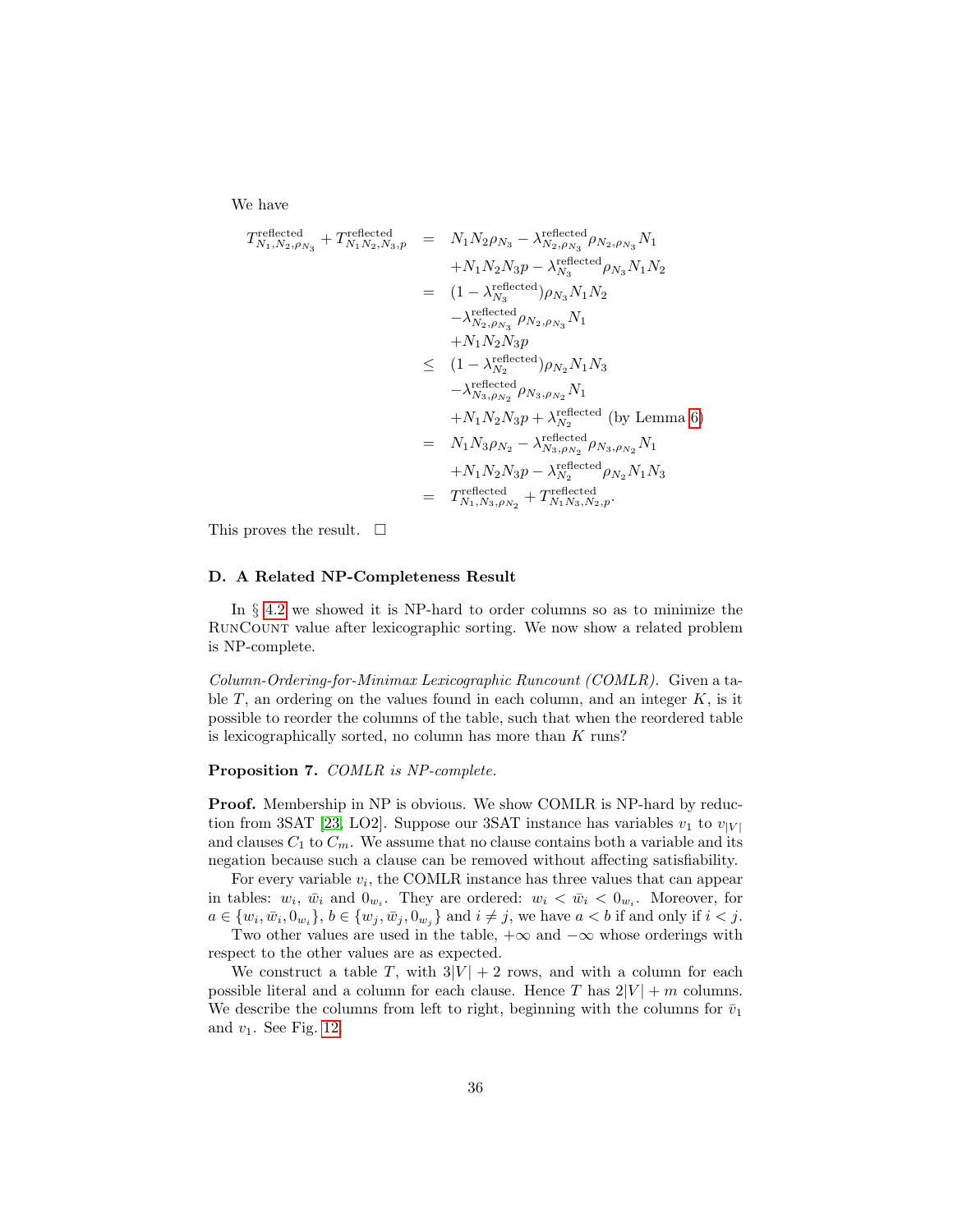Consider the literal column associated with  $\bar{v}_1$ . It begins with a run of length  $3 \times 1 - 2$  with the  $-\infty$  value. It then contains  $\bar{w}_1, \bar{w}_1, 0_{w_1}$ . The remainder of the column is composed of  $+\infty$ . The next column is for  $v_1$ . It begins and ends similarly, but in the middle it has  $w_1, 0_{w_1}, w_1$ . The pairs of columns for the remaining variables then follow. The column for  $\bar{v}_i$  begins with a run containing  $3i - 2$  copies of the  $-\infty$  value, then has  $\bar{w}_i, \bar{w}_i, 0_{w_i}$ , whereas the column for  $v_i$ has  $w_i, 0_{w_i}, w_i$  between the run of  $-\infty$  and the run of  $+\infty$ . Thus, the left part of the table has blocks of size  $3 \times 2$  arranged diagonally. Above the diagonal, we have  $-\infty$ ; below the diagonal, we have  $+\infty$ . (Except that there is a row of  $-\infty$  above everything and a row of  $+\infty$  below everything.)

To complete the construction, we have one column per clause. Consider a clause  $\{l_i, l_j, l_k\}$  where  $l_i = v_i$  or  $l_i = \bar{v}_i$  and similarly for  $l_j$  and  $l_k$ . Each column begins with  $-\infty$  and ends with  $+\infty$ . Otherwise, the column copies the column for  $l_i$  within the *zone* of  $v_i$ , where the zone of variable  $v_i$  consists of rows  $3i - 2, 3i - 1, 3i$  in the table. The construction is such that no matter how columns are reordered, a lexicographic sort can rearrange rows only within their zones. Similarly, the column copies the columns for  $l_j$  and  $l_k$  within the zones of  $v_j$  and  $v_k$ , respectively. Otherwise, the part of the column that is in the zone of  $w_l$   $(l \notin \{i, j, k\})$ , contains  $0_{w_l}$ . See Fig. [12](#page-37-0) for the table constructed for  $\{\{v_1, \bar{v}_2, v_3\}, \{\bar{v}_1, \bar{v}_2, v_3\}, \{\bar{v}_1, \bar{v}_3, v_4\}, \{v_1, v_3, v_4\}\}.$  Finally, we set the maximumruns-per-column bound  $K = |V| + 7$ .

The construction creates literal columns that cannot have many runs no matter how we reorder columns and lexicographically sort the rows. Consequently these columns always meet the  $|V| + 7$  bound. For clause columns: after any column permutation and lexicographic sorting, a clause column can have at most  $|V| + 8$  runs:

- 2 for the  $-\infty$  and the  $+\infty$ ,
- $(|V| 3)$  for the variables that are not in the clause,
- and at most 3 for each of the 3 variables that are in the clause.

Table T can have its columns reordered to have at most  $|V| + 7$  runs per column (after lexicographic sorting), if and only if the given instance of 3SAT is satisfiable.

Suppose we have a satisfying truth assignment. If  $v_i$  is true, permute the columns for  $\bar{v}_i$  and  $v_i$ . (Otherwise, leave them alone.) After permuting these columns, lexicographic sorting would swap the bottom two rows in the zone for  $v_i$ . Any clause containing  $v_i$  would find that this swap merges two runs of  $w_i$  in its column, and thus we would meet the  $|V|+7$  bound for that clause's column. Likewise, if  $v_i$  is false, leave the two columns in their original relationship. The table as constructed was lexicographically sorted, and any clause containing  $\bar{v}_i$ would continue to have a run of  $\bar{w}_i$ 's and meet the run bound. Since we have a satisfying truth assignment, every clause column will contain at least one such run.

Conversely, suppose we have permuted table columns such that the lexicographically sorted table has no column with more than  $|V| + 7$  runs. Because